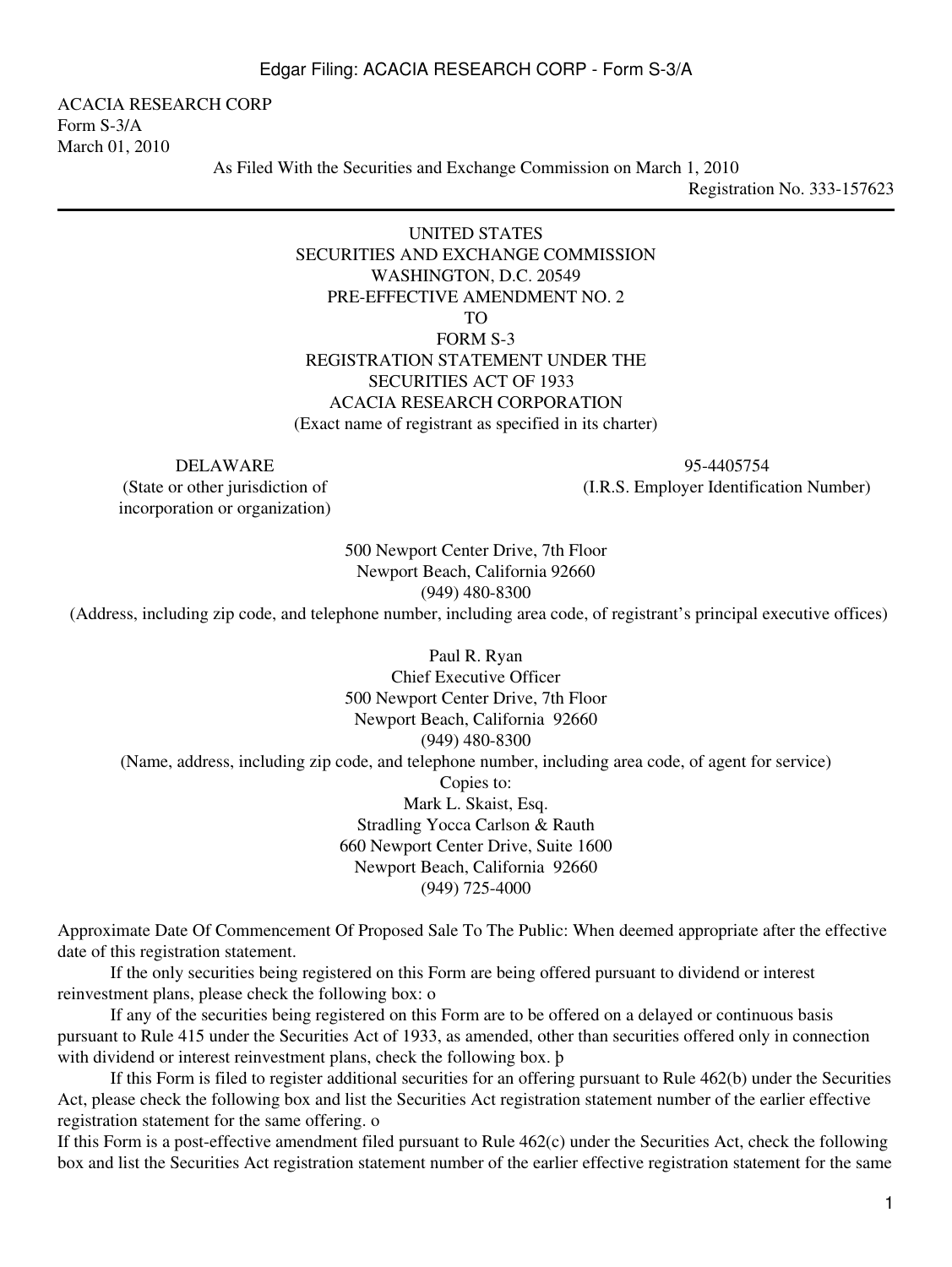# offering. o

 If this Form is a registration statement pursuant to General Instruction I.D. or a post-effective amendment that shall become effective upon filing with the commission pursuant to Rule 462(e) under the Securities Act, check the following box. o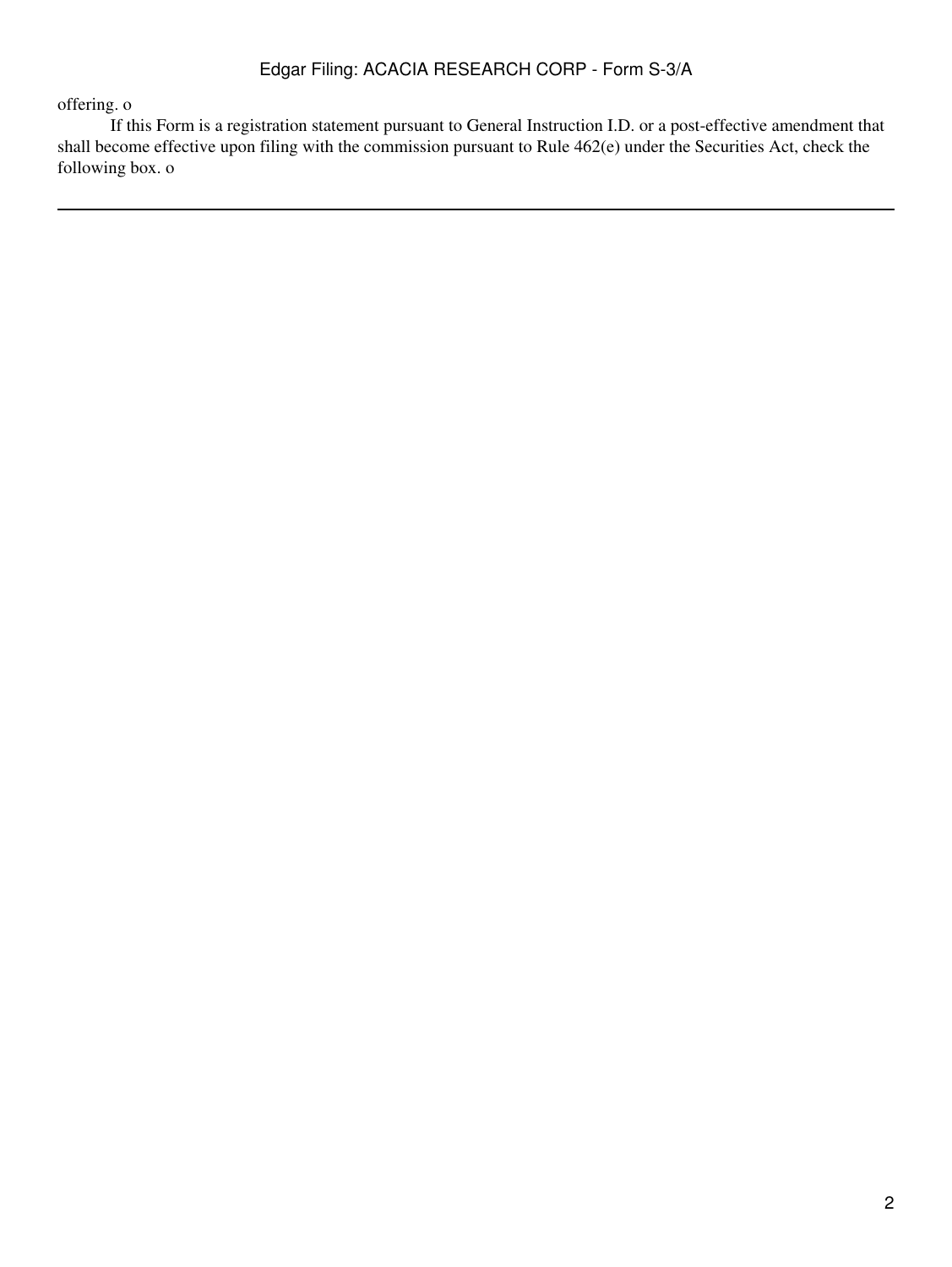If this Form is a post-effective amendment to a registration statement filed pursuant to General Instruction I.D. filed to register additional securities or additional classes of securities pursuant to Rule 413(b) under the Securities Act, check the following box. o

Indicate by check mark whether the registrant is a large accelerated filer, an accelerated filer, a non-accelerated filer, or a smaller reporting company. See the definitions of "large accelerated filer," "accelerated filer," and "smaller reporting company" in Rule 12b-2 of the Exchange Act.

| Large accelerated | Accelerated filerb | Non-accelerated | Smaller reporting |
|-------------------|--------------------|-----------------|-------------------|
| filer o           |                    | filer o         | company o         |

The registrant hereby amends this registration statement on such date or dates as may be necessary to delay its effective date until the registrant shall file a further amendment which specifically states that this registration statement shall thereafter become effective in accordance with section 8(a) of the securities act of 1933 or until the registration statement shall become effective on such date as the commission, acting pursuant to said section 8(a), may determine.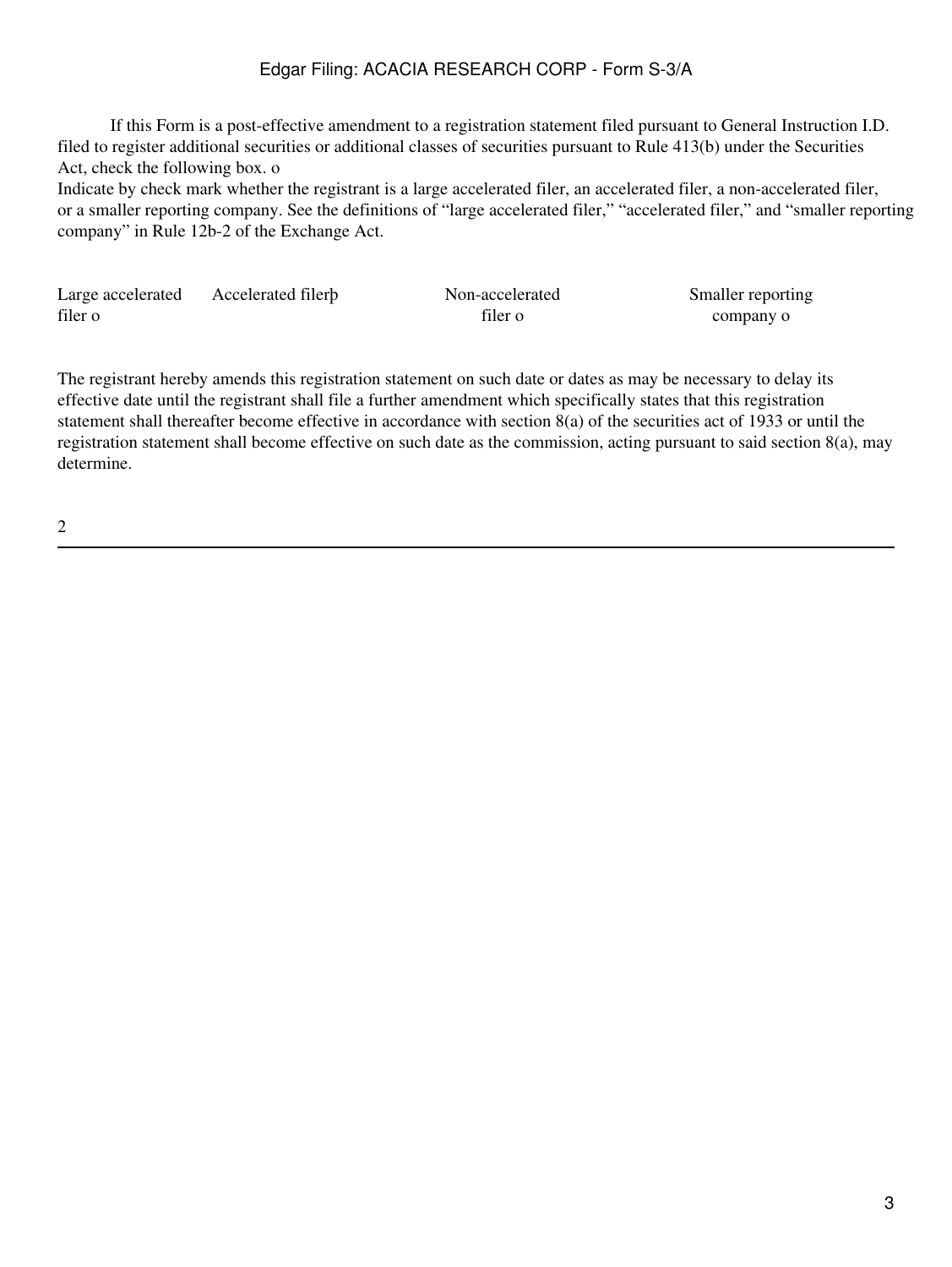The information in this prospectus is not complete and may be changed without notice. We may not sell these securities until the registration statement filed with the Securities and Exchange Commission is effective. This prospectus is not an offer to sell these securities, and we are not soliciting offers to buy these securities, in any jurisdiction where the offer or sale of these securities is not permitted.

#### SUBJECT TO COMPLETION, DATED MARCH 1, 2010

#### PROSPECTUS

#### \$55,786,321

#### ACACIA RESEARCH CORPORATION

#### COMMON STOCK WARRANTS

By this prospectus, we may offer, from time to time:

shares of our common stock; warrants to purchase shares of our common stock; or any combination of the foregoing.

This prospectus provides a general description of the securities we may offer. Each time we sell securities, we will provide specific terms of the securities offered in a supplement to this prospectus. We may also authorize one or more free writing prospectuses to be provided to you in connection with these offerings. The prospectus supplement and any related free writing prospectus may also add, update or change information contained in this prospectus. You should read this prospectus, the applicable prospectus supplement and any related free writing prospectus, as well as any documents incorporated by reference, carefully before you decide to invest in any securities.

This prospectus may not be used to consummate sales of these securities unless it is accompanied by the applicable prospectus supplement

 Our common stock is traded on The NASDAQ Global Market under the ticker symbol "ACTG." On February 26, 2010, the last reported sale price of our common stock was \$9.92 per share. The applicable prospectus supplement will contain information, where applicable, as to any other listing on The NASDAQ Global Market or any other securities market or other exchange of the securities, if any, covered by the prospectus supplement.

Investing in our securities involves substantial risks. You should review carefully the risks and uncertainties described under the heading "Risk Factors" beginning on page 12 and contained in the applicable prospectus supplement, any related free writing prospectus and under similar headings in the other documents that are incorporated by reference into this prospectus before investing in our securities.

 Neither the Securities and Exchange Commission nor any state securities commission has approved or disapproved of these securities or passed upon the accuracy or adequacy of this prospectus.Any representation to the contrary is a criminal offense.

The date of this prospectus is March 1, 2010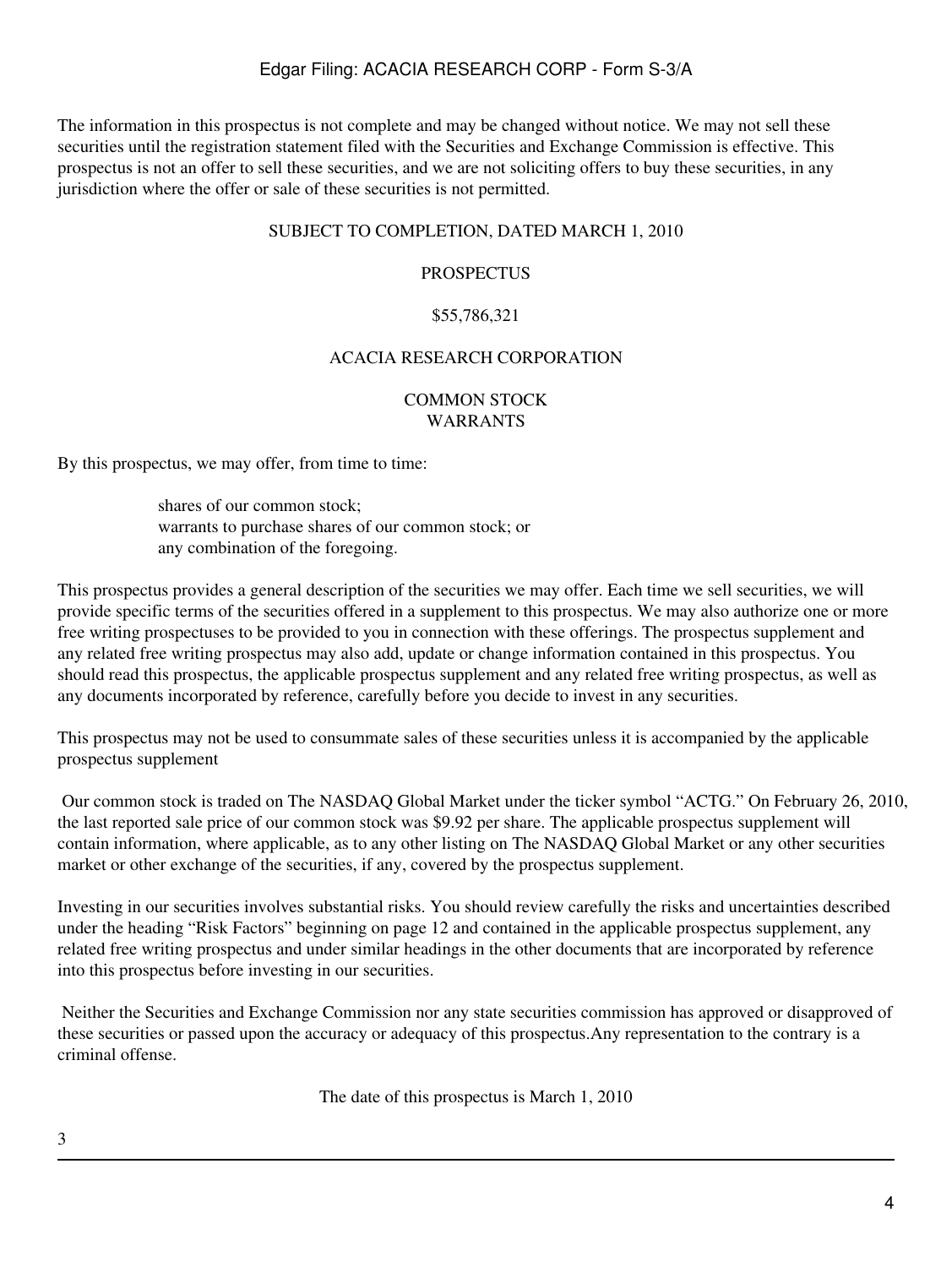### TABLE OF CONTENTS

| About this Prospectus.                                           | 5  |  |  |  |
|------------------------------------------------------------------|----|--|--|--|
|                                                                  |    |  |  |  |
| Prospectus Summary                                               | 6  |  |  |  |
|                                                                  |    |  |  |  |
| <b>Risk Factors</b>                                              | 12 |  |  |  |
|                                                                  |    |  |  |  |
| Cautionary Statement Concerning Forward-Looking22<br>Information |    |  |  |  |
|                                                                  |    |  |  |  |
| Use of Proceeds                                                  | 23 |  |  |  |
|                                                                  |    |  |  |  |
| Plan of Distribution                                             | 23 |  |  |  |
|                                                                  |    |  |  |  |
| Description of Warrants                                          | 25 |  |  |  |
| <b>Experts</b>                                                   | 26 |  |  |  |
|                                                                  |    |  |  |  |
| <b>Legal Matters</b>                                             | 26 |  |  |  |
|                                                                  |    |  |  |  |
| Where You Can Find More Information                              | 26 |  |  |  |
|                                                                  |    |  |  |  |
| Incorporation of Certain Information By Reference                | 27 |  |  |  |
|                                                                  |    |  |  |  |
| Disclosure of Commission Position on Indemnification for 27      |    |  |  |  |
| Securities Act Liability                                         |    |  |  |  |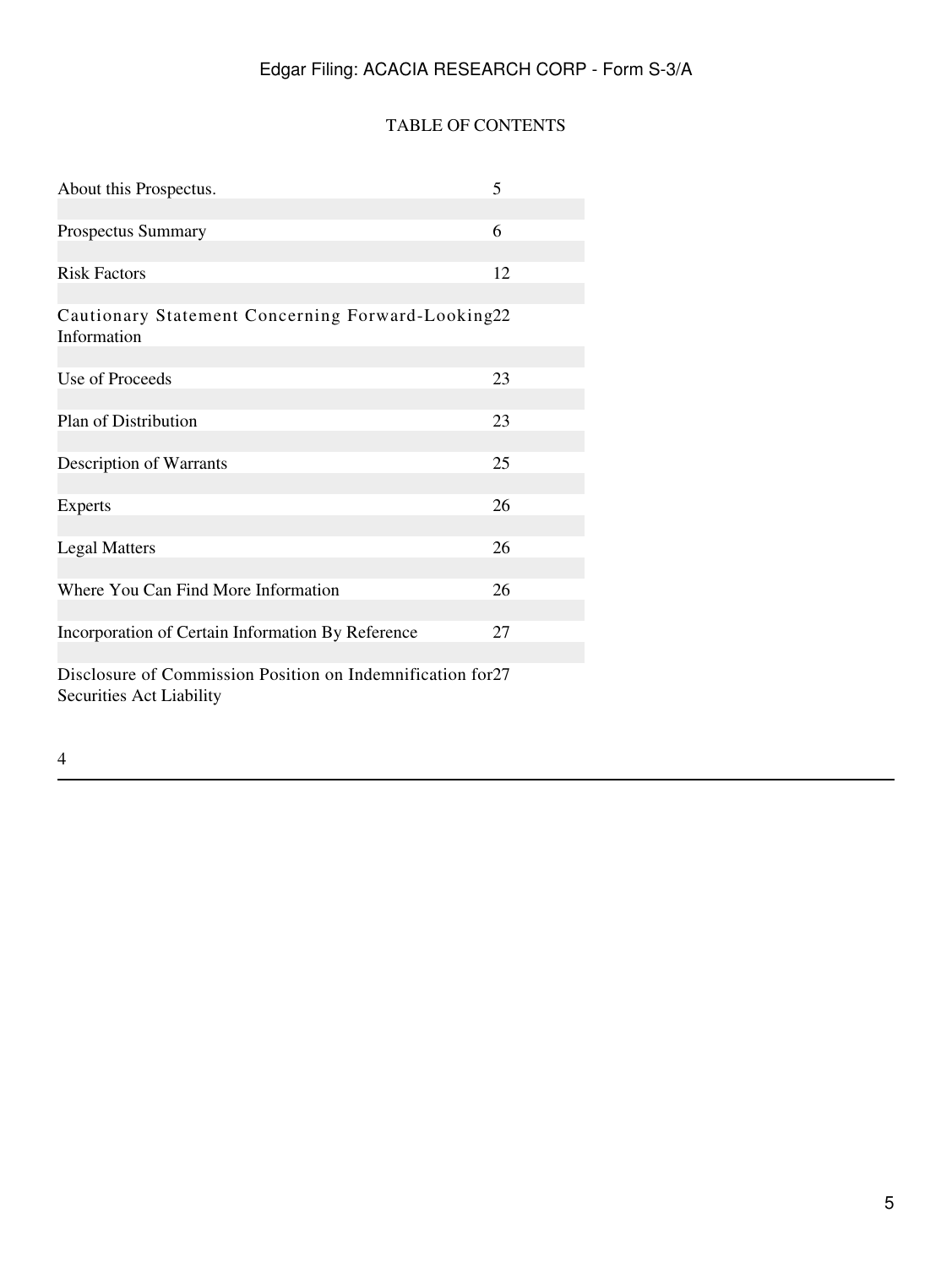#### ABOUT THIS PROSPECTUS

 This prospectus is part of a registration statement that we filed with the Securities and Exchange Commission, or the SEC, using a "shelf" registration process. Under this shelf registration process, we may offer and sell any combination of our common stock and warrants to purchase our common stock in one or more offerings for a total dollar amount of up to \$55,786,321. This prospectus provides you with a general description of the securities we may offer. Each time we offer to sell securities under this shelf registration, we will provide a prospectus supplement that will contain specific information about the terms of that offering. We may also authorize one or more free writing prospectuses to be provided to you that may contain material information relating to these offerings. The prospectus supplement and any related free writing prospectus that we may authorize to be provided to you may also add, update or change information contained in this prospectus or in any documents that we have incorporated by reference into this prospectus. It is important for you to consider the information contained in this prospectus, any applicable prospectus supplement and any related free writing prospectus, together with the information incorporated herein by reference as described under the heading "Where You Can Find More Information" on page 26 of this prospectus.

 You should rely only on the information contained in this prospectus, including the content of all documents now or in the future incorporated by reference into the registration statement of which this prospectus forms a part, any applicable prospectus supplement and any related free writing prospectus that we may authorize to be provided to you. We have not authorized anyone to provide you with different information, and you must not rely upon any information not contained or incorporated by reference in this prospectus or the accompanying prospectus supplement. This prospectus and the accompanying supplement to this prospectus do not constitute an offer to sell or the solicitation of an offer to buy any securities other than the registered securities to which they relate, nor do this prospectus and the accompanying supplement to this prospectus constitute an offer to sell or the solicitation of an offer to buy securities in any jurisdiction to any person to whom it is unlawful to make such offer or solicitation in such jurisdiction. You should not assume that the information contained in this prospectus, any applicable prospectus supplement or any related free writing prospectus is accurate on any date subsequent to the date set forth on the front of the document or that any information we have incorporated by reference is correct on any date subsequent to the date of the document incorporated by reference, even though this prospectus, any applicable prospectus supplement or any related free writing prospectus is delivered or securities sold on a later date.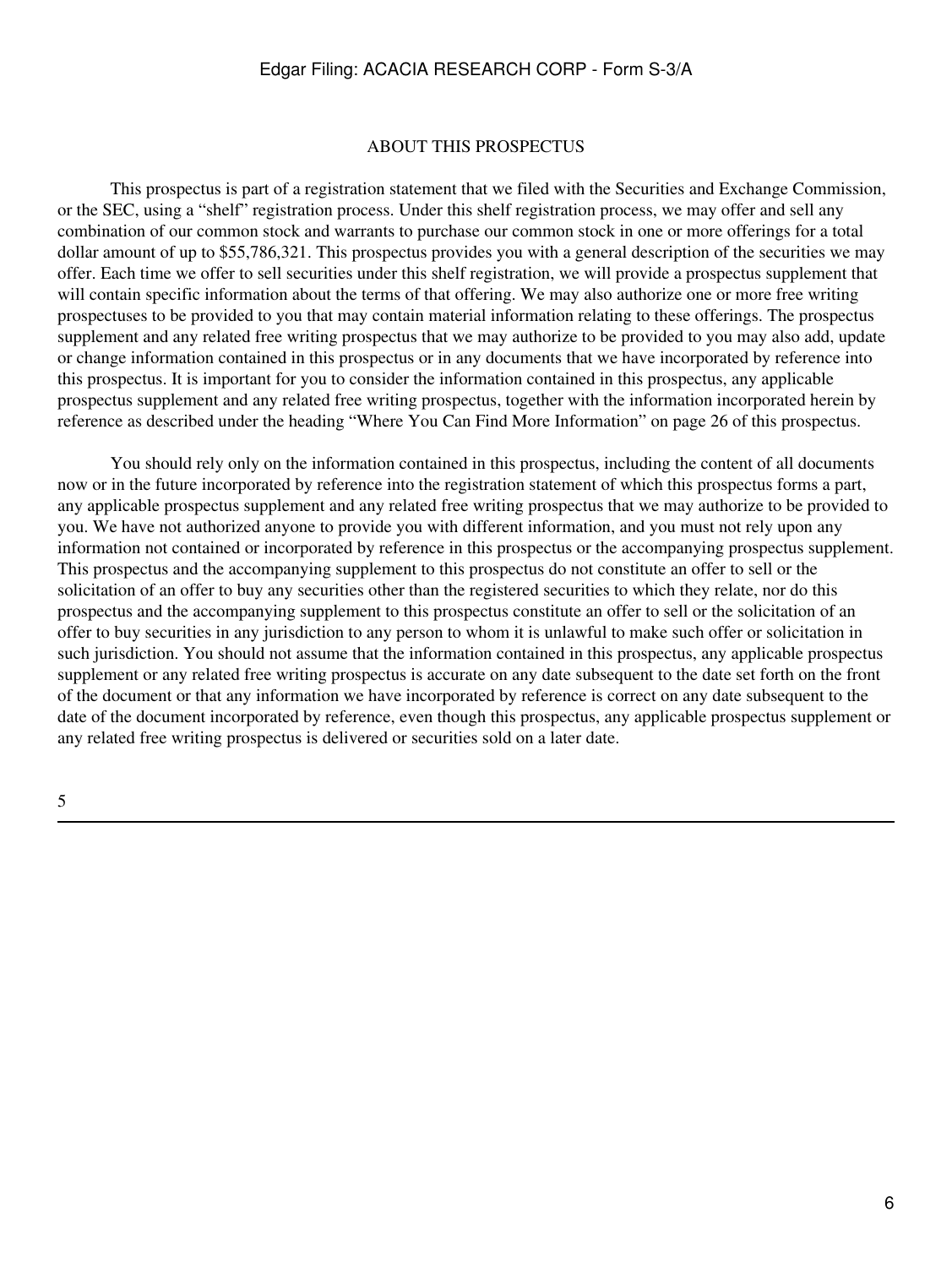### PROSPECTUS SUMMARY

### THIS SUMMARY HIGHLIGHTS INFORMATION CONTAINED ELSEWHERE IN THIS PROSPECTUS.THIS SUMMARY DOES NOT CONTAIN ALL THE INFORMATION THAT YOU SHOULD CONSIDER BEFORE INVESTING IN OUR SECURITIES.YOU SHOULD READ THIS ENTIRE PROSPECTUS CAREFULLY, INCLUDING THE RISKS DISCUSSED UNDER "RISK FACTORS" BEGINNING ON PAGE 12, THE INFORMATION INCORPORATED BY REFERENCE, INCLUDING OUR FINANCIAL STATEMENTS AND RELATED NOTES, AND THE EXHIBITS TO THE REGISTRATION STATEMENT OF WHICH THIS PROSPECTUS IS A PART.

As used in this prospectus, "we," "us" and "our" refer to Acacia Research Corporation and/or its wholly owned operating subsidiaries. All intellectual property acquisition, development, licensing and enforcement activities are conducted solely by certain of our wholly owned operating subsidiaries.

### ABOUT ACACIA RESEARCH CORPORATION

#### BUSINESS

#### General

Our operating subsidiaries acquire, develop, license and enforce patented technologies. Our operating subsidiaries generate license fee revenues and related cash flows from the granting of licenses for the use of patented technologies that our operating subsidiaries own or control. Our operating subsidiaries assist patent owners with the prosecution and development of their patent portfolios, the protection of their patented inventions from unauthorized use, the generation of licensing revenue from users of their patented technologies and, if necessary, with the enforcement against unauthorized users of their patented technologies.

We are a leader in licensing patented technologies and have established a proven track record of licensing success with over 740 license agreements executed to date, across 60 of our technology license programs. Currently, on a consolidated basis, our operating subsidiaries own or control the rights to over 140 patent portfolios, which include U.S. patents and certain foreign counterparts, covering technologies used in a wide variety of industries.

CombiMatrix Group Split-Off Transaction and Related Discontinued Operations. In January 2006, our board of directors approved a plan for our former wholly owned subsidiary, CombiMatrix Corporation, or CombiMatrix, the primary component of our life science business, known as the CombiMatrix group, to become an independent publicly-held company. On August 15, 2007, or the Redemption Date, CombiMatrix was split-off from us through the redemption of all outstanding shares of Acacia Research-CombiMatrix common stock in exchange for the distribution of new shares of CombiMatrix common stock, on a pro-rata basis, to the holders of Acacia Research-CombiMatrix common stock on the Redemption Date. We refer to this transaction as the Split-Off Transaction. Subsequent to the Redemption Date, we no longer own any equity interests in CombiMatrix and the CombiMatrix group is no longer one of our business groups. Subsequent to the Split-Off Transaction, our only business is our intellectual property licensing business.

Refer to Note 11 to our consolidated financial statements, included elsewhere herein, for information regarding presentation of the assets, liabilities, results of operations and cash flows for the CombiMatrix group as "Discontinued Operations," for all periods presented, in accordance with guidance set forth in Financial Accounting Standards Board, or FASB, Accounting Standards Codification, or ASC, Topic 205-20 "Discontinued Operations," or ASC Topic 205-20.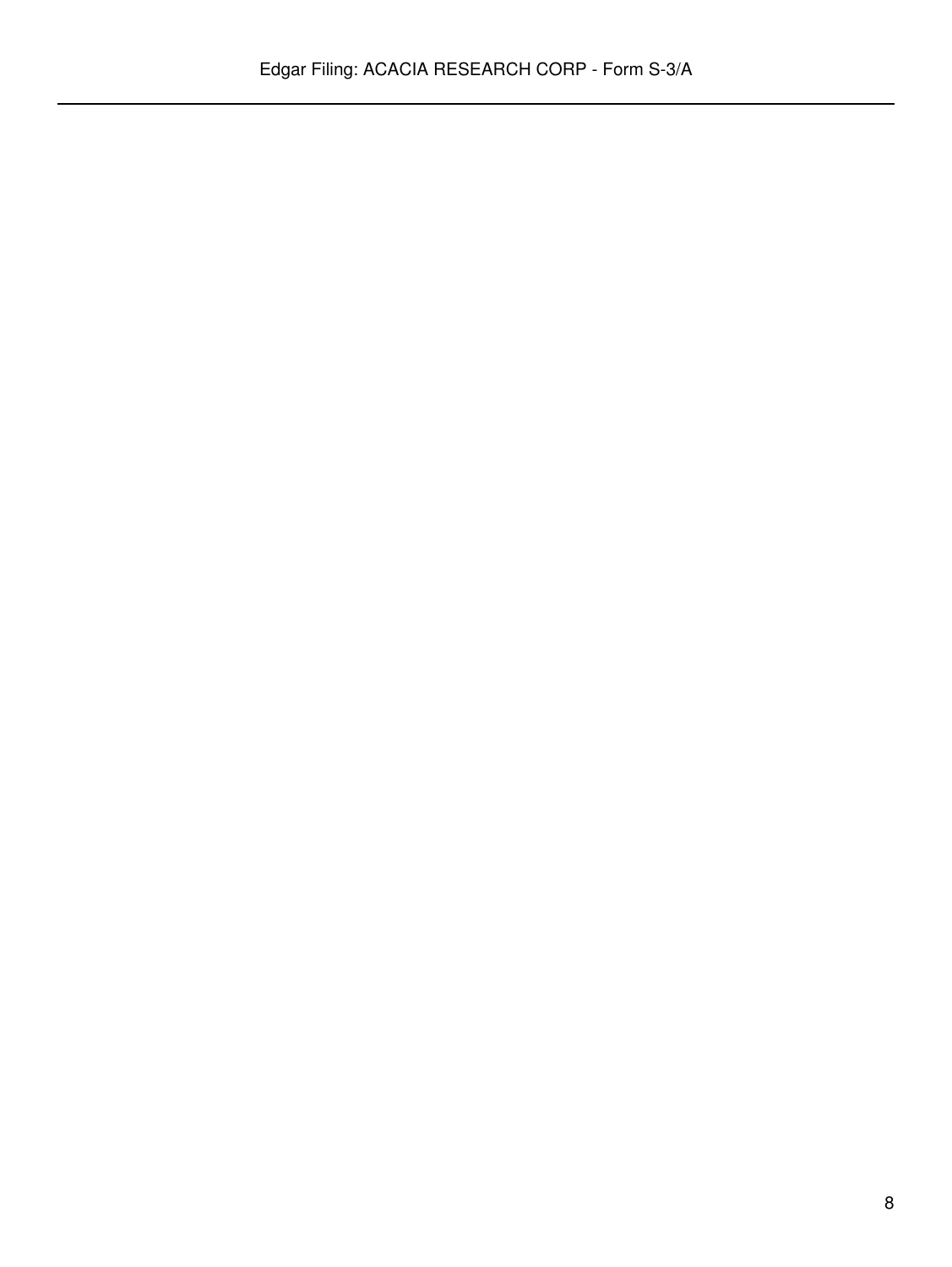Capital Structure. Pursuant to the terms of the Split-Off Transaction, all outstanding shares of Acacia Research-CombiMatrix common stock were redeemed, and all rights of holders of Acacia Research-CombiMatrix common stock ceased as of the Redemption Date, except for the right, upon the surrender to the exchange agent of shares of Acacia Research-CombiMatrix common stock, to receive new shares of CombiMatrix common stock. As a result of, and immediately following, the consummation of the Split-Off Transaction, our only class of common stock outstanding was our Acacia Research-Acacia Technologies common stock.

On May 20, 2008, our stockholders approved an amendment and restatement of our Certificate of Incorporation to eliminate all references to Acacia Research-CombiMatrix common stock and all provisions relating to the rights and obligations of the Acacia Research-CombiMatrix common stock. In addition, the amendment and restatement changed the name of the "Acacia Research-Acacia Technologies common stock" to "common stock," and our common stock is the only class of common stock authorized and issuable.

### **Other**

We were originally incorporated in California in January 1993 and reincorporated in Delaware in December 1999. Our website address is www.acaciaresearch.com. We make our filings with the Securities and Exchange Commission, or the SEC, including our annual reports on Form 10-K, quarterly reports on Form 10-Q, current reports on Form 8-K, and amendments to those reports, available free of charge on our website as soon as reasonably practicable after we file these reports. In addition, we post the following information on our website:

- our corporate code of conduct, our code of conduct for our board of directors and our fraud policy; and
- •charters for our audit committee, nominating and corporate governance committee, disclosure committee and compensation committee.

The public may read and copy any materials that we file with the SEC at the SEC's Public Reference Room at 100 F Street, NE, Washington, D.C. 20549. The public may obtain information on the operation of the Public Reference Room by calling the SEC at 1-800-SEC-0330. Also, the SEC maintains an Internet website that contains reports, proxy and information statements, and other information regarding issuers, including us, that file electronically with the SEC. The public can obtain any documents that we file with the SEC at http://www.sec.gov.

# BUSINESS OVERVIEW

### Intellectual Property Licensing Business

Our operating subsidiaries acquire, develop, license and enforce patented technologies. Our operating subsidiaries generate license fee revenues and related cash flows from the granting of licenses for the use of patented technologies that our operating subsidiaries own or control. Our operating subsidiaries assist patent owners with the prosecution and development of their patent portfolios, the protection of their patented inventions from unauthorized use, the generation of licensing revenue from users of their patented technologies and, if necessary, with the enforcement against unauthorized users of their patented technologies. Currently, on a consolidated basis, our operating subsidiaries own or control the rights to over 140 patent portfolios, which include U.S. patents and certain foreign counterparts, covering technologies used in a wide variety of industries. Refer to "Patented Technologies" below for a partial summary of patent portfolios owned or controlled by certain of our operating subsidiaries.

We are a leader in patent licensing and our operating subsidiaries have established a proven track record of licensing success with more than 740 license agreements executed to date. To date, on a consolidated basis, we have generated revenues from 60 of our technology licensing and enforcement programs. Our professional staff includes in-house patent attorneys, licensing executives, engineers and business development executives.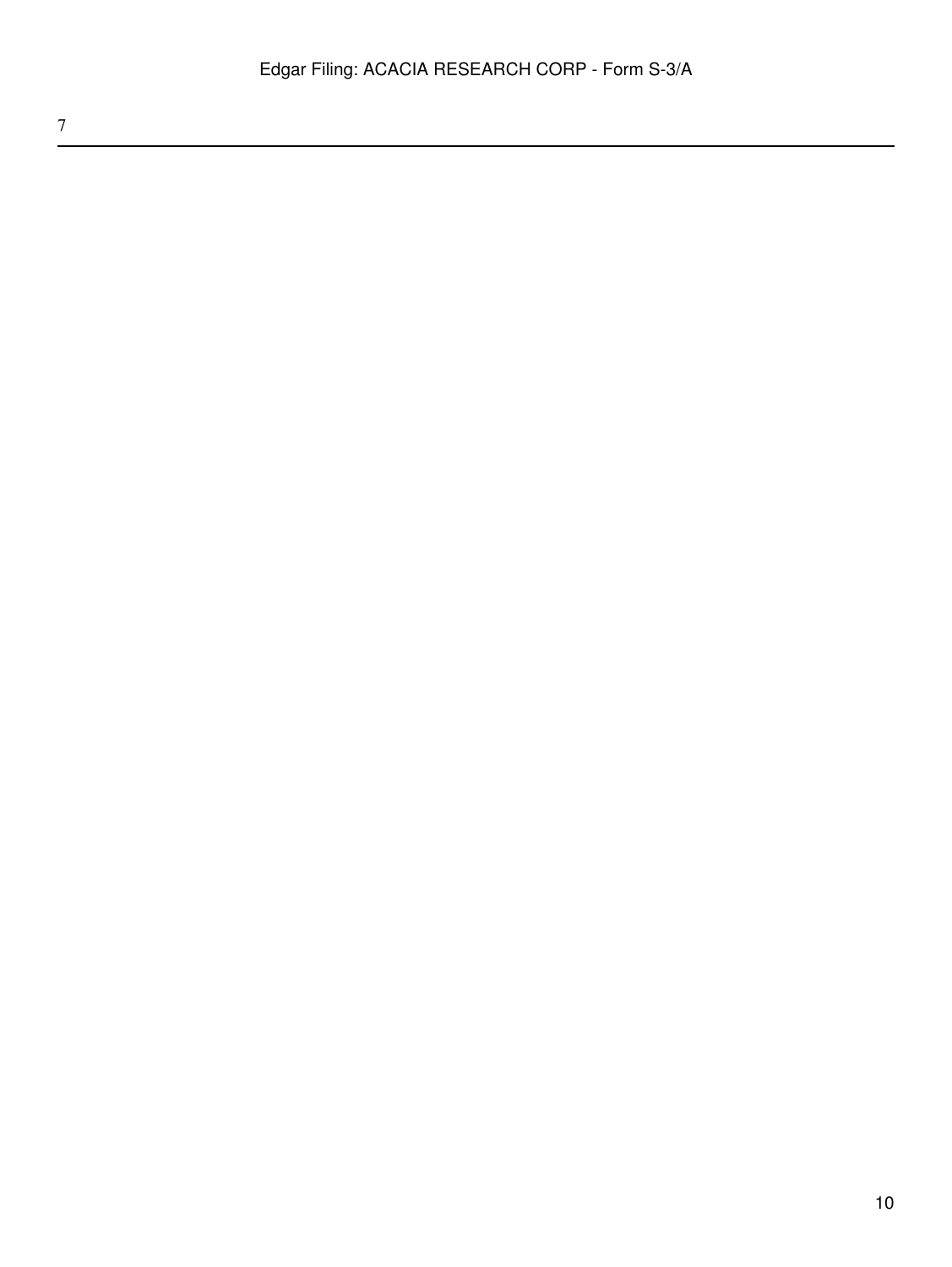Our partners are primarily individual inventors and small companies who have limited resources and/or expertise to effectively address the unauthorized use of their patented technologies, and also include large companies seeking to effectively and efficiently monetize their portfolio of patented technologies. In a typical partnering arrangement, our operating subsidiary will acquire a patent portfolio, or acquire rights to a patent portfolio, with our partner receiving an upfront payment for the purchase of the patent portfolio or patent portfolio rights, or receiving a percentage of our operating subsidiaries net recoveries from the licensing and enforcement of the patent portfolio, or a combination of the two.

Under U.S. law, an inventor or patent owner has the right to exclude others from making, selling or using their patented invention. Unfortunately, in the majority of cases, infringers are generally unwilling, at least initially, to negotiate or pay reasonable royalties for their unauthorized use of third-party patents and will typically fight any allegations of patent infringement. Inventors and/or patent holders without sufficient financial or expert technical resources to bring legal action may lack credibility in dealing with unwilling licensees and as a result, are often blatantly ignored.

As a result of the common reluctance of patent infringers to negotiate and ultimately take a patent license for the use of third-party patented technologies without at least the threat of legal action, patent licensing and enforcement often begins with the filing of patent enforcement litigation. However, the majority of patent infringement contentions settle out of court, based on the strength of the patent claims, validity, and persuasive evidence and clarity that the patent is being infringed.

We execute patent licensing arrangements with users of our patented technologies through willing licensing negotiations without the filing of patent infringement litigation, or through the negotiation of license and settlement arrangements in connection with the filing of patent infringement litigation.

Business Model and Strategy

**Overview** 

The business model associated with the licensing and enforcement activities conducted by our operating subsidiaries is summarized in the following illustration: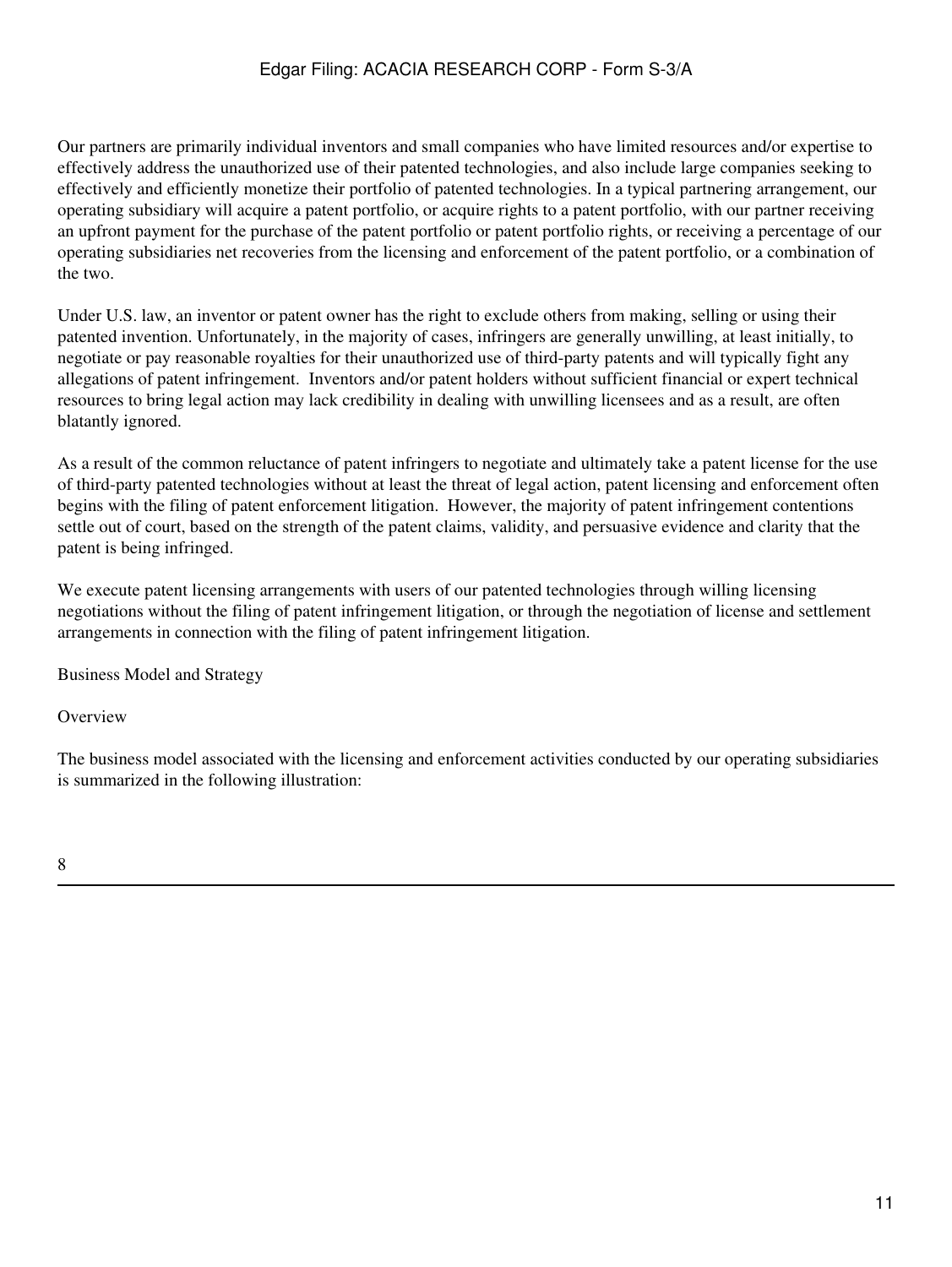### Key Elements of Business Strategy

Our intellectual property acquisition, development, licensing and enforcement business strategy, conducted solely by our operating subsidiaries, includes the following key elements:

• Identify Emerging Growth Areas where Patented Technologies will Play a Vital Role

The patent process breeds, encourages and sustains innovation and invention by granting a limited monopoly to the inventor in exchange for sharing the invention with the public. Certain technologies, including several of the technologies controlled by our operating subsidiaries, some of which are summarized below, become core technologies in the way products and services are manufactured, sold and delivered by companies across a wide array of industries. Our operating subsidiaries identify core, patented technologies that have been or are anticipated to be widely adopted by third parties in connection with the manufacture or sale of products and services.

• Contact and Form Alliances with Owners of Core, Patented Technologies

Often individual inventors and small companies have limited resources and/or expertise and are unable to effectively address the unauthorized use of their patented technologies. Individual inventors and small companies may lack sufficient capital resources and may also lack in-house personnel with patent licensing expertise and/or experience, which may make it difficult to effectively out-license and/or enforce their patented technologies.

For years, many large companies have earned substantial revenue licensing patented technologies to third parties. Other companies that do not have internal licensing resources and expertise may have continued to record the capitalized carrying value of their core and or non-essential intellectual property in their financial statements, without deriving income from their intellectual property or realizing the potential value of their intellectual property assets. Securities and financial reporting regulations require these companies to periodically evaluate and potentially reduce or write-off these intellectual property assets if they are unable to substantiate these reported carrying values.

Our operating subsidiaries seek to enter into business agreements with owners of intellectual property that do not have experience or expertise in the areas of intellectual property licensing and enforcement or that do not possess the in-house resources to devote to intellectual property licensing and enforcement activities or that, for any number of strategic business reasons, desire to more efficiently and effectively outsource their intellectual property licensing and enforcement activities.

• Effectively and Efficiently Evaluate Patented Technologies for Acquisition, Licensing and Enforcement

Subtleties in the language of a patent, recorded interactions with the patent office, and the evaluation of prior art and literature can make a significant difference in the potential licensing and enforcement revenue derived from a patent or patent portfolio. Our specialists are trained and skilled in these areas. It is important to identify potential problem areas, if any, and determine whether potential problem areas can be overcome, prior to acquiring a patent portfolio or launching an effective licensing program. We have developed processes and procedures for identifying problem areas and evaluating the strength of a patent portfolio before the decision is made to allocate resources to an acquisition or an effective licensing and enforcement effort.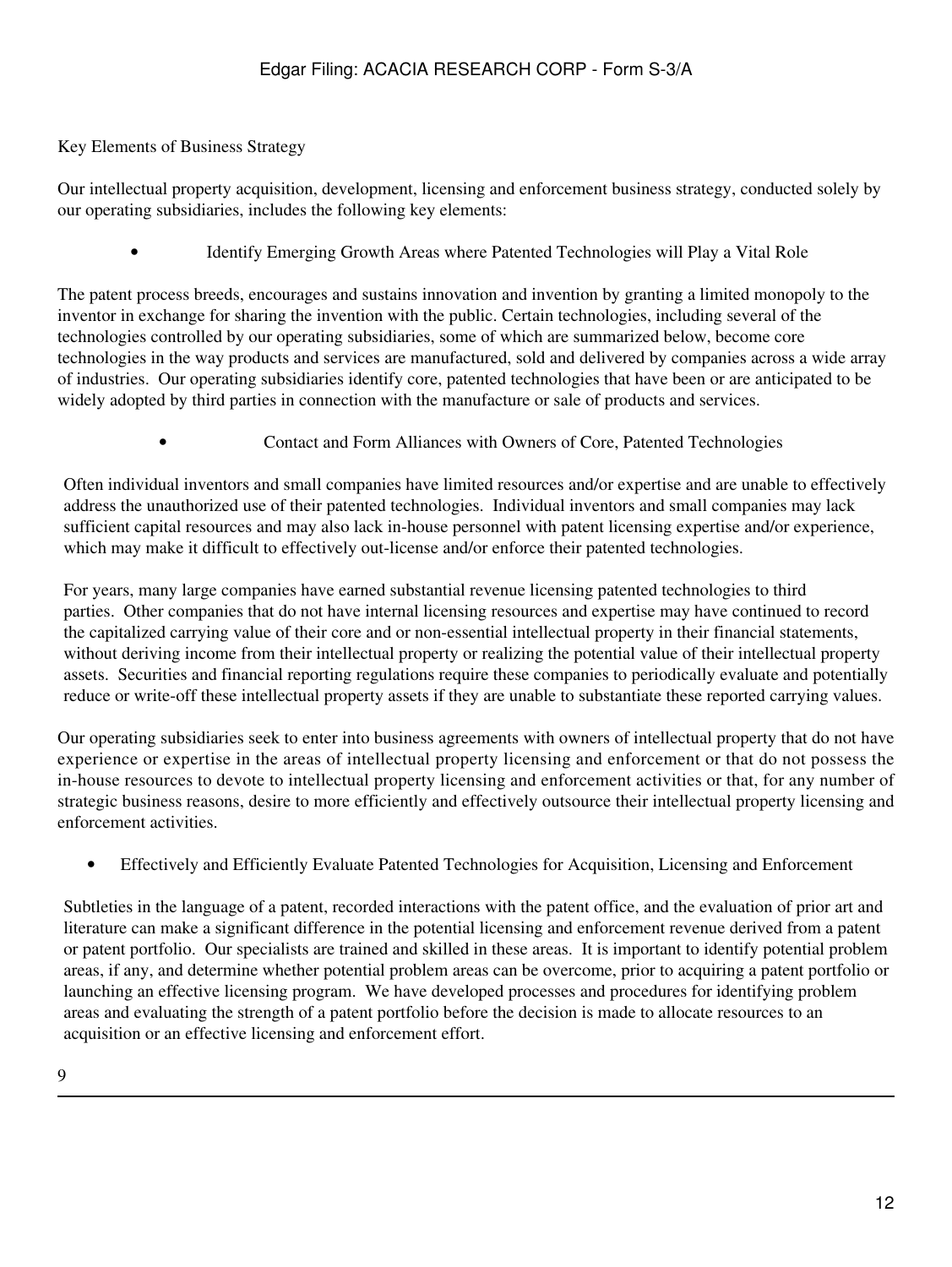Patent Portfolio Evaluation. The processes and procedures employed in connection with the evaluation of a specific patent portfolio for acquisition, licensing and enforcement are tailored and unique to each specific situation, and can vary widely, based on the specific facts and circumstances of a specific patent portfolio, technology, related industry and other factors. Some of the key components of our processes and procedures may include:

- •Utilizing our staff of in-house intellectual property business development executives, patent attorneys, intellectual property licensing executives, and technology engineers to conduct our tailored patent acquisition and evaluation processes and procedures. We may also leverage the expertise of external specialists and technology consultants.
- •Identifying emerging growth areas where patented technologies will play a vital role in connection with the manufacture or sale of products and services.
- •Identifying core, patented technologies that have been or are anticipated to be widely adopted by third parties in connection with the manufacture or sale of products and services.
- •Considering the impact of subtleties in the language of a patent, recorded interactions with the patent office, evaluating prior art and literature and considering the impact on the potential licensing and enforcement revenue that can be derived from a patent or patent portfolio.
- •Evaluating the strength of a patent portfolio, including consideration of the types of claims and the number of claims potentially infringed by third parties, before the decision is made to allocate resources to an acquisition or an effective licensing and enforcement effort.
	- Identifying and considering potential problem areas, if any, and determining whether potential problem areas can be overcome prior to acquiring a patent portfolio or launching an effective licensing program.
- •Identifying potential infringers, industries within which the potential infringers exist, longevity of the patented technology, and a variety of other factors that directly impact the magnitude and potential success of a licensing and enforcement program.
	-
- Purchase or Acquire the Rights to Patented Technologies

After evaluation, our operating subsidiaries may elect to purchase the patented technology, or acquire the exclusive right to license the patented technology in all or in specific fields of use. In either case, the owner of the patent generally retains the rights to a portion of the net revenues generated from a patent portfolio's licensing and enforcement program. Our operating subsidiaries generally control the licensing and enforcement process and utilize experienced in-house personnel to reduce outside costs and to ensure that the necessary capital and expertise is allocated and deployed in an efficient and cost effective manner.

• Successfully License and Enforce Patents with Significant Royalty Potential

As part of the patent evaluation process employed by our operating subsidiaries, significant consideration is also given to the identification of potential infringers, industries within which the potential infringers exist, longevity of the patented technology, and a variety of other factors that directly impact the magnitude and potential success of a licensing and enforcement program. Our specialists are trained in evaluating potentially infringing technologies and in presenting the claims of our patents and demonstrating how they apply to companies we believe are using our technologies in their products or services. These presentations can take place in a non-adversarial business setting, but can also occur through the litigation process, if necessary. Ultimately, we execute patent licensing arrangements with users of our patented technologies through willing licensing negotiations without the filing of patent infringement litigation, or through the negotiation of license and settlement arrangements in connection with the filing of patent infringement litigation.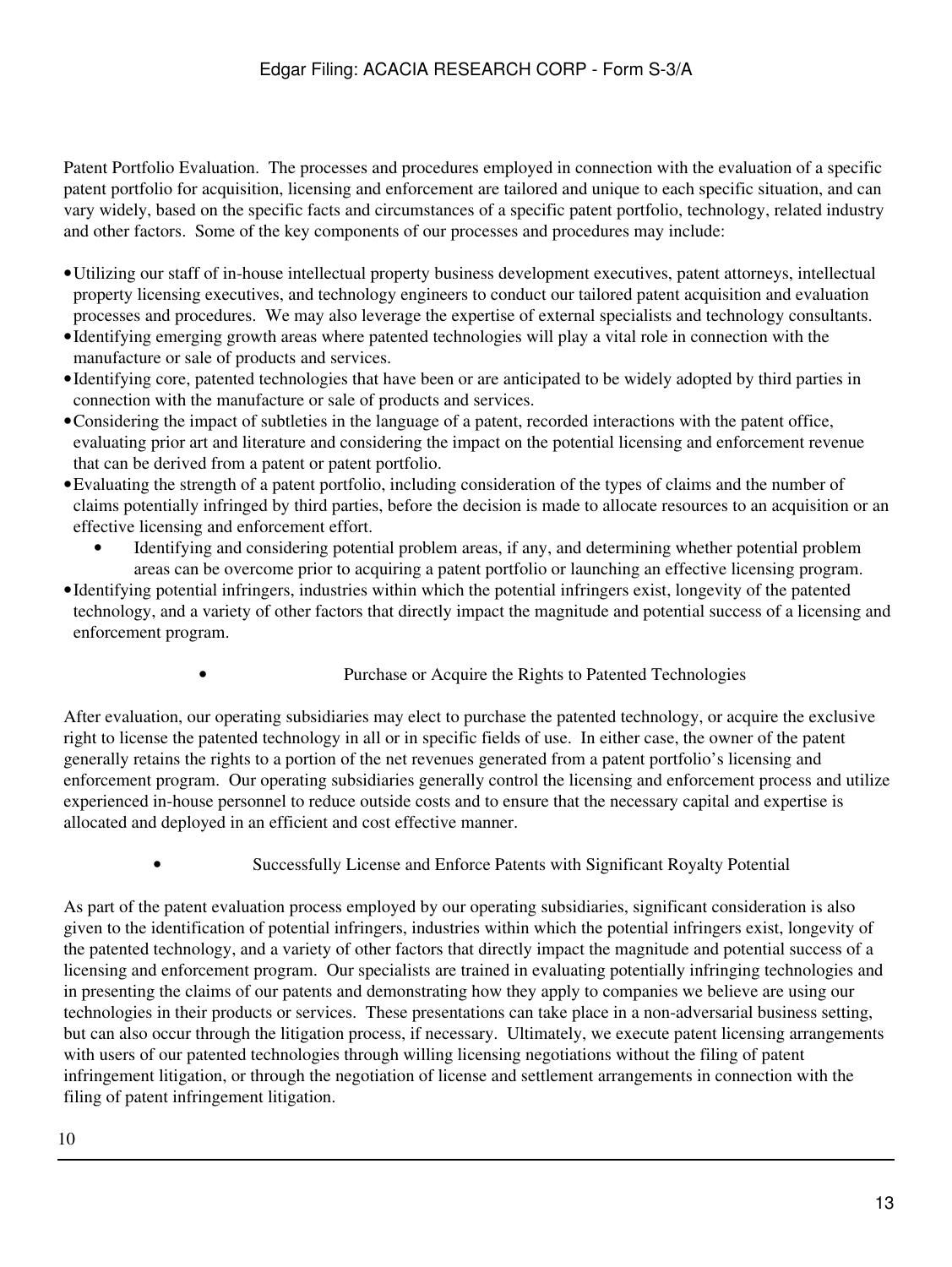# Patented Technologies

Currently, on a consolidated basis, our operating subsidiaries own or control the rights to over 140 patent portfolios, with patent expiration dates ranging from 2010 to 2029, and covering technologies used in a wide variety of industries, including the following:

|                      | <b>Aligned Wafer Bonding</b>        |           | <b>Enterprise Content Management</b>     |                      | <b>Optical Switching</b>            |
|----------------------|-------------------------------------|-----------|------------------------------------------|----------------------|-------------------------------------|
|                      | <b>Audio Communications Fraud</b>   |           | <b>Facilities Operation</b>              |                      | Parallel Processing with Shared     |
|                      | Detection                           |           | <b>Management System</b>                 |                      | Memory                              |
|                      | Audio Storage and Retrieval         |           | File Locking in Shared Storage           |                      | Peer to Peer Communications         |
|                      | System                              |           | <b>Networks</b>                          |                      |                                     |
|                      | Audio Video Enhancement &           |           | Flash Memory                             |                      | <b>Physical Access Control</b>      |
|                      | Synchronization                     |           |                                          |                      |                                     |
| $\blacksquare$       | <b>Authorized Spending Accounts</b> | $\bullet$ | Fluid Flow Control and                   |                      | Picture Archiving &                 |
|                      |                                     |           | Monitoring                               |                      | <b>Communication Systems</b>        |
|                      | Automated Notification of Tax       |           | Hearing Aid ECS                          |                      | Pointing Device                     |
|                      | <b>Return Status</b>                |           |                                          |                      |                                     |
| $\bullet$            | <b>Automated Tax Reporting</b>      | $\bullet$ | <b>Heated Surgical Blades</b>            |                      | Pop-Up Internet Advertising         |
|                      | Biosensor                           |           | High Performance Computer                |                      | Portable Credit Card Processing     |
|                      |                                     |           | Architecture                             |                      |                                     |
|                      | <b>Broadcast Data Retrieval</b>     |           | <b>High Quality Image Processing</b>     |                      | Portable Storage Devices with       |
|                      |                                     |           |                                          |                      | Links                               |
| $\bullet$            | Child-friendly Secure Mobile        |           | <b>High Resolution Optics</b>            |                      | Product Activation                  |
|                      | Phones                              |           |                                          |                      |                                     |
|                      | Chip-Stacking                       |           | <b>Image Resolution Enhancement</b>      | $\bullet$            | Projector                           |
|                      | Color Correction for Video          |           | <b>Improved Anti-Trap Safety</b>         |                      | Purifying Nucleic Acids             |
|                      | <b>Graphics Systems</b>             |           | <b>Technology for Vehicles</b>           |                      |                                     |
| $\ddot{\phantom{0}}$ | <b>Compact Disk</b>                 |           | <b>Improved Commercial Print</b>         |                      | Radio Communication with            |
|                      |                                     |           |                                          |                      | Graphics                            |
| $\cdot$              | Compiler                            |           | <b>Improved Lighting</b>                 |                      | Records Management                  |
|                      | Computer Architecture and           |           | <b>Improved Memory</b>                   |                      | <b>Relational Database Access</b>   |
|                      | <b>Power Management</b>             |           | Manufacturing                            |                      |                                     |
| $\blacksquare$       | <b>Computer Graphics</b>            |           | <b>Improved Printing</b>                 |                      | Remote Management of Imaging        |
|                      |                                     |           |                                          |                      | Devices                             |
| $\bullet$            | <b>Computer Memory Cache</b>        |           | <b>Information Portal Software</b>       |                      | Remote Video Camera                 |
|                      | Coherency                           |           |                                          |                      |                                     |
| $\bullet$            | <b>Computer Simulations</b>         | $\bullet$ | <b>Integrated Access</b>                 |                      | <b>Resource Scheduling</b>          |
|                      | <b>Consumer Rewards</b>             |           | Interactive Content in a Cable           |                      | <b>Rule Based Monitoring</b>        |
|                      |                                     |           | Distribution System                      |                      |                                     |
|                      | <b>Continuous TV Viewer</b>         |           | <b>Interactive Mapping</b>               |                      | <b>Shape Memory Alloys</b>          |
|                      | Measuring                           |           |                                          |                      |                                     |
|                      | Copy Protection                     |           | <b>Internet Radio Advertising</b>        |                      | Software Installation               |
|                      | <b>Credit Card Fraud Protection</b> |           | <b>Interstitial Internet Advertising</b> | $\ddot{\phantom{0}}$ | Software License Management         |
|                      | Data Encryption                     |           | <b>Intraluminal Device Technology</b>    | $\ddot{\phantom{0}}$ | Spreadsheet Automation              |
|                      | Database Access                     | $\bullet$ | Laparoscopic Surgery                     |                      | <b>Storage Technology</b>           |
|                      | Database Management                 | $\bullet$ | <b>Laptop Connectivity</b>               |                      | <b>Surgical Catheter</b>            |
|                      | Database Retrieval                  | $\bullet$ | <b>Lighting Ballast</b>                  | $\bullet$            | Telematics                          |
|                      | <b>Digital Newspaper Delivery</b>   | $\bullet$ | <b>Location Based Services</b>           | $\bullet$            | <b>Television Data Display</b>      |
|                      | <b>Digital Signal Processing</b>    |           | Manufacturing Data Transfer              | $\bullet$            | <b>Television Signal Scrambling</b> |
|                      | Architecture                        |           |                                          |                      |                                     |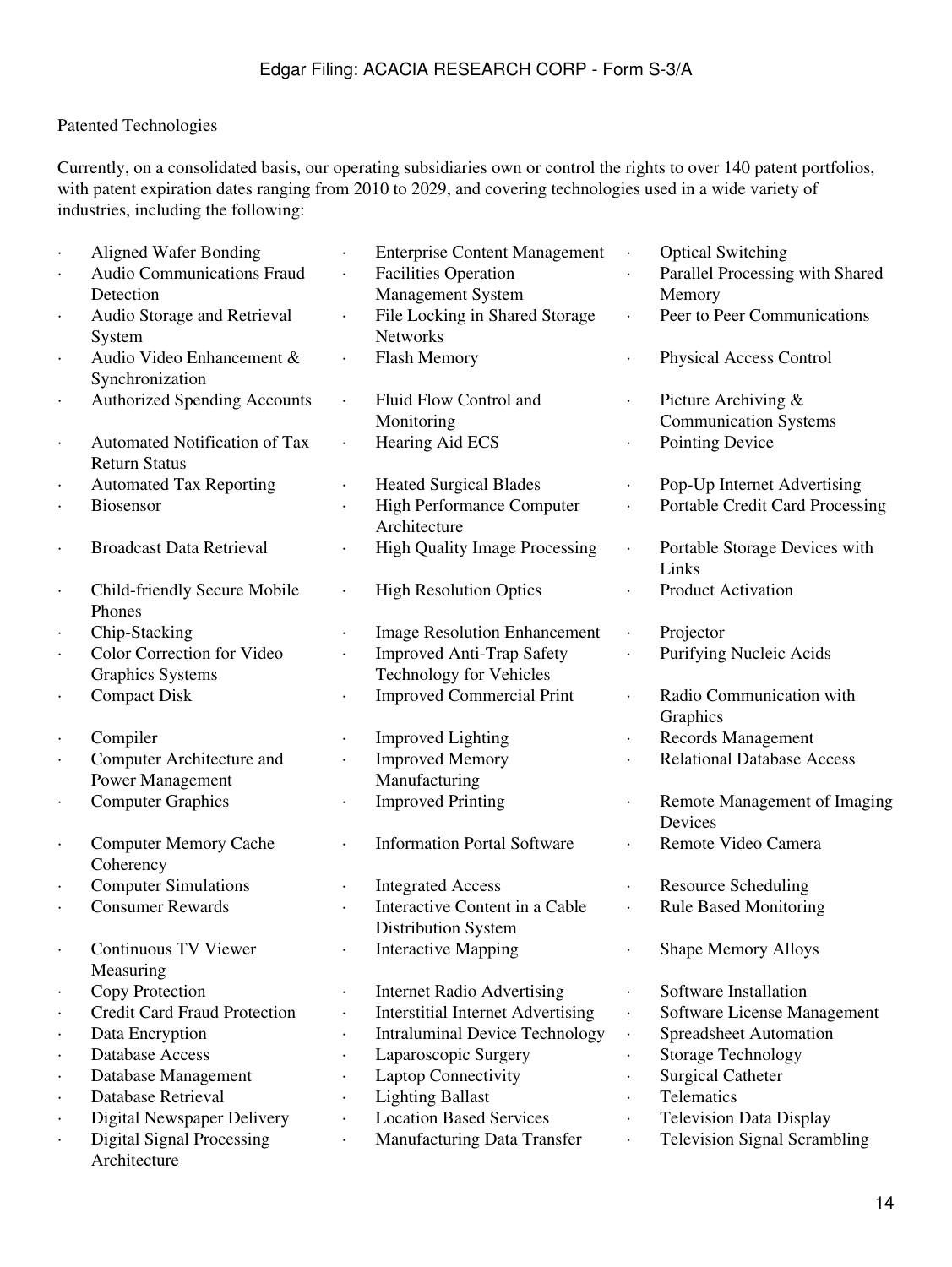| $\ddot{\phantom{0}}$ | Digital Video Enhancement                          |           | Medical Image Manipulation        | $\bullet$ | <b>Text Auto-Completion</b>                  |
|----------------------|----------------------------------------------------|-----------|-----------------------------------|-----------|----------------------------------------------|
| $\cdot$              | Digital Video Production                           | $\bullet$ | Medical Image Stabilization       | ٠         | User Programmable Engine<br>Control          |
| $\ddot{\phantom{0}}$ | Distributed Data Management<br>and Synchronization |           | <b>Medical Monitoring</b>         | $\bullet$ | Vehicle Anti-Theft Parking<br><b>Systems</b> |
| $\ddot{\phantom{0}}$ | <b>DMT®</b>                                        |           | <b>MEMS</b>                       | $\bullet$ | Vehicle Maintenance                          |
| $\ddot{\phantom{0}}$ | Document Generation                                |           | Messaging                         | $\bullet$ | <b>Vehicle Occupant Sensing</b>              |
| $\bullet$            | Document Retrieval Using                           |           | Micromirror Digital Display       | $\bullet$ | Videoconferencing                            |
|                      | Global Word Co-Occurrence                          |           |                                   |           |                                              |
|                      | Patterns                                           |           |                                   |           |                                              |
| $\ddot{\phantom{0}}$ | <b>Dynamic Manufacturing</b>                       |           | Microprocessor Enhancement        |           | Virtual Computer Workspaces                  |
|                      | Modeling                                           |           |                                   |           |                                              |
| $\bullet$            | <b>Ecommerce Pricing</b>                           |           | Microprocessor Memory             |           | Virtual Server                               |
|                      |                                                    |           | Management                        |           |                                              |
|                      | <b>Electronic Address List</b>                     |           | Mobile Computer                   | $\bullet$ | <b>Website Crawling</b>                      |
|                      | Management                                         |           | Synchronization                   |           |                                              |
|                      | <b>Electronic Message Advertising</b>              | $\bullet$ | <b>Multi-Dimensional Database</b> |           | Wireless Data                                |
|                      |                                                    |           | Compression                       |           |                                              |
| $\cdot$              | <b>Electronic Securities Trading</b>               |           | <b>Network Monitoring</b>         |           | <b>Wireless Digital Messaging</b>            |
| $\ddot{\phantom{0}}$ | <b>Embedded Broadcast Data</b>                     |           | <b>Network Remote Access</b>      | $\bullet$ | Wireless LAN                                 |
| $\bullet$            | Encrypted Media & Playback                         | $\bullet$ | Online Ad Tracking                | $\bullet$ | Workspace with Moving                        |
|                      | Devices                                            |           |                                   |           | Viewpoint                                    |
| $\ddot{\phantom{0}}$ | <b>Enhanced DRAM Architecture</b>                  |           | <b>Online Auction Guarantees</b>  |           |                                              |
|                      | <b>Enhanced Internet Navigation</b>                |           | <b>Online Promotion</b>           |           |                                              |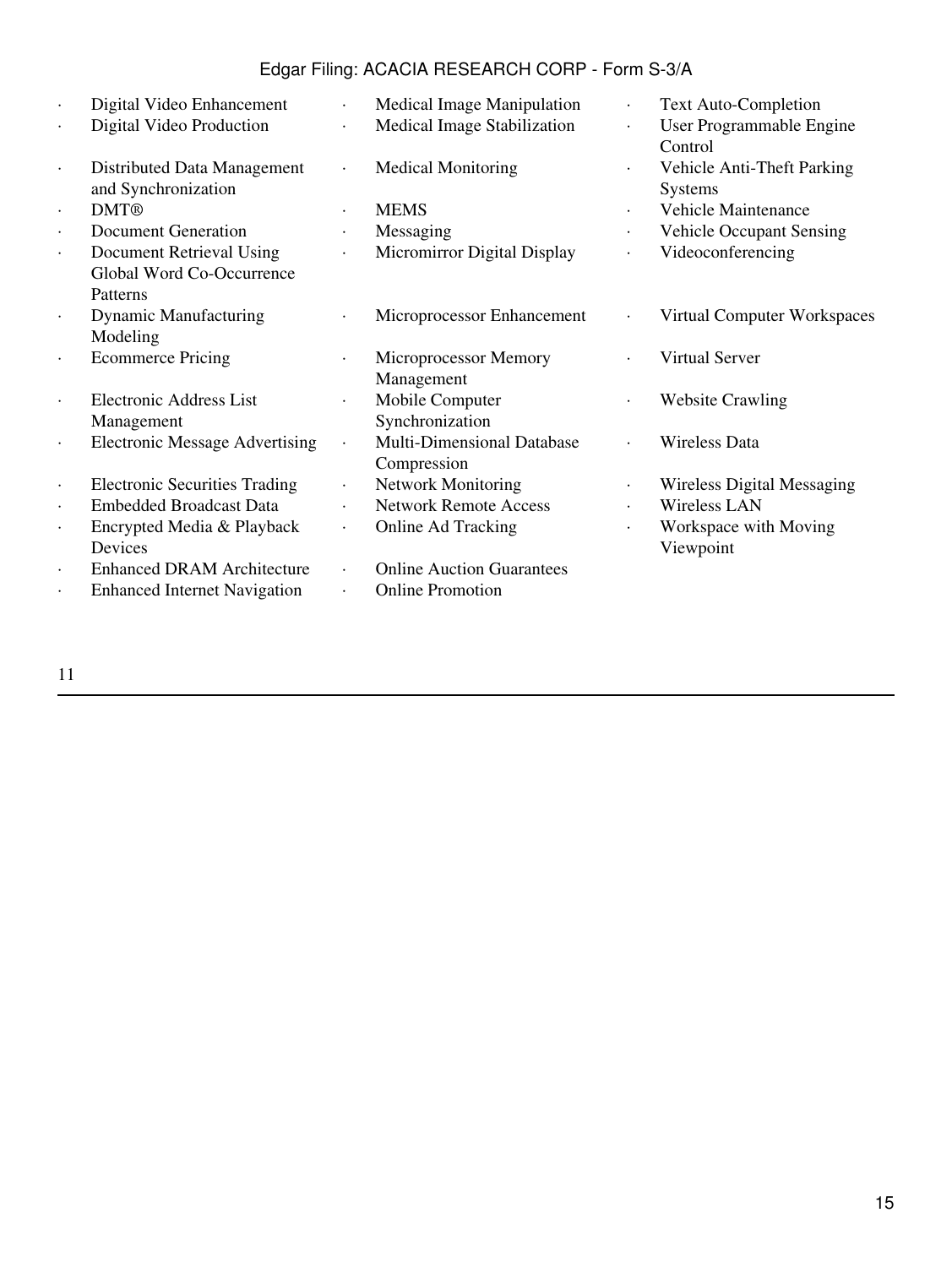#### Patent Enforcement Litigation

Our operating subsidiaries are often required to engage in litigation to enforce their patents and patent rights. Certain of our operating subsidiaries are parties to ongoing patent enforcement related litigation, alleging infringement by third parties of certain of the patented technologies owned or controlled by our operating subsidiaries.

#### Competition

We expect to encounter increased competition in the area of patent acquisitions and enforcement. This includes an increase in the number of competitors seeking to acquire the same or similar patents and technologies that we may seek to acquire. Entities including Allied Security Trust, Altitude Capital Partners, Coller IP, Intellectual Ventures, Millennium Partners, Open Innovation Network, RPX Corporation and Rembrandt IP Management compete in acquiring rights to patents, and we expect more entities to enter the market.

We also compete with venture capital firms, strategic corporate buyers and various industry leaders for technology acquisitions and licensing opportunities. Many of these competitors may have more financial and human resources than our operating subsidiaries. As we become more successful, we may find more companies entering the market for similar technology opportunities, which may reduce our market share in one or more technology industries that we currently rely upon to generate future revenue.

Other companies may develop competing technologies that offer better or less expensive alternatives to our patented technologies that we may acquire and/or out-license. Many potential competitors may have significantly greater resources than the resources that our operating subsidiaries possess. Technological advances or entirely different approaches developed by one or more of our competitors could render certain of the technologies owned or controlled by our operating subsidiaries obsolete and/or uneconomical.

#### Employees

As of December 31, 2009, on a consolidated basis, we had 44 full-time employees. Neither we nor any of our subsidiaries are a party to any collective bargaining agreement. We consider our employee relations to be good.

### RISK FACTORS

An investment in our stock involves a number of risks. Before making a decision to purchase our securities, you should carefully consider all of the risks described in this prospectus. If any of the risks discussed in this prospectus actually occur, our business, financial condition and results of operations could be materially adversely affected. If this were to occur, the trading price of our securities could decline significantly and you may lose all or part of your investment. All intellectual property acquisition, development, licensing and enforcement activities are conducted solely by certain of our wholly owned operating subsidiaries.

### RISKS RELATED TO OUR BUSINESS

#### WE HAVE A HISTORY OF LOSSES AND WILL PROBABLY INCUR ADDITIONAL LOSSES IN THE **FUTURE**

We have sustained substantial losses since our inception. We may never become profitable, or if we do, we may never be able to sustain profitability. As of December 31, 2009, our accumulated deficit was \$120.2 million. As of December 31, 2009, we had approximately \$53.9 million in cash and cash equivalents along with investments and working capital of \$36.0 million. We expect to incur significant legal, marketing, general and administrative expenses. As a result, it is more likely than not that we will incur losses for the foreseeable future. However, we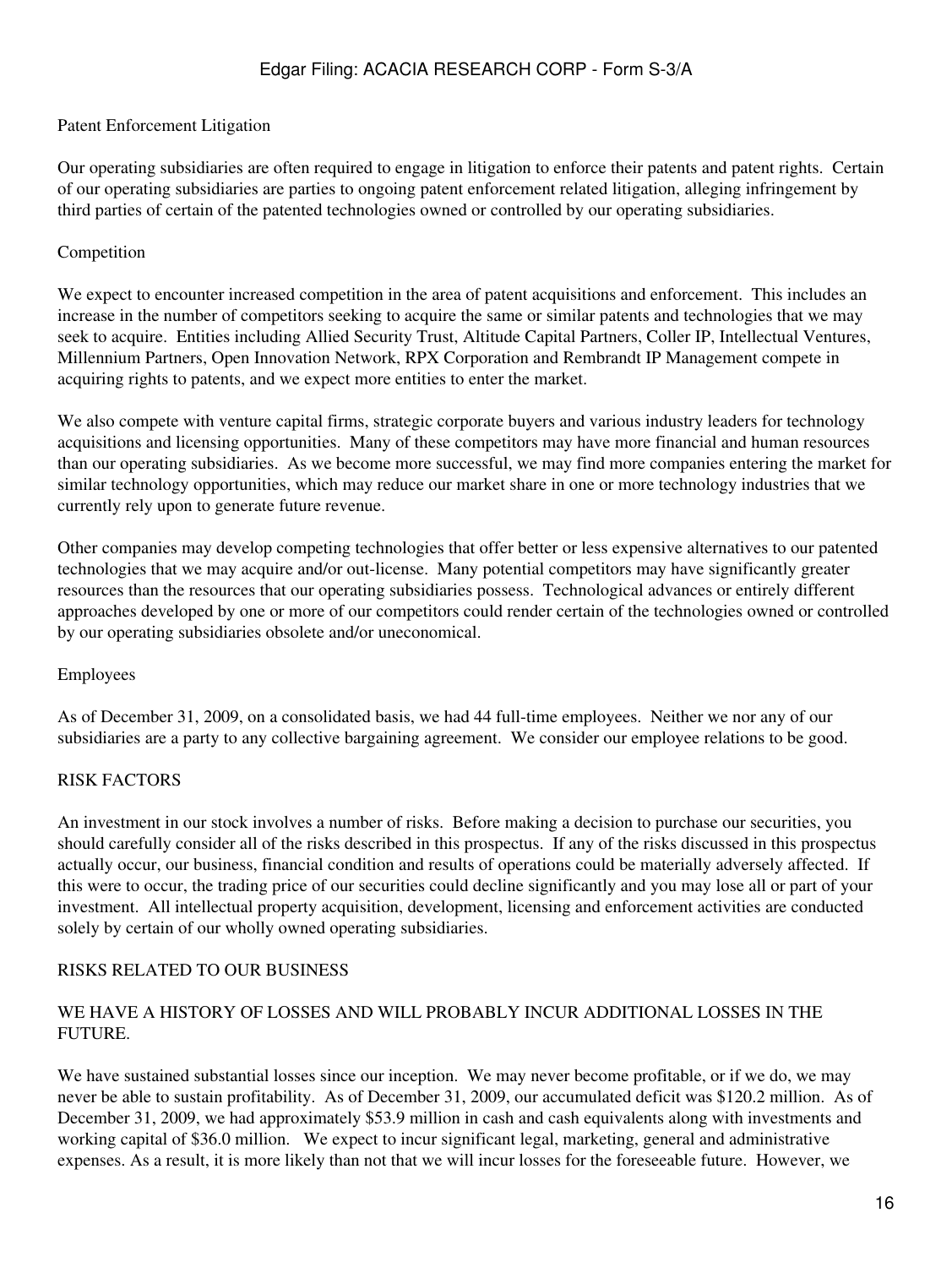believe our current cash and investments on hand will be sufficient to finance anticipated capital and operating requirements for at least the next twelve months.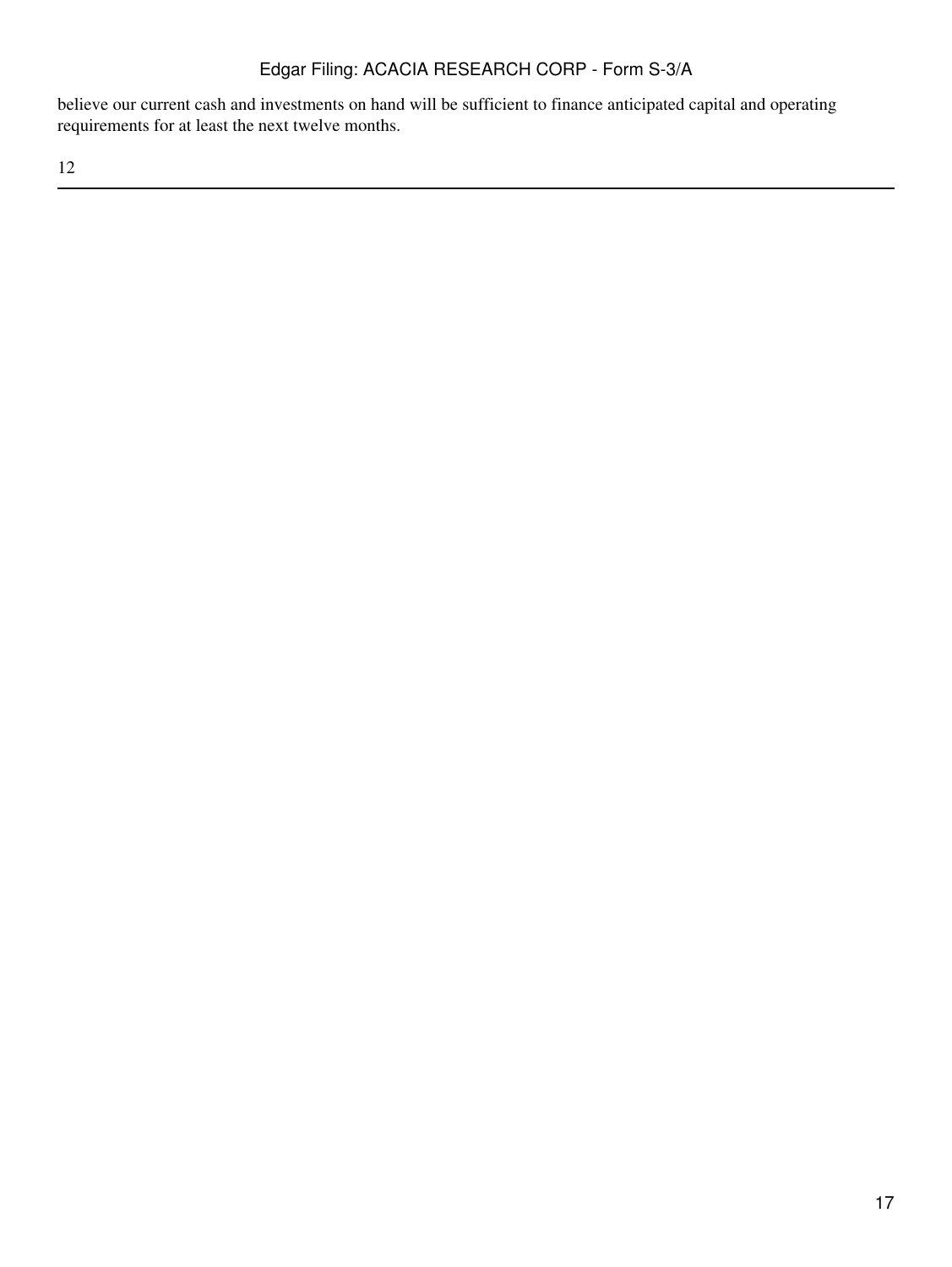#### IF WE, OR OUR SUBSIDIARIES, ENCOUNTER UNFORESEEN DIFFICULTIES AND CANNOT OBTAIN ADDITIONAL FUNDING ON FAVORABLE TERMS, OUR BUSINESS MAY SUFFER.

Our consolidated cash and cash equivalents along with investments totaled \$53.9 million and \$51.5 million at December 31, 2009 and 2008, respectively. To date, we have relied primarily upon selling of equity securities and payments from our licensees to generate the funds needed to finance our operations and the operations of our operating subsidiaries.

We may encounter unforeseen difficulties in the future, including the outside influences identified below, that may deplete our capital resources more rapidly than anticipated. As a result, we and or our subsidiary companies may be required to obtain additional financing in the future through bank borrowings, debt or equity financings or otherwise. If we are required to raise additional capital in the future, such additional financing may not be available on favorable terms, or at all, or may be dilutive to our existing stockholders. If we fail to obtain additional capital as and when needed for our subsidiary companies and ourselves, such failure could have a material adverse impact on our business plans and business.

### FAILURE TO EFFECTIVELY MANAGE OUR GROWTH COULD PLACE STRAINS ON OUR MANAGERIAL, OPERATIONAL AND FINANCIAL RESOURCES AND COULD ADVERSELY AFFECT OUR BUSINESS AND OPERATING RESULTS.

Our growth has placed, and is expected to continue to place, a strain on our managerial, operational and financial resources and systems. Further, as our subsidiary companies' businesses grow, we will be required to manage multiple relationships. Any further growth by us or our subsidiary companies or an increase in the number of our strategic relationships may place additional strain on our managerial, operational and financial resources and systems. Although we may not grow as we expect, if we fail to manage our growth effectively or to develop and expand our managerial, operational and financial resources and systems, our business and financial results will be materially harmed.

### OUR FUTURE SUCCESS DEPENDS ON OUR ABILITY TO EXPAND OUR ORGANIZATION TO MATCH THE GROWTH OF OUR SUBSIDIARIES.

As our operating subsidiaries grow, the administrative demands upon us and our operating subsidiaries will grow, and our success will depend upon our ability to meet those demands. These demands include increased accounting, management, legal services, staff support, and general office services. We may need to hire additional qualified personnel to meet these demands, the cost and quality of which is dependent in part upon market factors outside of our control. Further, we will need to effectively manage the training and growth of our staff to maintain an efficient and effective workforce, and our failure to do so could adversely affect our business and operating results.

### OUR REVENUES WILL BE UNPREDICTABLE, AND THIS MAY HARM OUR FINANCIAL CONDITION.

From January 2005 to present, certain of our operating subsidiaries have continued to execute our business strategy of acquiring patent portfolios and accompanying patent rights. Currently, on a consolidated basis, our operating subsidiaries own or control the rights to over 140 patent portfolios, which include U.S. patents and certain foreign counterparts, covering technologies used in a wide variety of industries. These acquisitions continue to expand and diversify our revenue generating opportunities. We believe that our cash and cash equivalent balances, anticipated cash flow from operations and other external sources of available credit, will be sufficient to meet our cash requirements through at least March 2011, and for the foreseeable future. However, due to the nature of our licensing business and uncertainties regarding the amount and timing of the receipt of license fees from potential infringers, stemming primarily from uncertainties regarding the outcome of enforcement actions, rates of adoption of our patented technologies, the growth rates of our existing licensees and other factors, our revenues may vary significantly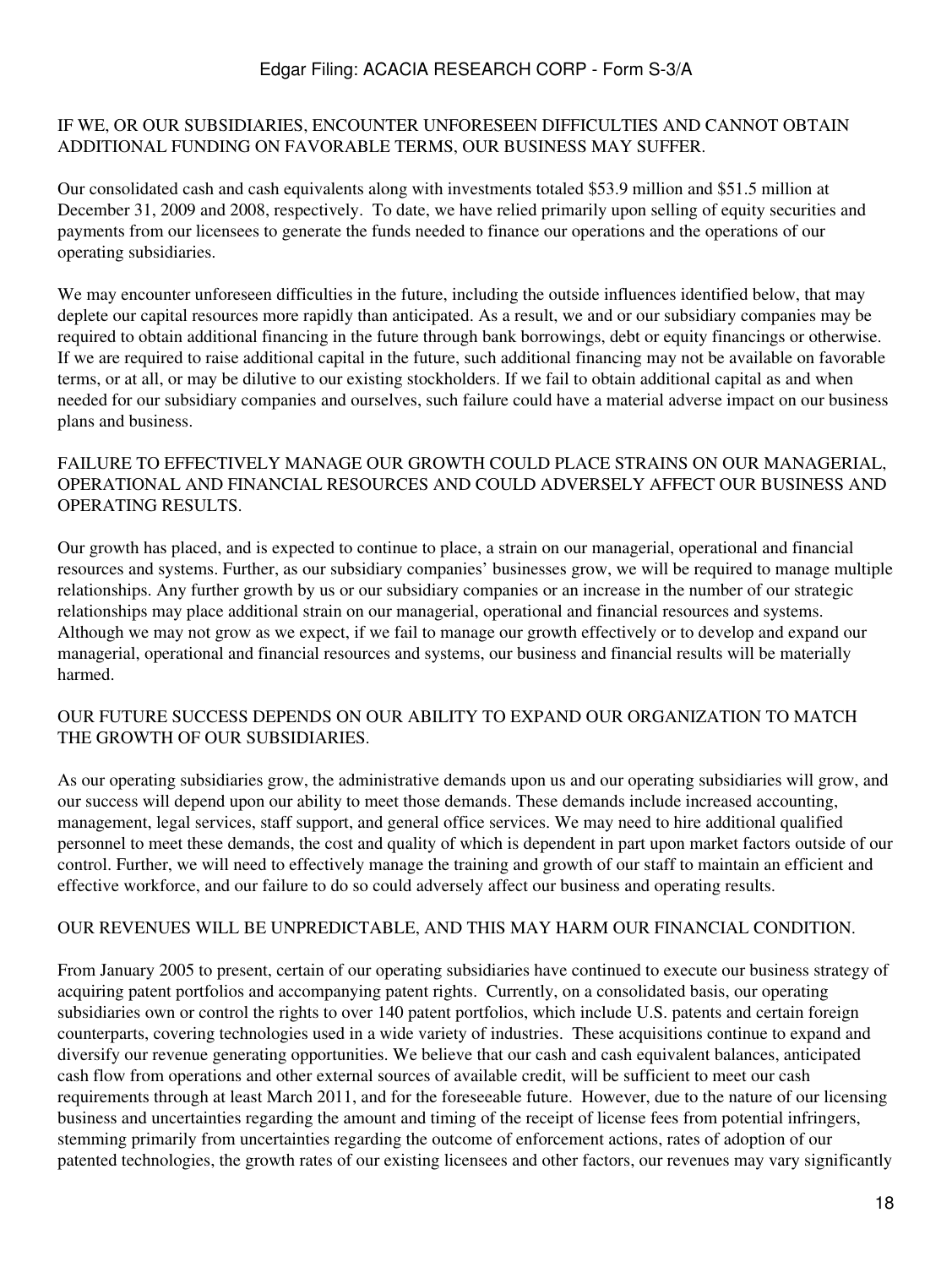from quarter to quarter, which could make our business difficult to manage, adversely affect our business and operating results, cause our quarterly results to be below market expectations and adversely affect the market price of our common stock.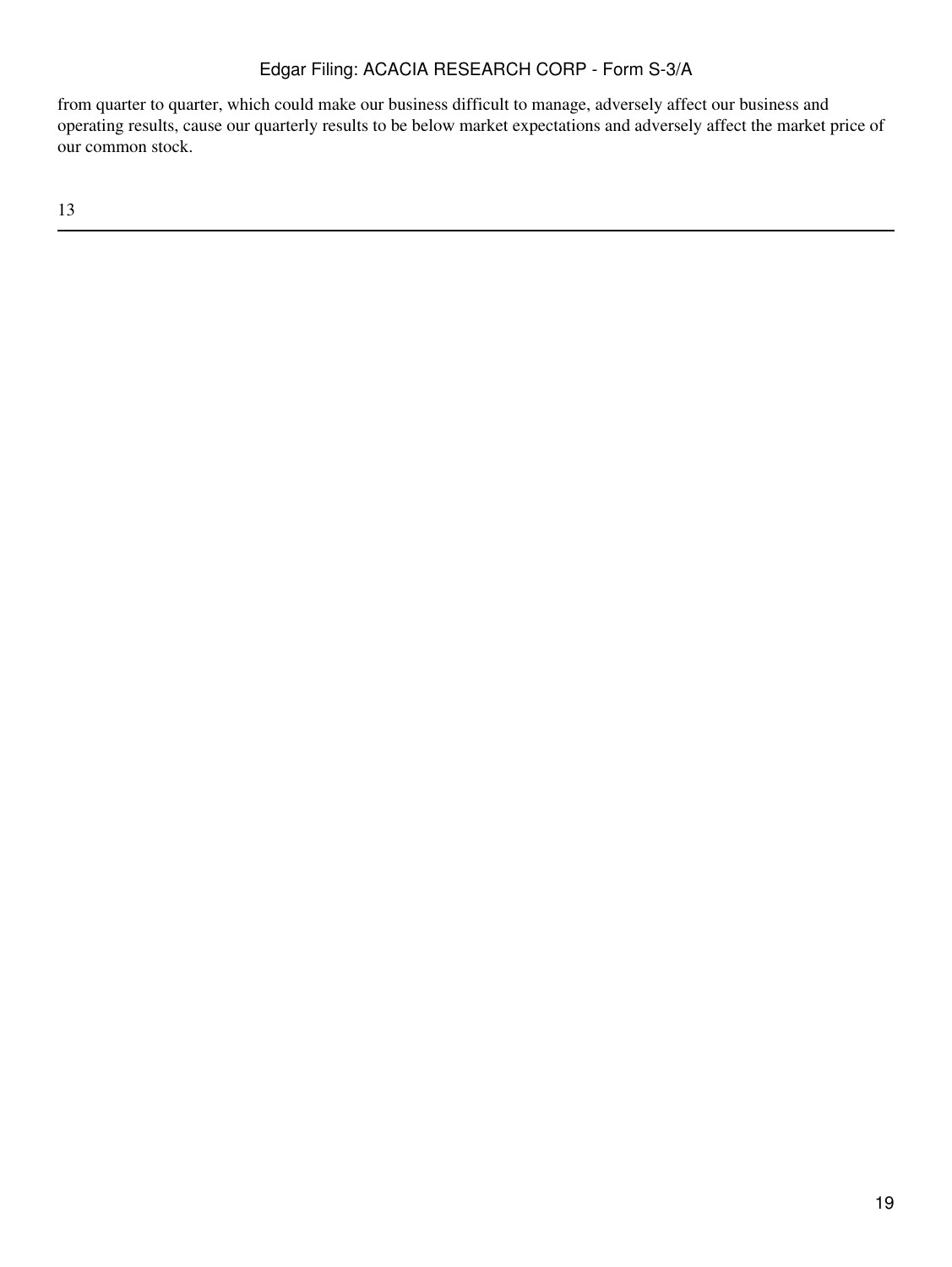### OUR OPERATING SUBSIDIARIES DEPEND UPON RELATIONSHIPS WITH OTHERS TO PROVIDE TECHNOLOGY-BASED OPPORTUNITIES THAT CAN DEVELOP INTO PROFITABLE ROYALTY-BEARING LICENSES, AND IF THEY ARE UNABLE TO MAINTAIN AND GENERATE NEW RELATIONSHIPS, THEN THEY MAY NOT BE ABLE TO SUSTAIN EXISTING LEVELS OF REVENUE OR INCREASE REVENUE.

Neither we nor our operating subsidiaries invent new technologies or products but instead depend on the identification and acquisition of new patents and inventions through our relationships with inventors, universities, research institutions, and others. If our operating subsidiaries are unable to maintain those relationships and continue to grow new relationships, then they may not be able to identify new technology-based opportunities for growth and sustainable revenue.

Our current or future relationships may not provide the volume or quality of technologies necessary to sustain our business. In some cases, universities and other technology sources may compete against us as they seek to develop and commercialize technologies. Universities may receive financing for basic research in exchange for the exclusive right to commercialize resulting inventions. These and other strategies may reduce the number of technology sources and potential clients to whom we can market our services. If we are unable to maintain current relationships and sources of technology or to secure new relationships and sources of technology, such inability may have a material adverse effect on our operating results and financial condition.

### THE SUCCESS OF OUR OPERATING SUBSIDIARIES DEPENDS IN PART UPON THEIR ABILITY TO RETAIN THE BEST LEGAL COUNSEL TO REPRESENT THEM IN PATENT ENFORCEMENT LITIGATION.

The success of our licensing business depends upon our operating subsidiaries' ability to retain the best legal counsel to prosecute patent infringement litigation. As our operating subsidiaries' patent enforcement actions increase, it will become more difficult to find the best legal counsel to handle all of our cases because many of the best law firms may have a conflict of interest that prevents their representation of our subsidiaries.

OUR OPERATING SUBSIDIARIES, IN CERTAIN CIRCUMSTANCES, RELY ON REPRESENTATIONS, WARRANTIES AND OPINIONS MADE BY THIRD PARTIES, THAT IF DETERMINED TO BE FALSE OR INACCURATE, MAY EXPOSE US AND OUR OPERATING SUBSIDIARIES TO CERTAIN MATERIAL LIABILITIES.

From time to time, our operating subsidiaries may rely upon representations and warranties made by third parties from whom our operating subsidiaries acquired patents or the exclusive rights to license and enforce patents. We also may rely upon the opinions of purported experts. In certain instances, we may not have the opportunity to independently investigate and verify the facts upon which such representations, warranties, and opinions are made. By relying on these representations, warranties and opinions, our operating subsidiaries may be exposed to liabilities in connection with the licensing and enforcement of certain patents and patent rights which could have a material adverse effect on our operating results and financial condition.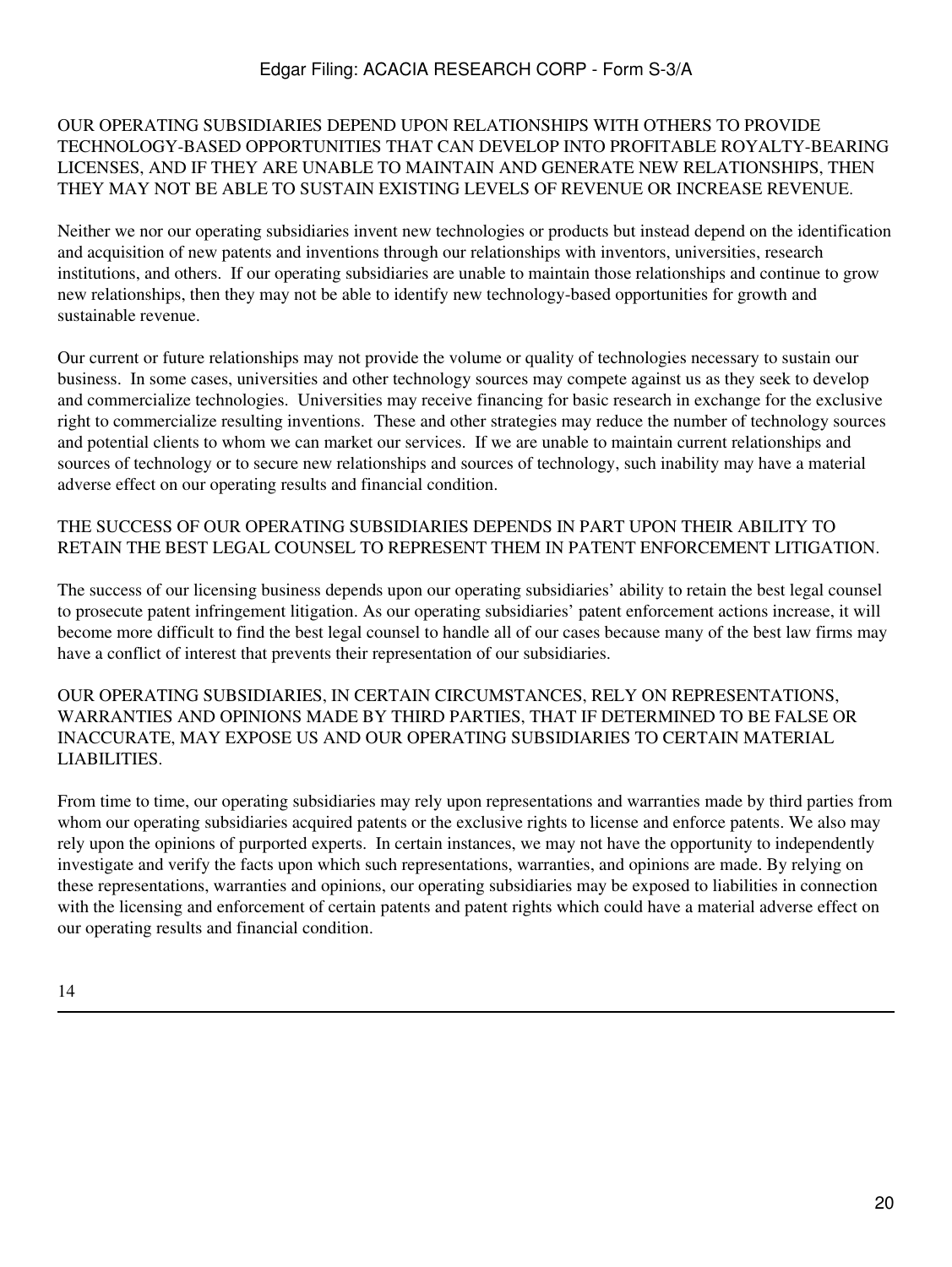#### IN CONNECTION WITH PATENT ENFORCEMENT ACTIONS CONDUCTED BY CERTAIN OF OUR SUBSIDIARIES, A COURT MAY RULE THAT WE OR OUR SUBSIDIARIES HAVE VIOLATED CERTAIN STATUTORY, REGULATORY, FEDERAL, LOCAL OR GOVERNING RULES OR STANDARDS, WHICH MAY EXPOSE US AND OUR OPERATING SUBSIDIARIES TO CERTAIN MATERIAL LIABILITIES.

In connection with any of our patent enforcement actions, it is possible that a defendant may request and/or a court may rule that we have violated statutory authority, regulatory authority, federal rules, local court rules, or governing standards relating to the substantive or procedural aspects of such enforcement actions. In such event, a court may issue monetary sanctions against us or our operating subsidiaries or award attorney's fees and/or expenses to a defendant(s), which could be material, and if we or our operating subsidiaries are required to pay such monetary sanctions, attorneys' fees and/or expenses, such payment could materially harm our operating results and our financial position.

### OUR INVESTMENTS IN AUCTION RATE SECURITIES ARE SUBJECT TO RISKS, INCLUDING THE CONTINUED FAILURE OF FUTURE AUCTIONS, WHICH MAY CAUSE US TO INCUR LOSSES OR HAVE REDUCED LIQUIDITY.

At December 31, 2009, our investments in marketable securities included certain auction rate securities. Our auction rate securities are investment grade quality and were in compliance with our investment policy when purchased. Historically, our auction rate securities were recorded at cost, which approximated their fair market value due to their variable interest rates, which typically reset every 7 to 35 days, despite the long-term nature of their stated contractual maturities. The Dutch auction process that resets the applicable interest rate at predetermined calendar intervals is intended to provide liquidity to the holder of auction rate securities by matching buyers and sellers within a market context enabling the holder to gain immediate liquidity by selling such interests at par or rolling over their investment. If there is an imbalance between buyers and sellers the risk of a failed auction exists. Due to recent liquidity issues in the global credit and capital markets, these securities experienced several failed auctions since February 2008. In such case of a failure, the auction rate securities continue to pay interest, at the maximum rate, in accordance with their terms, however, we may not be able to access the par value of the invested funds until a future auction of these investments is successful, the security is called by the issuer or a buyer is found outside of the auction process.

At December 31, 2009, the par value of auction rate securities collateralized by student loan portfolios totaled \$2.7 million. As a result of the liquidity issues associated with the failed auctions, we estimate that the fair value of these auction rate securities no longer approximates their par value. Due to the estimate that the market for these student loan collateralized instruments may take in excess of twelve months to fully recover, we have classified these investments as noncurrent in the accompanying December 31, 2009 consolidated balance sheet. In addition, as a result of our analysis of the estimated fair value of our student loan collateralized instruments, as described at Note 7 to the consolidated financial statements included elsewhere herein, we have recorded an other-than-temporary loss of \$296,000 and \$263,000 for our student loan collateralized instruments in the accompanying consolidated statements of operations for the years ended December 31, 2009 and 2008, respectively.

The capital and credit markets have been experiencing extreme volatility and disruption for more than 12 months, and at times, the volatility and disruption have reached unprecedented levels. In several cases, the markets have exerted downward pressure on stock prices and credit capacity for certain issuers. Given the deteriorating credit markets, and the sustained incidence of failure within the auction market since February 2008, we may be unable to liquidate a particular issue. Furthermore, if these market conditions were to persist despite our ability to hold such investments until maturity, we may be required to record additional impairment charges in a future period. The systemic failure of future auctions for auction rate securities may result in a loss of liquidity, substantial impairment to our investments, realization of substantial future losses, or a complete loss of the investment in the long-term which may have a material adverse effect on our business, results of operations, liquidity, and financial condition. Refer to Note 7 to our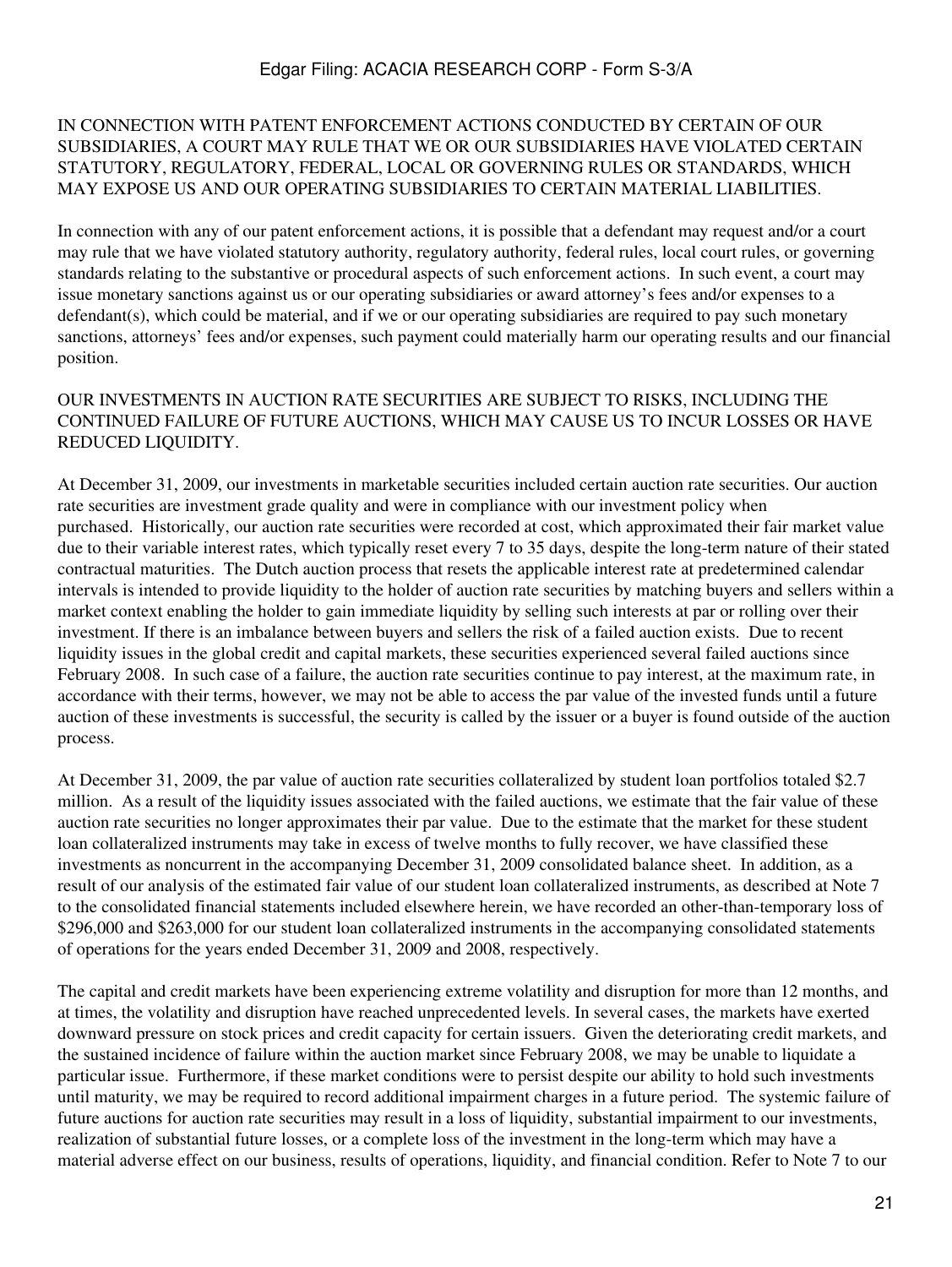accompanying consolidated financial statements, included elsewhere herein, for additional information about our investments in auction rate securities.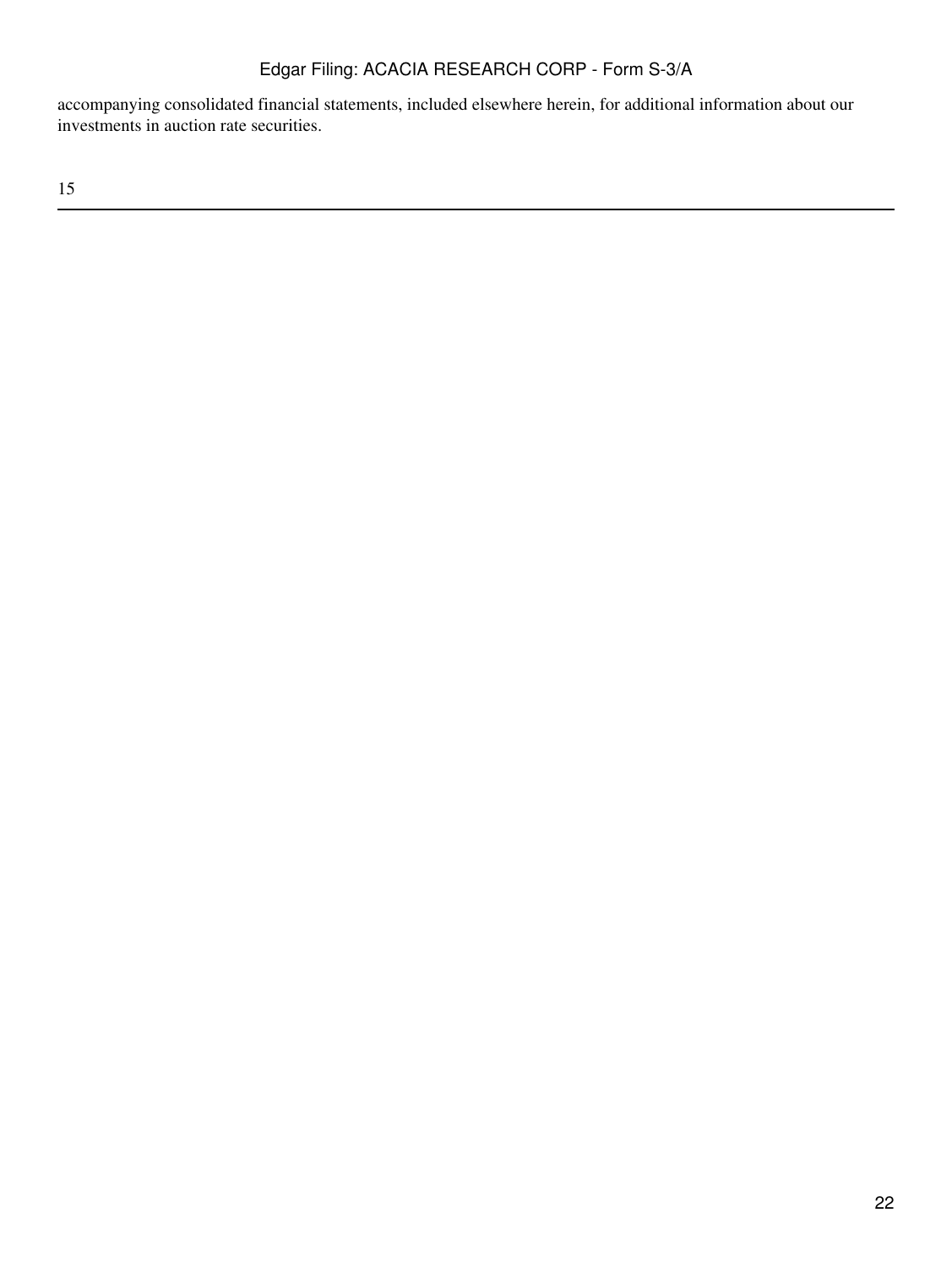#### RISKS RELATED TO OUR INDUSTRY

#### OUR EXPOSURE TO UNCONTROLLABLE OUTSIDE INFLUENCES, INCLUDING NEW LEGISLATION, COURT RULINGS OR ACTIONS BY THE UNITED STATES PATENT AND TRADEMARK OFFICE, COULD ADVERSELY AFFECT OUR LICENSING AND ENFORCEMENT BUSINESS AND RESULTS OF OPERATIONS.

Our licensing and enforcement business is subject to numerous risks from outside influences, including the following:

New legislation, regulations or rules related to obtaining patents or enforcing patents could significantly increase our operating costs and decrease our revenue.

Our operating subsidiaries acquire patents with enforcement opportunities and are spending a significant amount of resources to enforce those patents. If new legislation, regulations or rules are implemented either by Congress, the U.S. Patent and Trademark Office, or USPTO, or the courts that impact the patent application process, the patent enforcement process or the rights of patent holders, these changes could negatively affect our expenses and revenue. For example, new rules regarding the burden of proof in patent enforcement actions could significantly increase the cost of our enforcement actions, and new standards or limitations on liability for patent infringement could negatively impact our revenue derived from such enforcement actions.

Trial judges and juries often find it difficult to understand complex patent enforcement litigation, and as a result, we may need to appeal adverse decisions by lower courts in order to successfully enforce our patents.

It is difficult to predict the outcome of patent enforcement litigation at the trial level. It is often difficult for juries and trial judges to understand complex, patented technologies, and as a result, there is a higher rate of successful appeals in patent enforcement litigation than more standard business litigation. Such appeals are expensive and time consuming, resulting in increased costs and delayed revenue. Although we diligently pursue enforcement litigation, we cannot predict with significant reliability the decisions made by juries and trial courts.

More patent applications are filed each year resulting in longer delays in getting patents issued by the USPTO.

Certain of our operating subsidiaries hold and continue to acquire pending patents. We have identified a trend of increasing patent applications each year, which we believe is resulting in longer delays in obtaining approval of pending patent applications. The application delays could cause delays in recognizing revenue from these patents and could cause us to miss opportunities to license patents before other competing technologies are developed or introduced into the market. See the subheading "Competition is intense in the industries in which our subsidiaries do business and as a result, we may not be able to grow or maintain our market share for our technologies and patents," below.

Federal courts are becoming more crowded, and as a result, patent enforcement litigation is taking longer.

Our patent enforcement actions are almost exclusively prosecuted in federal court. Federal trial courts that hear our patent enforcement actions also hear criminal cases. Criminal cases always take priority over our actions. As a result, it is difficult to predict the length of time it will take to complete an enforcement action. Moreover, we believe there is a trend in increasing numbers of civil lawsuits and criminal proceedings before federal judges, and as a result, we believe that the risk of delays in our patent enforcement actions will have a greater affect on our business in the future unless this trend changes.

Any reductions in the funding of the USPTO could have an adverse impact on the cost of processing pending patent applications and the value of those pending patent applications.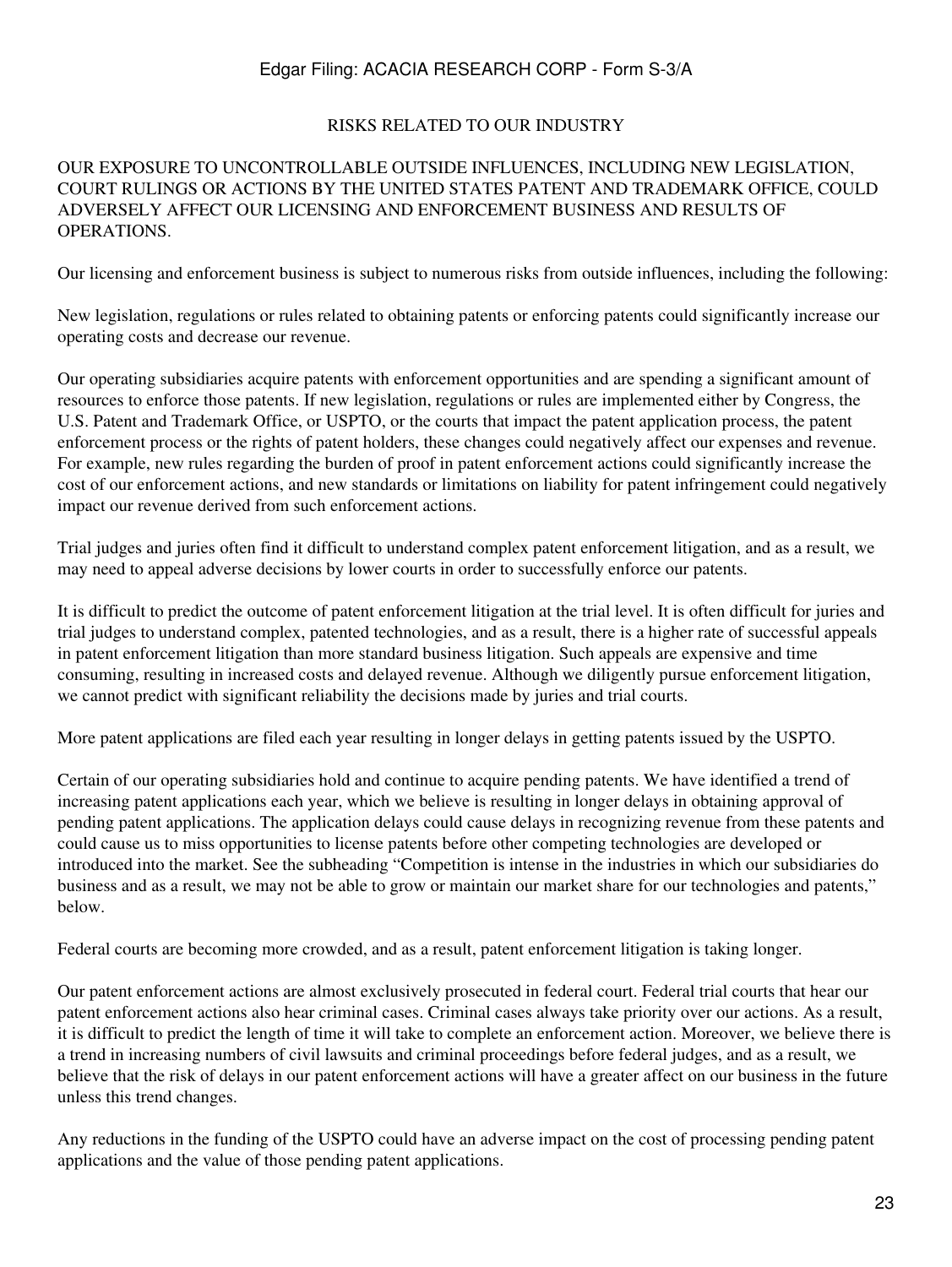The assets of our operating subsidiaries consist of patent portfolios, including pending patent applications before the USPTO. The value of our patent portfolios is dependent upon the issuance of patents in a timely manner, and any reductions in the funding of the USPTO could negatively impact the value of our assets. Further, reductions in funding from Congress could result in higher patent application filing and maintenance fees charged by the USPTO, causing an unexpected increase in our expenses.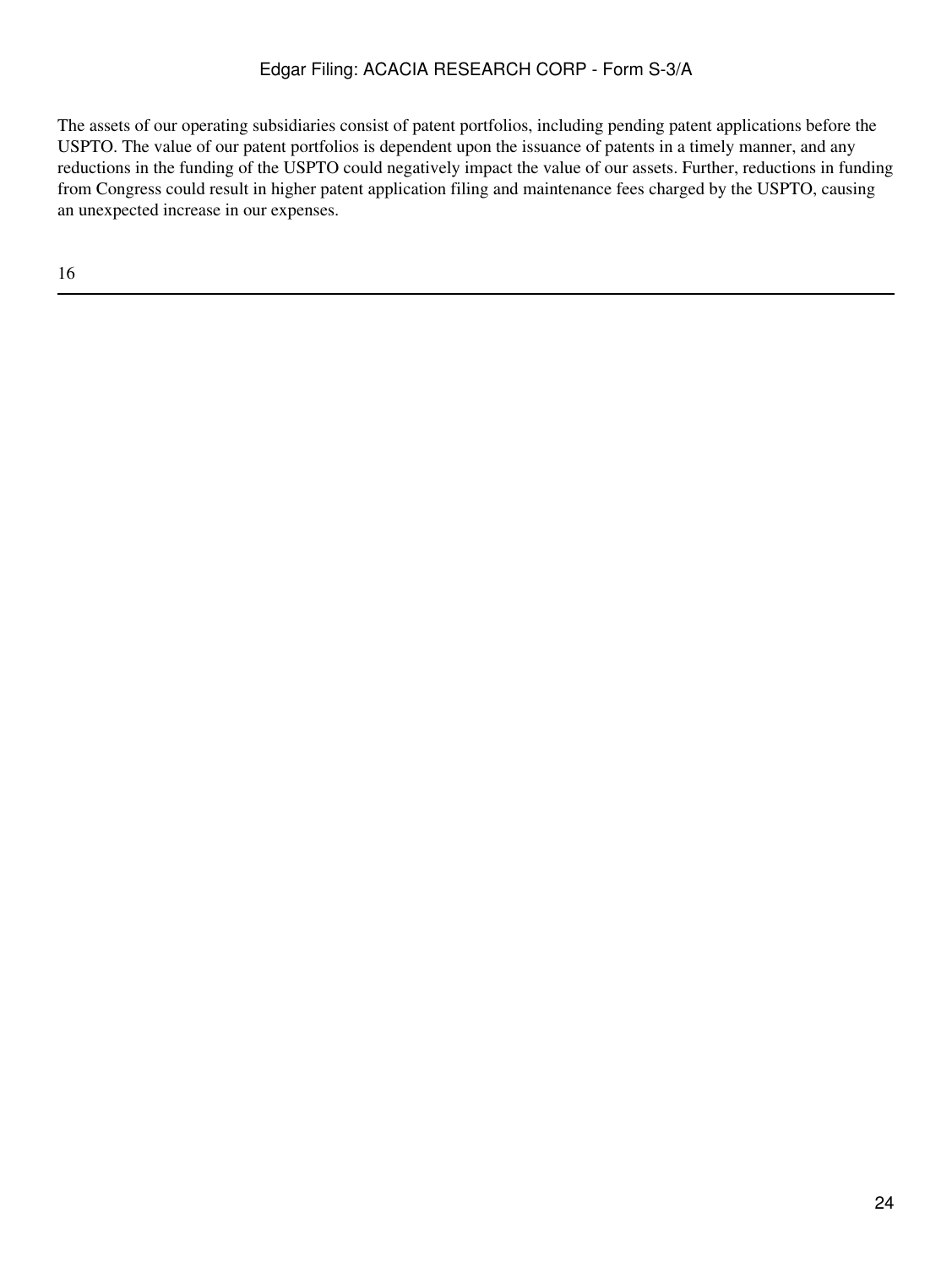Competition is intense in the industries in which our subsidiaries do business and as a result, we may not be able to grow or maintain our market share for our technologies and patents.

We expect to encounter competition in the area of patent acquisition and enforcement as the number of companies entering this market is increasing. This includes competitors seeking to acquire the same or similar patents and technologies that we may seek to acquire. Entities including Allied Security Trust, Altitude Capital Partners, Coller IP, Intellectual Ventures, Millennium Partners, Open Innovation Network, RPX Corporation and Rembrandt IP Management compete in acquiring rights to patents, and we expect more entities to enter the market. As new technological advances occur, many of our patented technologies may become obsolete before they are completely monetized. If we are unable to replace obsolete technologies with more technologically advanced patented technologies, then this obsolescence could have a negative effect on our ability to generate future revenues.

Our licensing business also competes with venture capital firms and various industry leaders for technology licensing opportunities. Many of these competitors may have more financial and human resources than we do. As we become more successful, we may find more companies entering the market for similar technology opportunities, which may reduce our market share in one or more technology industries that we currently rely upon to generate future revenue.

Our patented technologies face uncertain market value.

Our operating subsidiaries have acquired patents and technologies that are at early stages of adoption in the commercial and consumer markets. Demand for some of these technologies is untested and is subject to fluctuation based upon the rate at which our licensees will adopt our patents and technologies in their products and services. Refer to the related risk factor below.

As patent enforcement litigation becomes more prevalent, it may become more difficult for us to voluntarily license our patents.

We believe that the more prevalent patent enforcement actions become, the more difficult it will be for us to voluntarily license our patents. As a result, we may need to increase the number of our patent enforcement actions to cause infringing companies to license the patent or pay damages for lost royalties. This may increase the risks associated with an investment in our company.

The foregoing outside influences may affect other risk factors described in this annual report.

Any one of the foregoing outside influences may cause our company to need additional financing to meet the challenges presented or to compensate for a loss in revenue, and we may not be able to obtain the needed financing. See the heading "If we, or our subsidiaries, encounter unforeseen difficulties and cannot obtain additional funding on favorable terms, our business may suffer" above.

### THE MARKETS SERVED BY OUR OPERATING SUBSIDIARIES ARE SUBJECT TO RAPID TECHNOLOGICAL CHANGE, AND IF OUR OPERATING SUBSIDIARIES ARE UNABLE TO DEVELOP AND ACQUIRE NEW TECHNOLOGIES AND PATENTS, OUR ABILITY TO GENERATE REVENUES COULD BE SUBSTANTIALLY IMPAIRED.

The markets served by our operating subsidiaries' licensees frequently undergo transitions in which products rapidly incorporate new features and performance standards on an industry-wide basis. Products for communications applications, high-speed computing applications, as well as other applications covered by our operating subsidiaries' intellectual property, are based on continually evolving industry standards. Our ability to compete in the future will, however, depend on our ability to identify and ensure compliance with evolving industry standards. This will require our continued efforts and success in acquiring new patent portfolios with licensing and enforcement opportunities.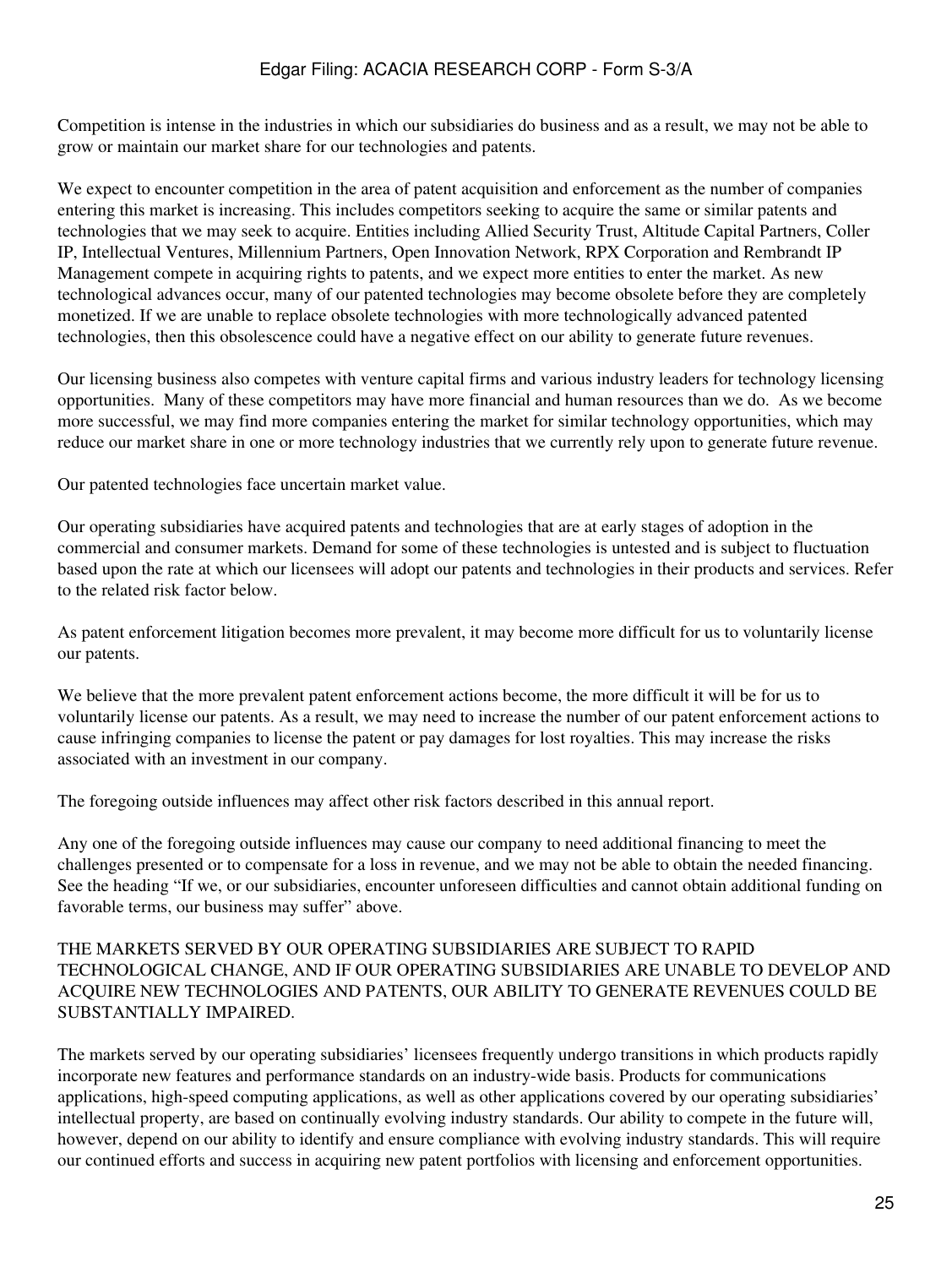While we expect for the foreseeable future to have sufficient liquidity and capital resources needed to maintain the level of acquisitions necessary to keep pace with these technological advances, outside influences may cause the need for greater liquidity and capital resources than expected, as described under the caption "Because our business operations are subject to many uncontrollable outside influences, we may not succeed" above. If we are unable to acquire new technologies and related patent portfolios, or to identify and ensure compliance with evolving industry standards, our ability to generate revenues could be substantially impaired and our business and financial condition could be materially harmed.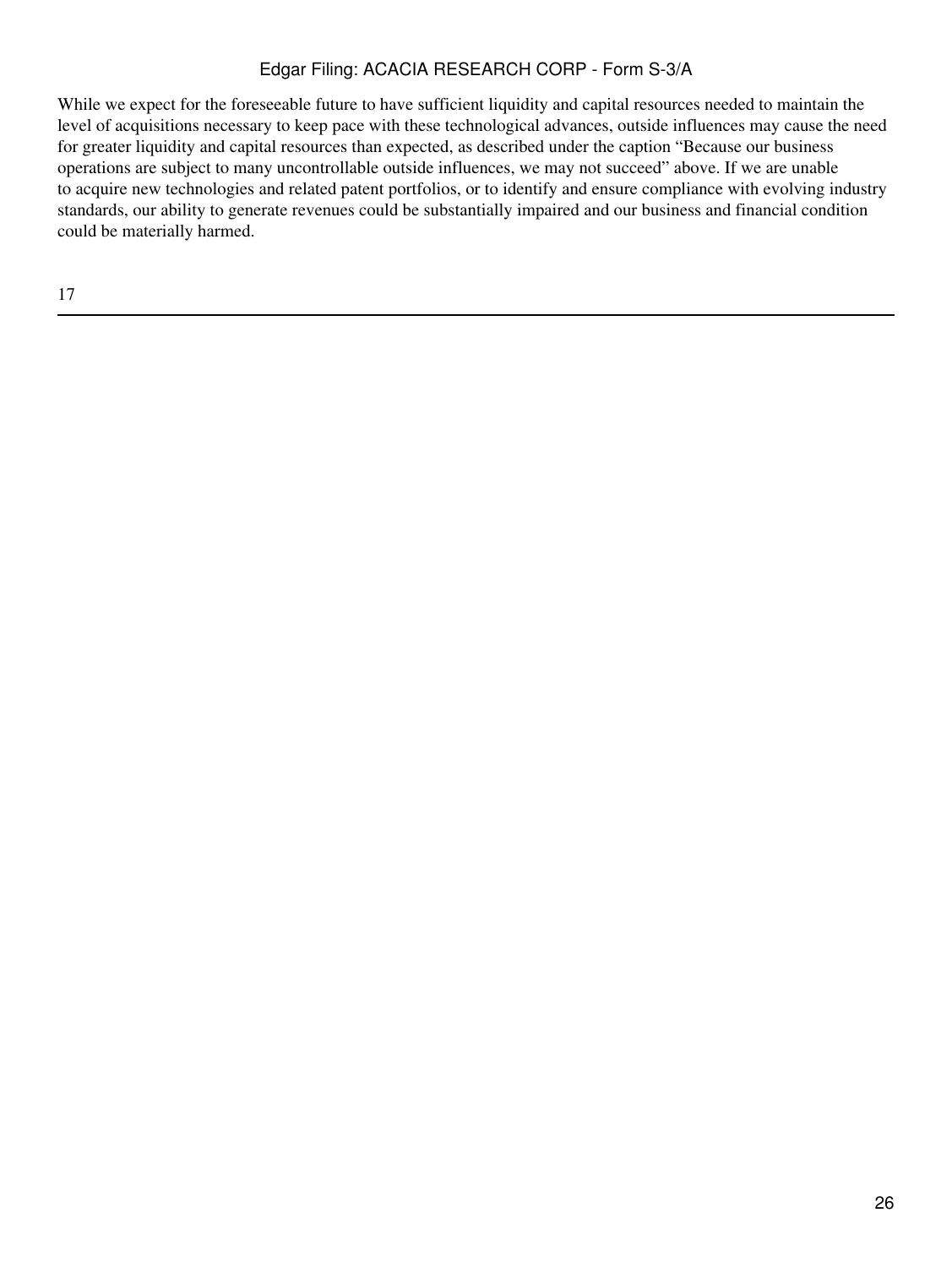#### THE RECENT FINANCIAL CRISIS AND CURRENT UNCERTAINTY IN GLOBAL ECONOMIC CONDITIONS COULD NEGATIVELY AFFECT OUR BUSINESS, RESULTS OF OPERATIONS, AND FINANCIAL **CONDITION**

Our revenue-generating opportunities depend on the use of our patented technologies by existing and prospective licensees, the overall demand for the products and services of our licensees, and on the overall economic and financial health of our licensees. The recent financial crisis affecting the banking system and financial markets and the current uncertainty in global economic conditions have resulted in a tightening in the credit markets, a low level of liquidity in many financial markets, and extreme volatility in the credit, equity and fixed income markets. If the current worldwide economic downturn continues, many of our licensees' customers, which may rely on credit financing, may delay or reduce their purchases of our licensees' products and services. In addition, the use or adoption of our patented technologies is often based on current and forecasted demand for our licensees' products and services in the marketplace and may require companies to make significant initial commitments of capital and other resources. If the negative conditions in the global credit markets delay or prevent our licensees' and their customers' access to credit, overall consumer spending on the products and services of our licensees may decrease and the adoption or use of our patented technologies may slow, respectively. Further, if the markets in which our licensees' participate experience further economic downturns, as well as a slow recovery period, this could negatively impact our licensees' long-term sales and revenue generation, margins and operating expenses, which could impact the magnitude of revenues generated or projected to be generated by our licensees, which could have a material impact on our business, license fee generating opportunities, operating results and financial condition.

In addition, we have significant patent-related intangible assets recorded on our consolidated balance sheet. We will continue to evaluate the recoverability of the carrying amount of our patent-related intangible assets on an ongoing basis, and we may incur substantial impairment charges, which would adversely affect our consolidated financial results. There can be no assurance that the outcome of such reviews in the future will not result in substantial impairment charges. Impairment assessment inherently involves judgment as to assumptions about expected future cash flows and the impact of market conditions on those assumptions. Future events and changing market conditions may impact our assumptions as to prices, costs, holding periods or other factors that may result in changes in our estimates of future cash flows. Although we believe the assumptions we used in testing for impairment are reasonable, significant changes in any one of our assumptions could produce a significantly different result.

### RISKS RELATED TO OUR COMMON STOCK

### THE AVAILABILITY OF SHARES FOR SALE IN THE FUTURE COULD REDUCE THE MARKET PRICE OF OUR COMMON STOCK.

In the future, we may issue securities to raise cash for operations and acquisitions. We may also pay for interests in additional subsidiary companies by using shares of our common stock or a combination of cash and shares of our common stock. We may also issue securities convertible into our common stock. Any of these events may dilute stockholders' ownership interests in our company and have an adverse impact on the price of our common stock.

In addition, sales of a substantial amount of our common stock in the public market, or the perception that these sales may occur, could reduce the market price of our common stock. This could also impair our ability to raise additional capital through the sale of our securities.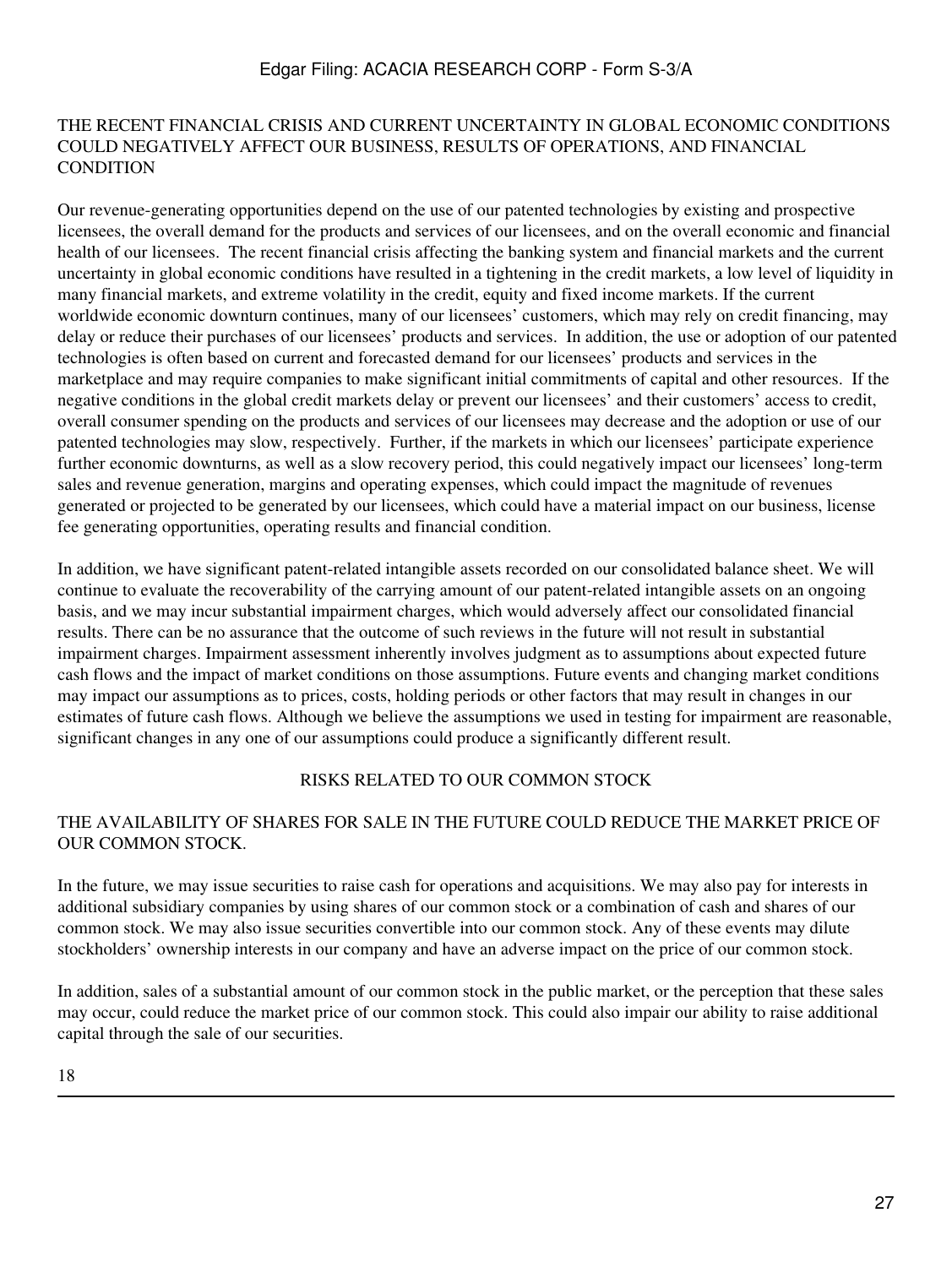### DELAWARE LAW AND OUR CHARTER DOCUMENTS CONTAIN PROVISIONS THAT COULD DISCOURAGE OR PREVENT A POTENTIAL TAKEOVER OF OUR COMPANY THAT MIGHT OTHERWISE RESULT IN OUR STOCKHOLDERS RECEIVING A PREMIUM OVER THE MARKET PRICE OF THEIR **SHARES**

Provisions of Delaware law and our certificate of incorporation and bylaws could make the acquisition of our company by means of a tender offer, proxy contest or otherwise, and the removal of incumbent officers and directors, more difficult. These provisions include:

- •Section 203 of the Delaware General Corporation Law, which prohibits a merger with a 15%-or-greater stockholder, such as a party that has completed a successful tender offer, until three years after that party became a 15%-or-greater stockholder;
	- amendment of our bylaws by the stockholders requires a two-thirds approval of the outstanding shares;
- •the authorization in our certificate of incorporation of undesignated preferred stock, which could be issued without stockholder approval in a manner designed to prevent or discourage a takeover;
- •provisions in our bylaws eliminating stockholders' rights to call a special meeting of stockholders, which could make it more difficult for stockholders to wage a proxy contest for control of our board of directors or to vote to repeal any of the anti-takeover provisions contained in our certificate of incorporation and bylaws; and
- •the division of our board of directors into three classes with staggered terms for each class, which could make it more difficult for an outsider to gain control of our board of directors.

Together these provisions may make the removal of management more difficult and may discourage transactions that otherwise could involve payment of a premium over prevailing market prices for our common stock.

### AS A RESULT OF THE REDEMPTION OF ACACIA RESEARCH-COMBIMATRIX COMMON STOCK FOR THE COMMON STOCK OF COMBIMATRIX CORPORATION, WE MAY BE SUBJECT TO CERTAIN TAX LIABILITY UNDER THE INTERNAL REVENUE CODE.

Our distribution of the common stock of CombiMatrix in the Split-Off Transaction will be tax-free to us if the distribution qualifies under Sections 368 and 355 of the Internal Revenue Code of 1986, as amended, or the Code. If the Split-Off Transaction fails to qualify under Section 355 of the Code, corporate tax would be payable by the consolidated group as of the date of the Split-Off Transaction, of which we are the common parent, based upon the difference between the aggregate fair market value of the assets of CombiMatrix's business and the adjusted tax bases of such business to us prior to the redemption.

We received a private letter ruling from the Internal Revenue Service, or the IRS, to the effect that, among other things, the redemption would be tax free to us and the holders of Acacia Research-Acacia Technologies common stock and Acacia Research-CombiMatrix common stock under Sections 368 and 355 of the Code. The private letter ruling, while generally binding upon the IRS, was based upon factual representations and assumptions and commitments on our behalf with respect to future operations made in the ruling request. The IRS could modify or revoke the private letter ruling retroactively if the factual representations and assumptions in the request were materially incomplete or untrue, the facts upon which the private letter ruling was based were materially different from the facts at the time of the redemption, or if we do not comply with certain commitments made.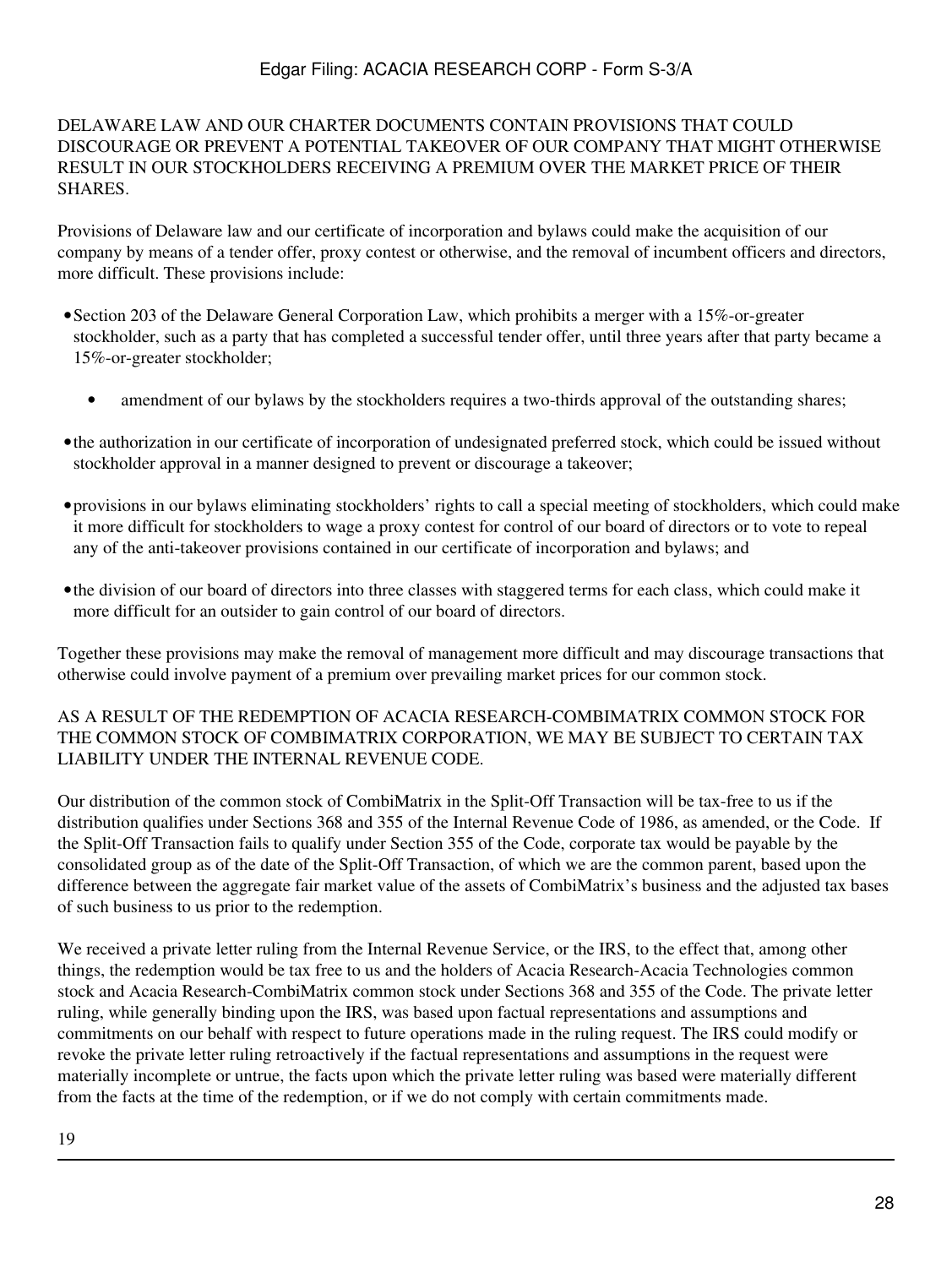If the Split-Off Transaction fails to qualify under Section 355 of the Code, corporate tax, if any, would be payable by the consolidated group of which we are the common parent, as described above. As such, the corporate level tax would be payable by us. CombiMatrix has agreed however, to indemnify us for this and certain other tax liabilities if they result from actions taken by CombiMatrix. Notwithstanding CombiMatrix's agreement to indemnify us, under the Code's consolidated return regulations, each member of our consolidated group, including our company, will be severally liable for these tax liabilities. Further, we may be liable for additional taxes if we take certain actions within two years following the redemption, as more fully discussed in the immediately following risk factor. If we are found liable to the IRS for these liabilities, the resulting obligation could materially and adversely affect our financial condition, and we may be unable to recover on the indemnity from CombiMatrix.

### FOLLOWING THE REDEMPTION OF ACACIA RESEARCH-COMBIMATRIX COMMON STOCK FOR THE COMMON STOCK OF COMBIMATRIX, WE MAY BE SUBJECT TO CERTAIN TAX LIABILITIES UNDER THE INTERNAL REVENUE CODE FOR ACTIONS TAKEN BY US OR COMBIMATRIX FOLLOWING THE **REDEMPTION**

Even if the distribution qualifies under Section 368 and 355 of the Code, it will be taxable to us if Section 355(e) of the Code applies to the distribution. Section 355(e) will apply if 50% or more of our common stock or CombiMatrix's common stock, by vote or value, is acquired by one or more persons, other than the holders of Acacia Research-CombiMatrix common stock who receive the common stock of CombiMatrix in the redemption, acting pursuant to a plan or a series of related transactions that includes the redemption. Any shares of our common stock, the Acacia Research-CombiMatrix stock or the common stock of CombiMatrix acquired directly or indirectly within two years before or after the redemption generally are presumed to be part of such a plan unless we can rebut that presumption. To prevent applicability of Section 355(e) or to otherwise prevent the distribution from failing to qualify under Section 355 of the Code, CombiMatrix has agreed that, until two years after the redemption, it will not take any of the following actions unless prior to taking such action, it has obtained, and provided to us, a written opinion of tax counsel or a ruling from the IRS to the effect that such action will not cause the redemption to be taxable to us, which we refer to in this report collectively as Disqualifying Actions:

merge or consolidate with another corporation;

liquidate or partially liquidate;

sell or transfer all or substantially all of its assets;

- redeem or repurchase its stock (except in certain limited circumstances); or
- take any other action which could reasonably be expected to cause Section 355(e) to apply to the distribution.

Further, if we take any Disqualifying Action, we may be subject to additional tax liability. Many of our competitors are not subject to similar restrictions and may issue their stock to complete acquisitions, expand their product offerings and speed the development of new technology. Therefore, these competitors may have a competitive advantage over us. Substantial uncertainty exists on the scope of Section 355(e), and we may have undertaken, may contemplate undertaking or may otherwise undertake in the future transactions which may cause Section 355(e) to apply to the redemption notwithstanding our desire or intent to avoid application of Section 355(e). Accordingly, we cannot provide you any assurance that we will not be liable for taxes if Section 355(e) applies to the redemption.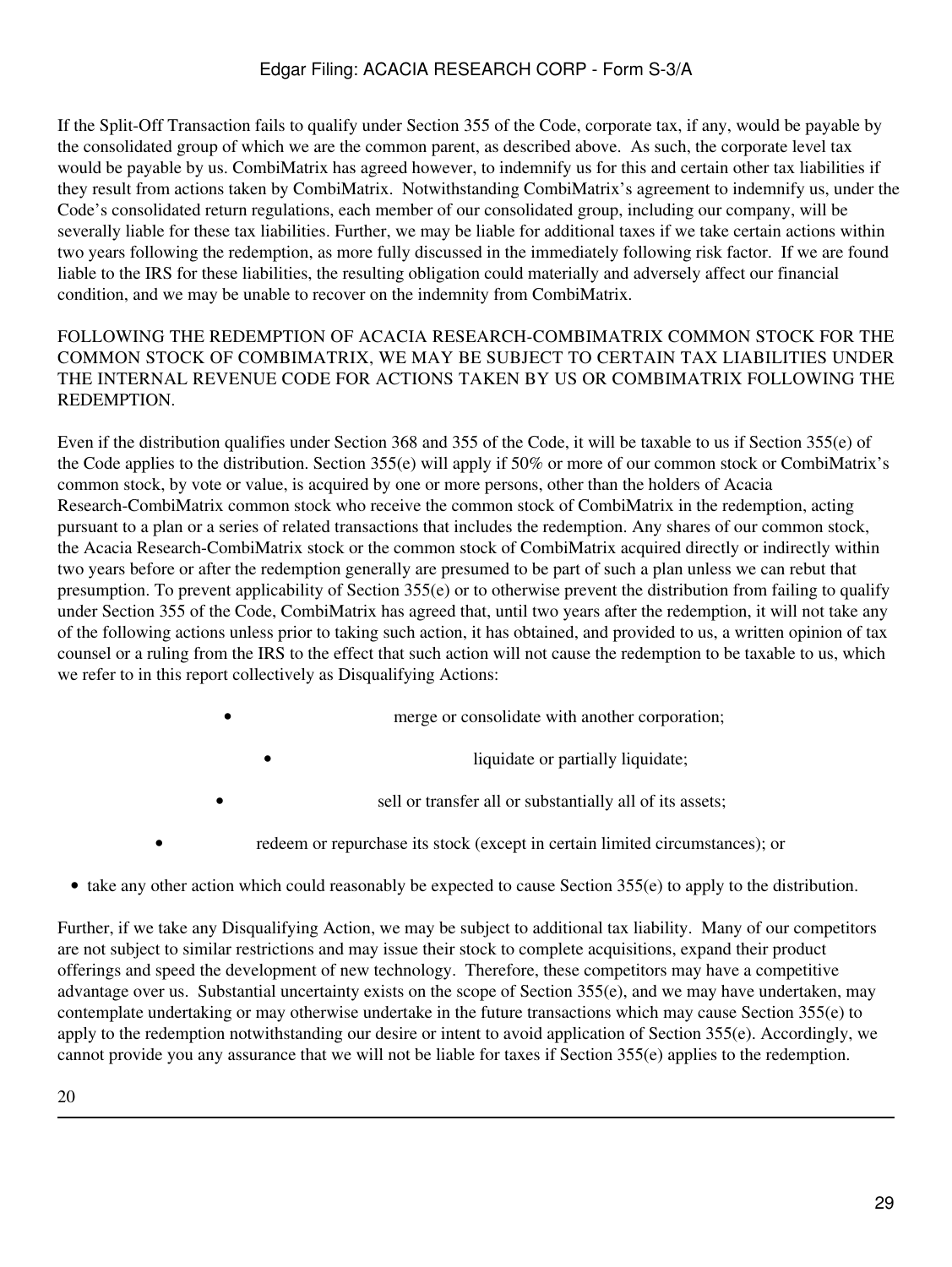### WE MAY FAIL TO MEET MARKET EXPECTATIONS BECAUSE OF FLUCTUATIONS IN QUARTERLY OPERATING RESULTS, WHICH COULD CAUSE THE PRICE OF OUR COMMON STOCK TO DECLINE.

Our reported revenues and operating results have fluctuated in the past and may continue to fluctuate significantly from quarter to quarter in the future. It is possible that in future periods, revenues could fall below the expectations of securities analysts or investors, which could cause the market price of our common stock to decline. The following are among the factors that could cause our operating results to fluctuate significantly from period to period:

- •the dollar amount of agreements executed in each period, which is primarily driven by the nature and characteristics of the technology being licensed and the magnitude of infringement associated with a specific licensee;
- •the specific terms and conditions of agreements executed in each period and the periods of infringement contemplated by the respective payments;
	- fluctuations in the total number of agreements executed;
- •fluctuations in the sales results or other royalty-per-unit activities of our licensees that impact the calculation of license fees due;
	- the timing of the receipt of periodic license fee payments and/or reports from licensees;
		- fluctuations in the net number of active licensees period to period;
	- costs related to acquisitions, alliances, licenses and other efforts to expand our operations;
- •the timing of payments under the terms of any customer or license agreements into which our operating subsidiaries may enter; and
- •expenses related to, and the timing and results of, patent filings and other enforcement proceedings relating to intellectual property rights, as more fully described in this section.

### TECHNOLOGY COMPANY STOCK PRICES ARE ESPECIALLY VOLATILE, AND THIS VOLATILITY MAY DEPRESS THE PRICE OF OUR COMMON STOCK.

The stock market has experienced significant price and volume fluctuations, and the market prices of technology companies have been highly volatile. We believe that various factors may cause the market price of our common stock to fluctuate, perhaps substantially, including, among others, the following:

- announcements of developments in our patent enforcement actions;
	- developments or disputes concerning our patents;
	- our or our competitors' technological innovations;
	- developments in relationships with licensees;
	- variations in our quarterly operating results;
- our failure to meet or exceed securities analysts' expectations of our financial results;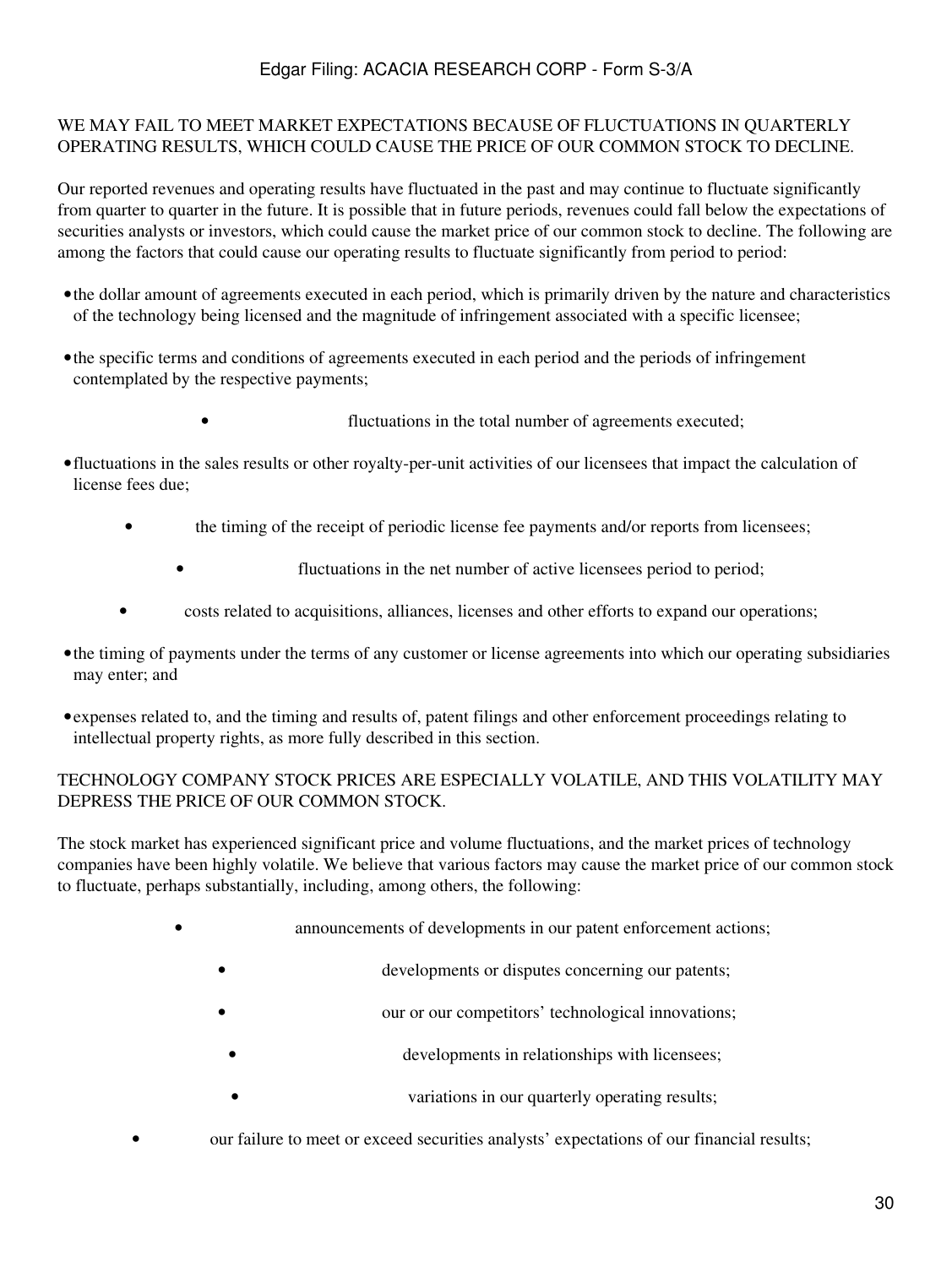- a change in financial estimates or securities analysts' recommendations;
- changes in management's or securities analysts' estimates of our financial performance;
	- changes in market valuations of similar companies;
- •announcements by us or our competitors of significant contracts, acquisitions, strategic partnerships, joint ventures, capital commitments, new technologies, or patents; and
	- **failure to complete significant transactions.**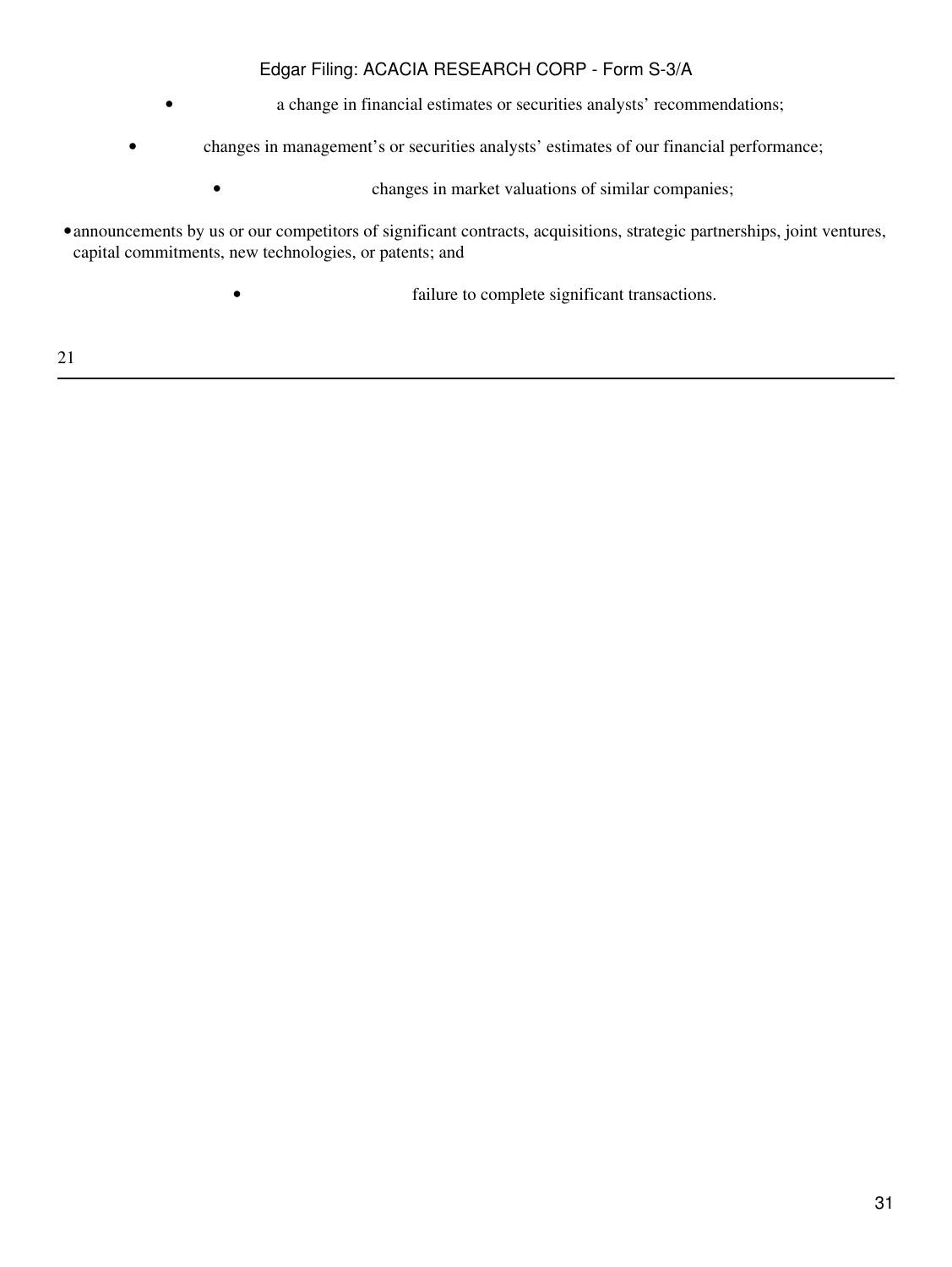For example, the NASDAQ Computer Index had a range of \$585.69 - \$1,183.34 during the 52-weeks ended December 31, 2009 and the NASDAQ Composite Index had a range of \$1,265.52 - \$2,295.80 over the same period. Over the same period, our common stock fluctuated within a range of \$2.14 - \$9.64.

The financial crisis affecting the banking system and financial markets and the current uncertainty in global economic conditions, which began in late 2007 and continued throughout 2009 and into 2010, have resulted in a tightening in the credit markets, a low level of liquidity in many financial markets, and extreme volatility in the credit, equity and fixed income markets. As noted above, our stock price, like many other stocks, has fluctuated significantly recently and if investors have concerns that our business, operating results and financial condition will be negatively impacted by a continuing worldwide economic downturn, our stock price could continue to fluctuate significantly in future periods.

In addition, we believe that fluctuations in our stock price during applicable periods can also be impacted by court rulings and or other developments in our patent licensing and enforcement actions. Court rulings in patent enforcement actions are often difficult to understand, even when favorable or neutral to the value of our patents and our overall business, and we believe that investors in the market may overreact, causing fluctuations in our stock prices that may not accurately reflect the impact of court rulings on our business operations and assets.

In the past, companies that have experienced volatility in the market price of their stock have been the objects of securities class action litigation. If our common stock was the object of securities class action litigation, it could result in substantial costs and a diversion of management's attention and resources, which could materially harm our business and financial results.

# WE DO NOT ANTICIPATE DECLARING ANY CASH DIVIDENDS ON OUR COMMON STOCK.

We have never declared or paid cash dividends on our common stock and do not plan to pay any cash dividends in the near future. Our current policy is to retain all funds and any earnings for use in the operation and expansion of our business. If we do not pay dividends, our stock may be less valuable to you because a return on your investment will only occur if our stock price appreciates.

### CAUTIONARY STATEMENT REGARDING FORWARD-LOOKING STATEMENTS

This prospectus contains forward-looking statements within the meaning of the "safe harbor" provisions of the Private Securities Litigation Reform Act of 1995. Reference is made in particular to the description of our plans and objectives for future operations, assumptions underlying such plans and objectives, and other forward-looking statements included in this prospectus. Such statements may be identified by the use of forward-looking terminology such as "may," "will," "expect," "believe," "estimate," "anticipate," "intend," "continue," or similar terms, variations of such to the negative of such terms. Such statements are based on management's current expectations and are subject to a number of factors and uncertainties, which could cause actual results to differ materially from those described in the forward-looking statements. Such statements address future events and conditions concerning product development, capital expenditures, earnings, litigation, regulatory matters, markets for products and services, liquidity and capital resources and accounting matters. Actual results in each case could differ materially from those anticipated in such statements by reason of factors such as future economic conditions, changes in consumer demand, legislative, regulatory and competitive developments in markets in which we and our subsidiaries operate, and other circumstances affecting anticipated revenues and costs, as more fully disclosed in our discussion of risk factors on page 12 of this prospectus. We expressly disclaim any obligation or undertaking to release publicly any updates or revisions to any forward-looking statements contained herein to reflect any change in our expectations with regard thereto or any change in events, conditions or circumstances on which any such statement is based. Additional factors that could cause such results to differ materially from those described in the forward-looking statements are set forth in connection with the forward-looking statements.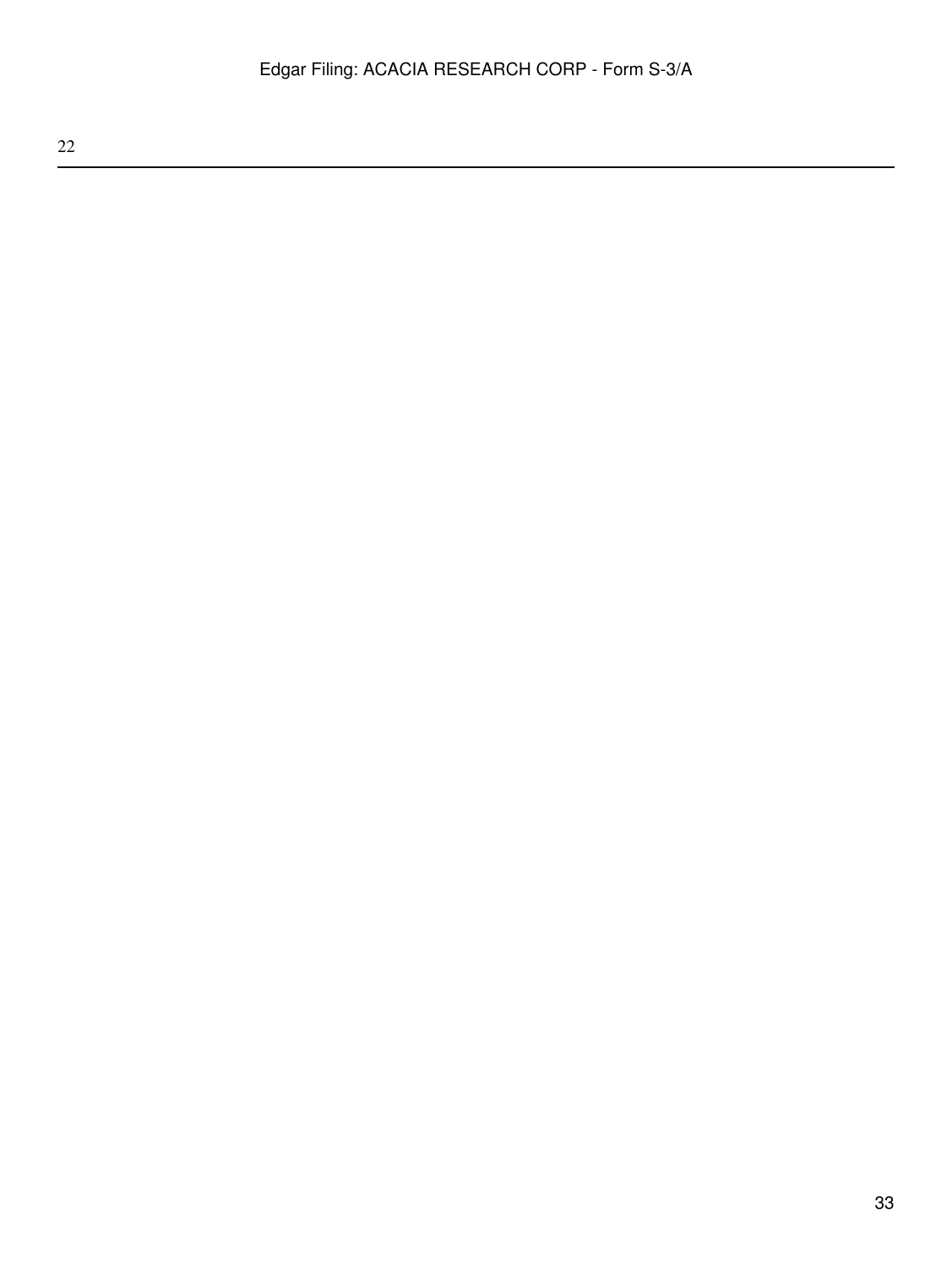#### USE OF PROCEEDS

We will retain broad discretion over the use of the net proceeds from the sale of any of the securities offered under this prospectus. Unless otherwise indicated in any applicable prospectus supplement or in any free writing prospectus that we authorize to be provided to you in connection with a specific offering, we intend to use the net proceeds from the sale of the securities offered hereby for our operations and for general corporate purposes, including working capital for our businesses. Pending our use of the net proceeds as described above, we intend to invest the net proceeds in investment-grade, interest-bearing securities.

### PLAN OF DISTRIBUTION

We may sell the securities to or through underwriters or dealers, through agents, or directly to one or more purchasers or through a combination of these methods. The applicable prospectus supplement (and any related free writing prospectus that we may authorize to be provided to you) will describe the terms of the offering of the securities, including, to the extent applicable:

- the name or names of any underwriters, if any, and if required, any dealers or agents;
- •the purchase price or other consideration to be paid in connection with the sale of the securities being offered and the proceeds we will receive from the sale;
	- any over-allotment options under which underwriters may purchase additional securities from us;
- any underwriting discounts or agency fees and other items constituting underwriters' or agents' compensation;
	- any public offering price;
	- any discounts or concessions allowed or reallowed or paid to dealers; and
	- any securities exchange or market on which the securities may be listed.

We may distribute the securities from time to time in one or more transactions at:

- at fixed price or prices, which may be changed from time to time;
	- market prices prevailing at the time of sale;
		- prices related to such prevailing market prices; or

• negotiated prices.

Only underwriters named in the prospectus supplement are underwriters of the securities offered by the prospectus supplement.

If we utilize an underwriter in the sale of the securities being offered, we will execute an underwriting agreement with the underwriter at the time of sale. Any underwriters used in the sale will acquire the securities for their own account and may resell the securities from time to time in one or more transactions at a fixed public offering price or at varying prices determined at the time of sale. The obligations of the underwriters to purchase the securities will be subject to the conditions set forth in the applicable underwriting agreement. We may offer the securities to the public through underwriting syndicates represented by managing underwriters or by underwriters without a syndicate.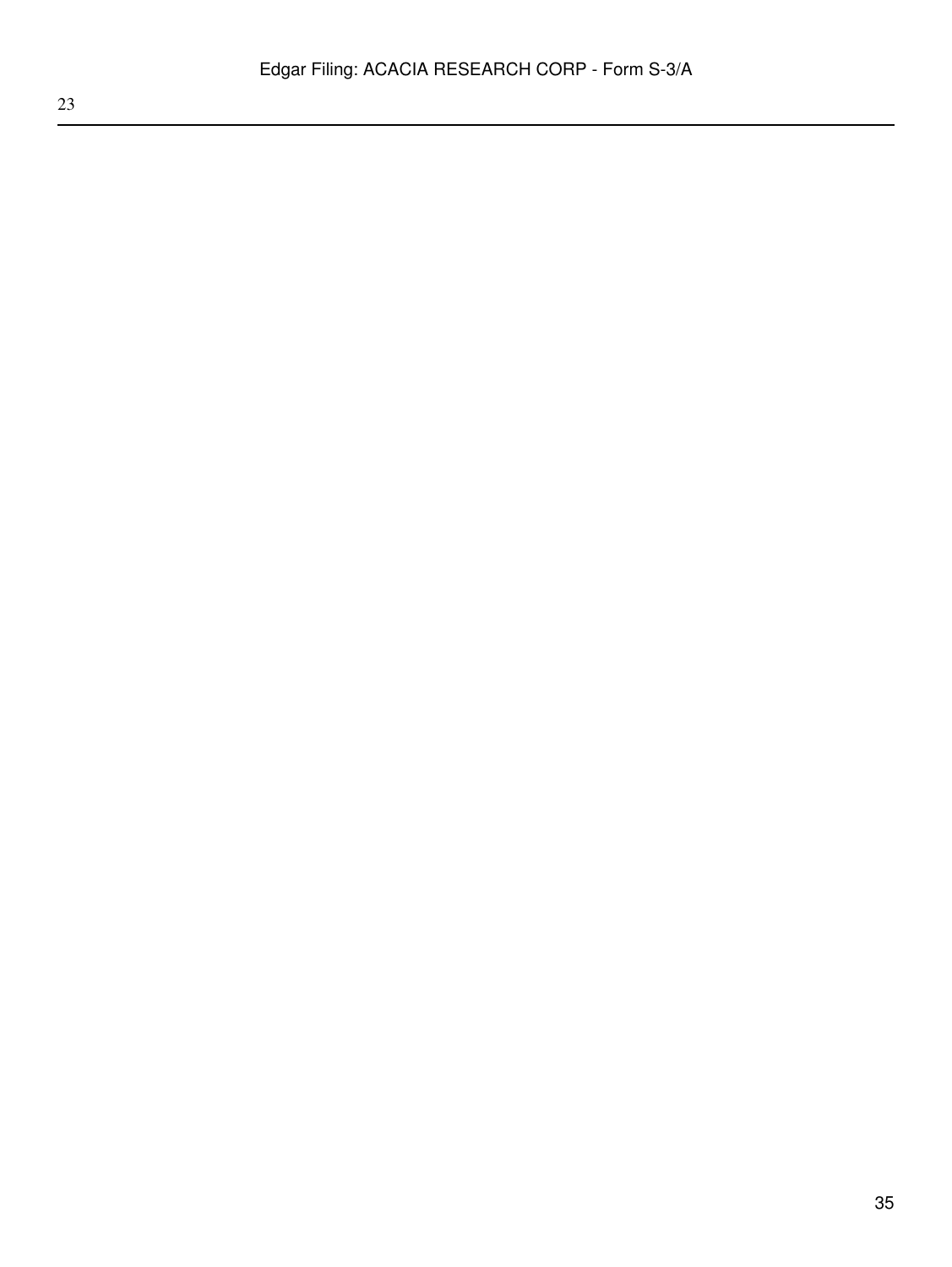In connection with the sale of the securities, we, or the purchasers of the securities for whom the underwriter may act as agent, may compensate the underwriter in the form of underwriting discounts or commissions. The underwriter may sell the securities to or through dealers, and the underwriter may compensate those dealers in the form of discounts, concessions or commissions. Subject to certain conditions, the underwriters will be obligated to purchase all of the securities offered by the prospectus supplement. We may change from time to time the public offering price and any discounts or concessions allowed or reallowed or paid to dealers.

We may directly solicit offers to purchase the securities. We may also designate agents to solicit offers to purchase the securities from time to time. We will name in a prospectus supplement any agent involved in the offer or sale of our securities and we will describe any commissions we will pay the agent in the prospectus supplement. Unless the prospectus supplement states otherwise, our agent will act on a best-efforts basis for the period of its appointment.

If we utilize a dealer in the sale of the securities being offered by this prospectus, we will sell the securities to the dealer, as principal. The dealer may then resell the securities to the public at varying prices to be determined by the dealer at the time of resale.

We may authorize agents or underwriters to solicit offers by institutional investors to purchase securities from us at the public offering price set forth in the prospectus supplement pursuant to delayed delivery contracts providing for payment and delivery on a specified date in the future. We will describe the conditions to these contracts and the commissions we must pay for solicitation of these contracts in the prospectus supplement.

Underwriters, dealers and agents participating in the distribution of the securities may be deemed to be underwriters within the meaning of the Securities Act of 1933, as amended, or the Securities Act, and any discounts and commissions received by them and any profit realized by them on resale of the securities may be deemed to be underwriting discounts and commissions. We may enter into agreements to indemnify underwriters, dealers and agents against civil liabilities, including liabilities under the Securities Act, or to contribute to payments they may be required to make in respect thereof.

In addition, we may enter into derivative transactions with third parties (including the writing of options), or sell securities not covered by this prospectus to third parties in privately negotiated transactions. If the applicable prospectus supplement indicates, in connection with such a transaction, the third parties may, pursuant to this prospectus and the applicable prospectus supplement, sell securities covered by this prospectus and the applicable prospectus supplement. If so, the third party may use securities borrowed from us or others to settle such sales and may use securities received from us to close out any related short positions. We may also loan or pledge securities covered by this prospectus and the applicable prospectus supplement to third parties, who may sell the loaned securities or, in an event of default in the case of a pledge, sell the pledged securities pursuant to this prospectus and the applicable prospectus supplement. The third party in such sale transactions will be an underwriter and will be identified in the applicable prospectus supplement.

All securities we offer, other than common stock, will be new issues of securities with no established trading market. Any underwriters may make a market in these securities, but will not be obligated to do so and may discontinue any market making at any time without notice. We cannot guarantee the liquidity of the trading markets for any securities.

Underwriters may engage in stabilizing and syndicate covering transactions in accordance with Rule 104 under the Exchange Act. Rule 104 permits stabilizing bids to purchase the securities being offered as long as the stabilizing bids do not exceed a specified maximum. Underwriters may over-allot the offered securities in connection with the offering, thus creating a short position in their account. Syndicate covering transactions involve purchases of the offered securities by underwriters in the open market after the distribution has been completed in order to cover syndicate short positions. Underwriters may also cover an over-allotment or short position by exercising their over-allotment option, if any. Stabilizing and syndicate covering transactions may cause the price of the offered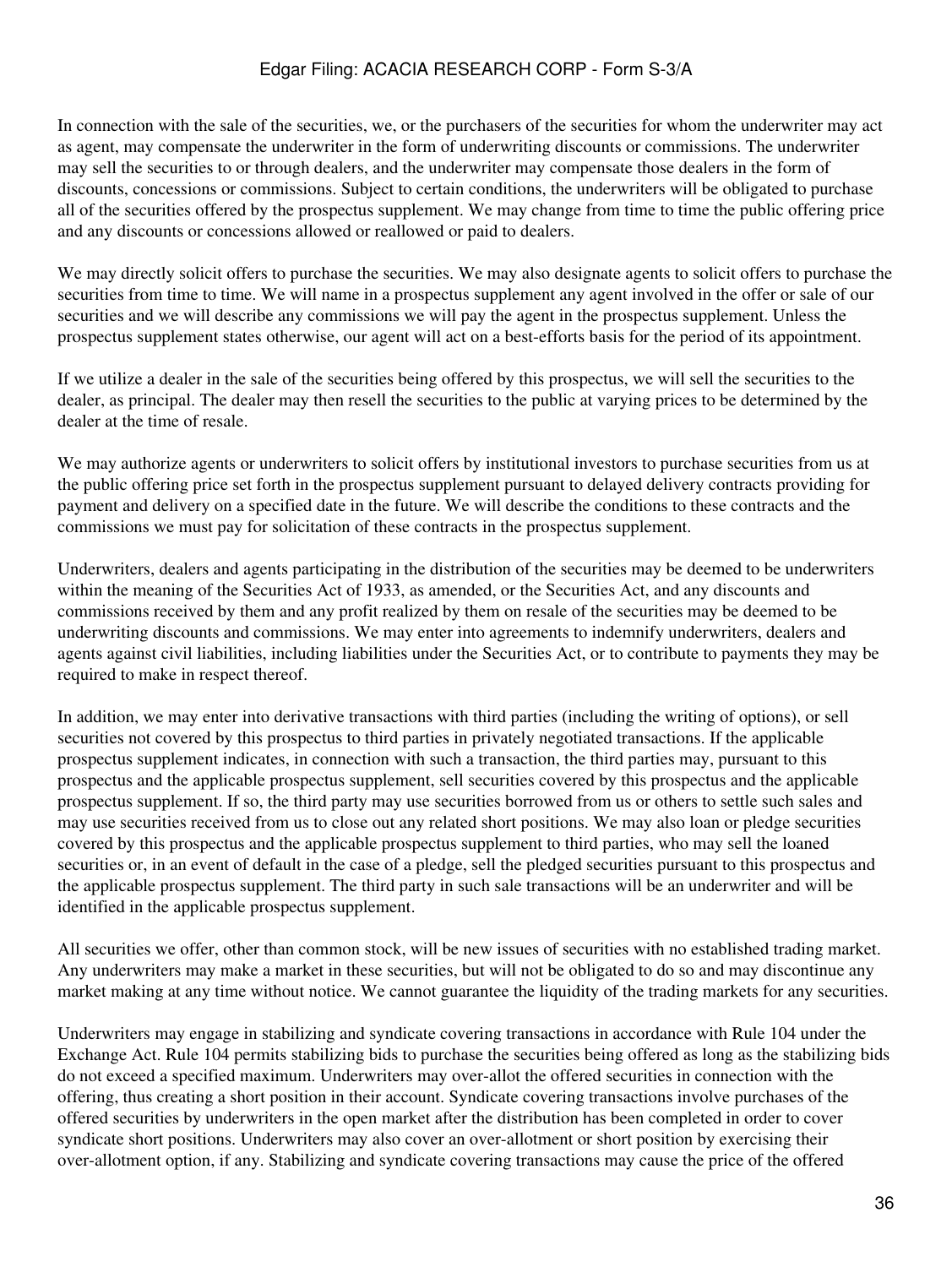securities to be higher than it would otherwise be in the absence of these transactions. These transactions, if commenced, may be discontinued at any time.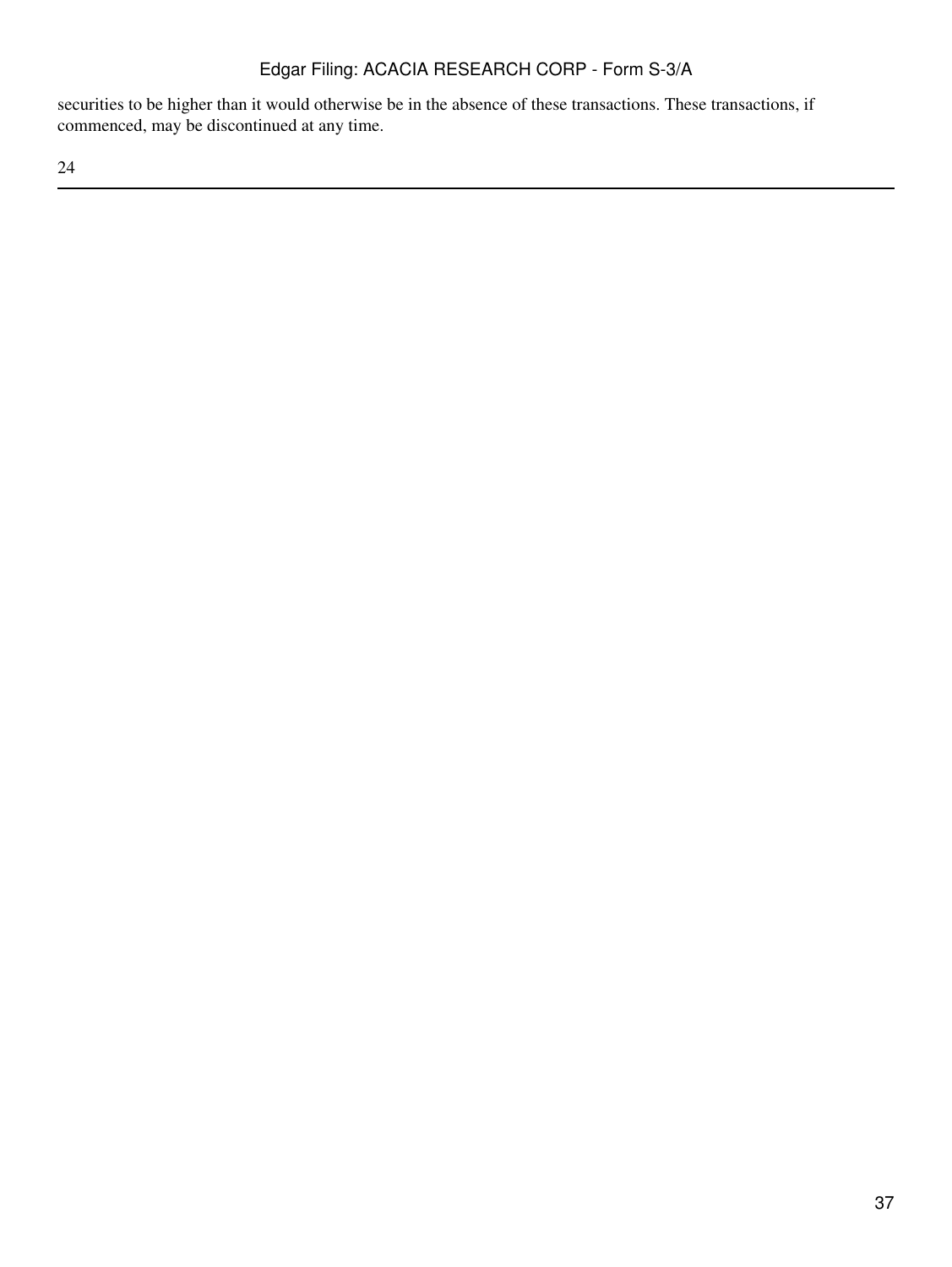Any underwriters who are qualified market makers on The NASDAQ Global Market may engage in passive market making transactions in the securities on The NASDAQ Global Market in accordance with Rule 103 of Regulation M, during the business day prior to the pricing of the offering, before the commencement of offers or sales of the securities. Passive market makers must comply with applicable volume and price limitations and must be identified as passive market makers. In general, a passive market maker must display its bid at a price not in excess of the highest independent bid for such security; if all independent bids are lowered below the passive market maker's bid, however, the passive market maker's bid must then be lowered when certain purchase limits are exceeded.

In compliance with guidelines of the Financial Industry Regulatory Authority, or FINRA, the maximum consideration or discount to be received by any FINRA member or independent broker dealer may not exceed 8% of the aggregate amount of the securities offered pursuant to this prospectus and any applicable prospectus supplement.

The underwriters, dealers and agents may engage in other transactions with us, or perform other services for us, in the ordinary course of their business. We will describe such relationships in the prospectus supplement naming the underwriter and the nature of any such relationship.

### DESCRIPTION OF WARRANTS

 The following description, together with the additional information we may include in any applicable prospectus supplements and free writing prospectuses, summarizes the material terms and provisions of the warrants that we may offer under this prospectus, which consist of warrants to purchase common stock. Warrants may be issued independently, together with any other securities offered by any prospectus supplement or through a dividend or other distribution to our stockholders and may be attached to or separate from the related securities. The following sets forth certain general terms and provisions of the warrants that may be offered under this prospectus. While the terms we have summarized below will apply generally to any warrants that we may offer under this prospectus, we will describe the particular terms of any series of warrants that we may offer in more detail in the applicable prospectus supplement and any applicable free writing prospectus. The terms of any warrants offered under a prospectus supplement may differ from the terms described below. However, no prospectus supplement will fundamentally change the terms that are set forth in this prospectus or offer a security that is not registered and described in this prospectus at the time of its effectiveness.

Warrants may be issued under a warrant agreement to be entered into between us and a warrant agent specified in the applicable prospectus supplement. The warrant agent will act solely as our agent in connection with the warrants of a particular series and will not assume any obligation or relationship of agency or trust for or with any holders or beneficial owners of warrants. The applicable warrant agreement and form of warrant certificate will be filed as exhibits to or incorporated by reference in the registration statement of which this prospectus is a part. Further terms of the warrants and the applicable warrant agreement will be set forth in the applicable prospectus supplement and any applicable free writing prospectus. We urge you to read the applicable prospectus supplement and any applicable free writing prospectus related to the particular series of warrants that we sell under this prospectus, as well as the complete warrant agreements and warrant certificates that contain the terms of the warrants.

 The applicable prospectus supplement will describe the terms of the warrants in respect of which this prospectus is being delivered, including, where applicable, the following:

| the title of the warrants;                                |
|-----------------------------------------------------------|
| the aggregate number of the warrants offered;             |
| the price or prices at which the warrants will be issued; |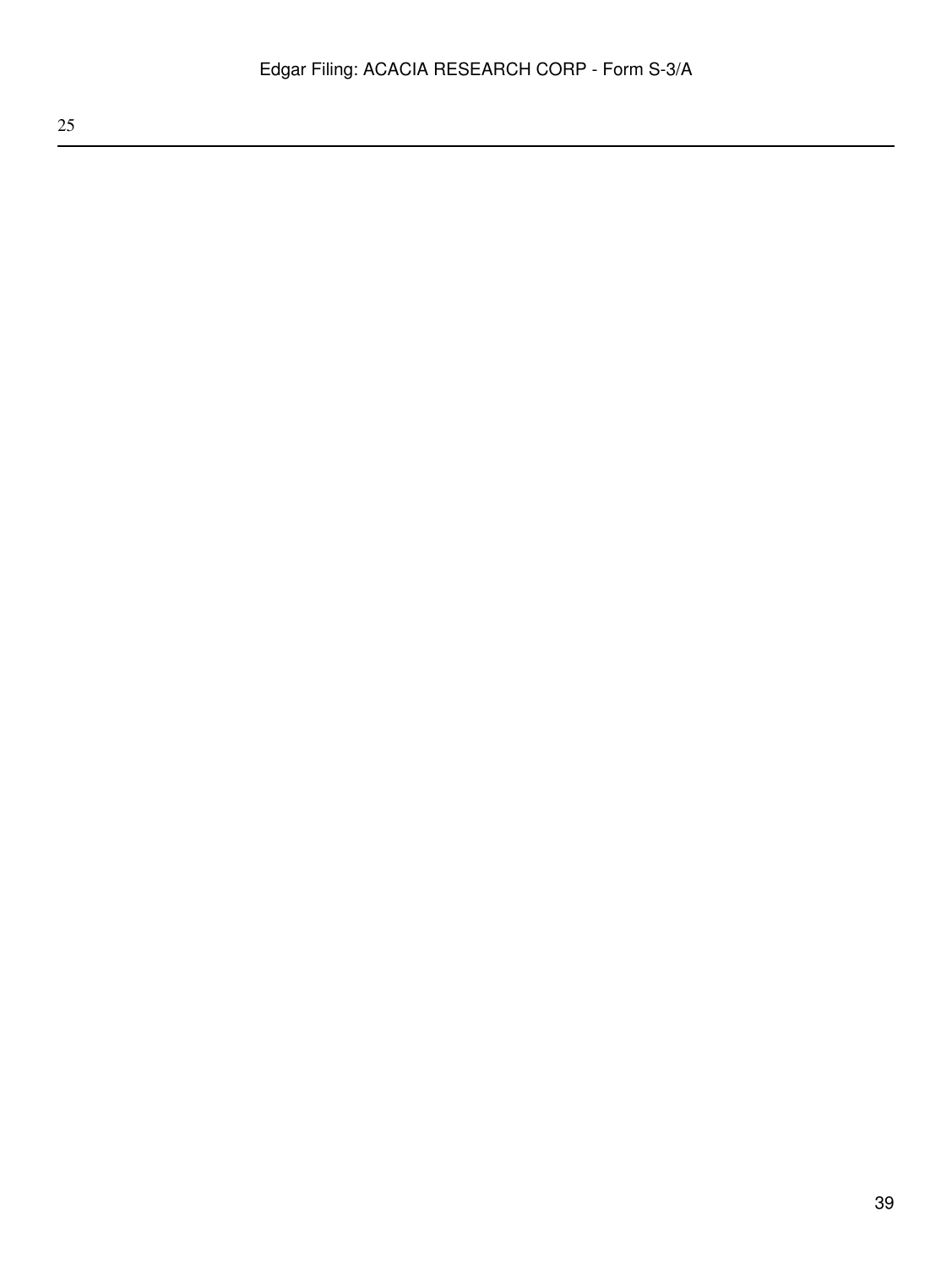- •the designation, number and terms of the shares of our common stock purchasable upon exercise of the warrants;
- •the designation and terms of the other securities, if any, with which the warrants are issued and the number of the warrants issued with each security;
- •the date, if any, on and after which the warrants and the related common stock or other securities, if any, will be separately transferable;
- the price at which each share of common stock purchasable upon exercise of the warrants may be purchased;
- the date on which the right to exercise the warrants will commence and the date on which that right will expire;
	- the minimum or maximum amount of the warrants which may be exercised at any one time;
		- information with respect to book-entry procedures, if any;
		- a discussion of federal income tax considerations; and
- •any other terms of the warrants, including terms, procedures and limitations relating to the transferability, exchange and exercise of the warrants.

### EXPERTS

The financial statements of Acacia Research Corporation and management's assessment of the effectiveness of internal control over financial reporting (which is included in Management's Report on Internal Control over Financial Reporting) incorporated in this prospectus by reference to the Annual Report on Form 10-K for the year ended December 31, 2009 have been audited by Grant Thornton LLP, independent registered public accountants, as indicated in their reports with respect thereto (which report on the financial statements expressed an unqualified opinion and contained an explanatory paragraph relating to the change in accounting method for term license agreements), and are incorporated by reference herein in reliance upon the authority of said firm as experts in accounting and auditing.

### LEGAL MATTERS

The validity of the securities offered hereby will be passed upon for us by Stradling Yocca Carlson & Rauth, a Professional Corporation.

#### WHERE YOU CAN FIND MORE INFORMATION

We are a reporting company and file annual, quarterly and current reports, proxy statements and other information with the SEC. We have filed with the SEC a registration statement on Form S-3 under the Securities Act with respect to the securities we are offering under this prospectus. This prospectus does not contain all of the information set forth in the registration statement and the exhibits to the registration statement. For further information with respect to us and the securities we are offering under this prospectus, we refer you to the registration statement and the exhibits and schedules filed as a part of the registration statement. You may read and copy the registration statement, as well as our reports, proxy statements and other information, at the SEC's Public Reference Room at 100 F Street, N.E., Washington, D.C. 20549. You can request copies of these documents by writing to the SEC and paying a fee for the copying cost. Please call the SEC at 1-800-SEC-0330 for more information about the operation of the Public Reference Room. The SEC maintains an internet site that contains reports, proxy and information statements, and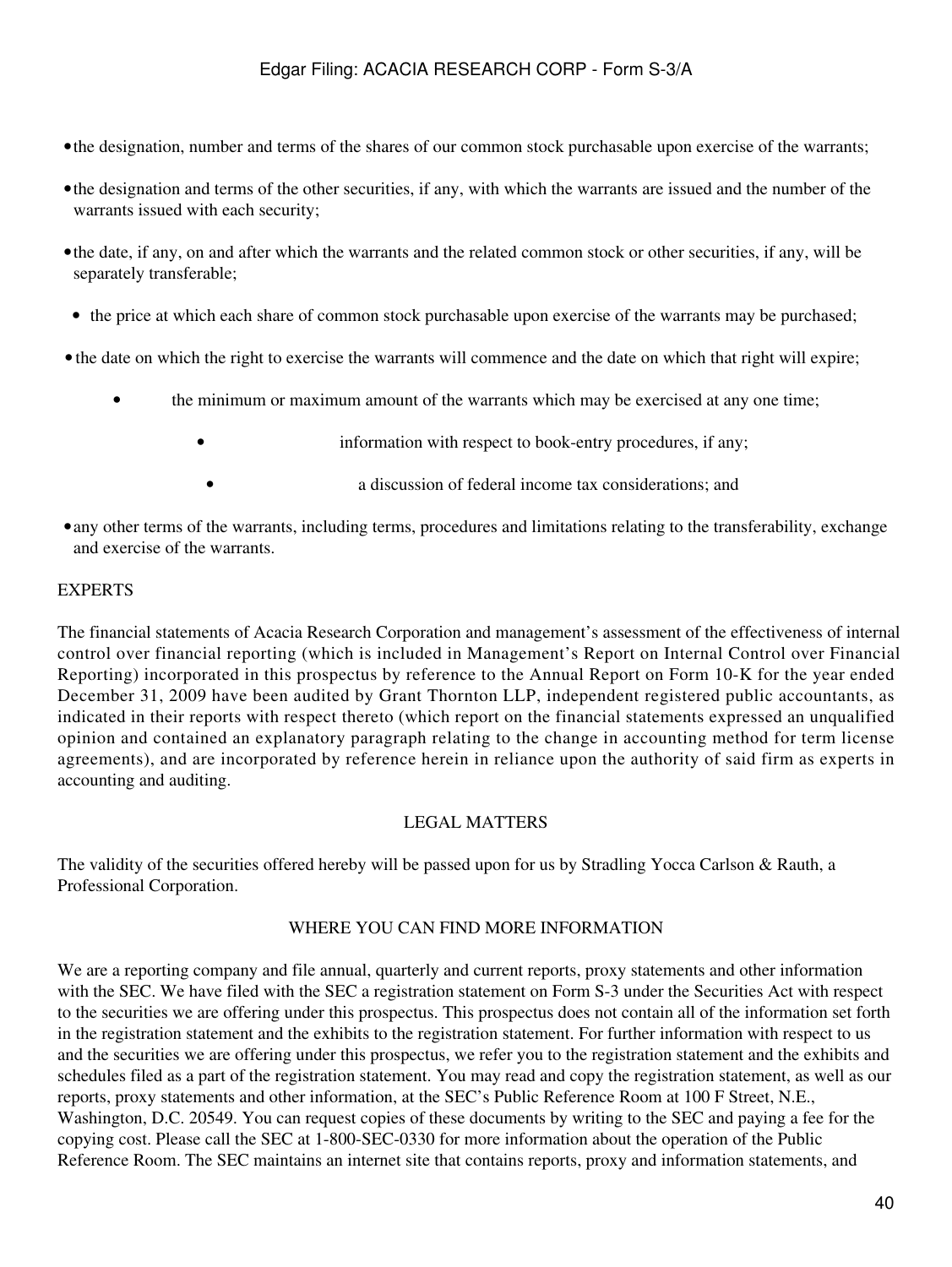other information regarding issuers that file electronically with the SEC, where our SEC filings are also available. The address of the SEC's web site is "http://www.sec.gov." We maintain a website at www.acaciares.com. Information contained in or accessible through our website does not constitute a part of this prospectus.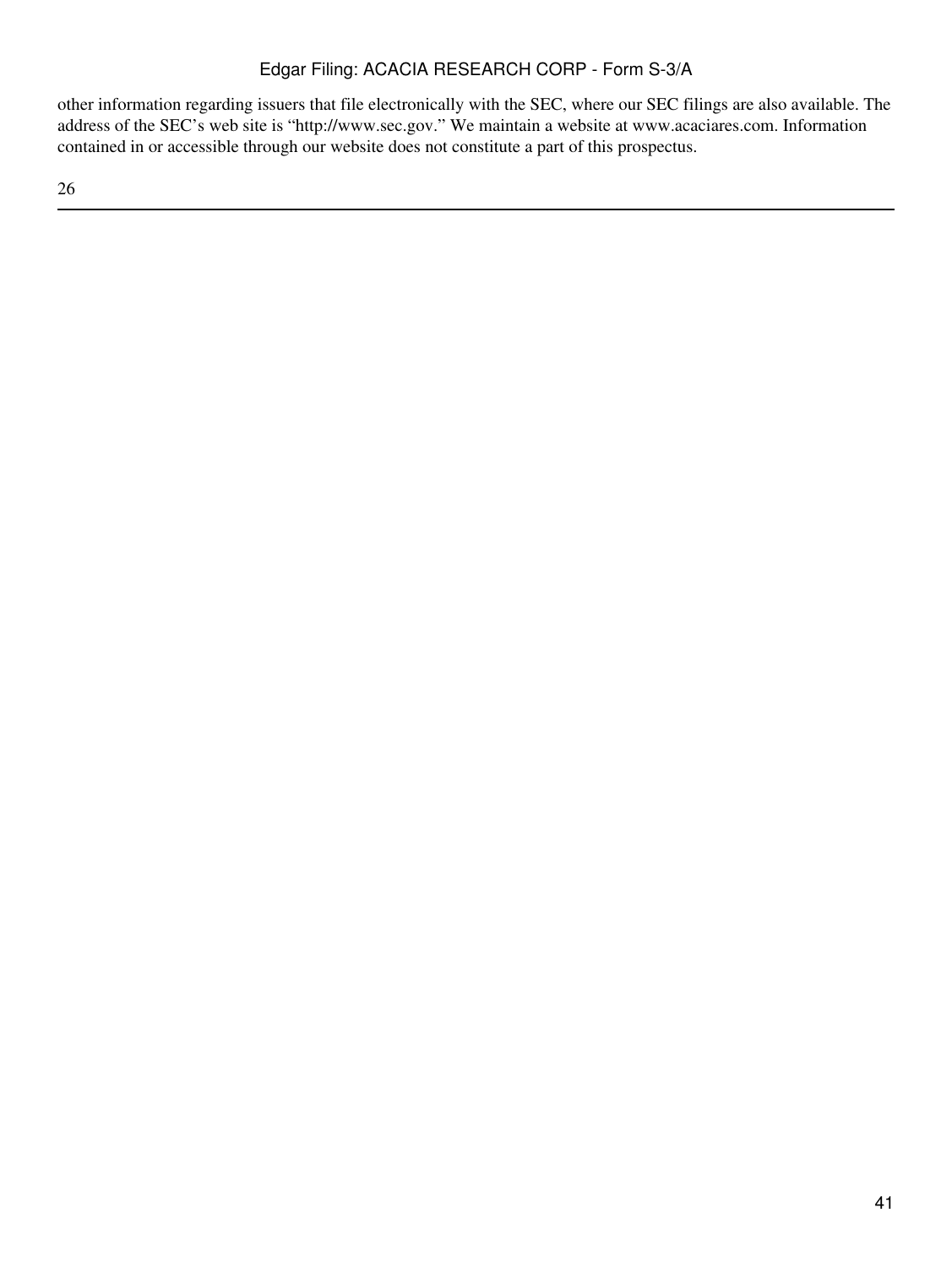#### INCORPORATION OF CERTAIN INFORMATION BY REFERENCE

The SEC allows us to "incorporate by reference" information that we file with it into this prospectus, which means that we can disclose important information to you by referring you to those documents. The information incorporated by reference is an important part of this prospectus. Information in this prospectus supersedes information incorporated by reference that we filed with the SEC prior to the date of this prospectus, while information that we file later with the SEC will automatically update and supersede the information in this prospectus. We incorporate by reference into this registration statement and prospectus the documents listed below, and any future filings we will make with the SEC under Sections 13(a), 13(c), 14 or 15(d) of the Exchange Act after the date of the initial registration statement but prior to effectiveness of the registration statement and after the date of this prospectus but prior to the termination of the offering of the securities covered by this prospectus (other than current reports or portions thereof furnished under Item 2.02 or Item 7.01 of Form 8-K):

- 1. our Annual Report on Form 10-K for the fiscal year ended December 31, 2009, filed with the SEC on February 26, 2010;
	- 2. our Current Reports on Form 8-K filed with the SEC on January 26, 2010 and February 19, 2010; and
- 3. the description of our common stock contained in the Registration Statement on Form 8-A as filed with the SEC on December 19, 2002, including any amendment or reports filed for the purpose of updating such description.

We will provide each person, including any beneficial owner, to whom a prospectus is delivered, a copy of any or all of the information that has been incorporated by reference in this prospectus but not delivered with the prospectus, including exhibits that are specifically incorporated by reference into such documents. We will provide this information upon written or oral request at no charge to the requester. The request for this information must be made to the following:

> Acacia Research Corporation Attention: Investor Relations 500 Newport Center Drive, 7th Floor Newport Beach, California 92660 Telephone: (949) 480-8300

### DISCLOSURE OF COMMISSION POSITION ON INDEMNIFICATION FOR SECURITIES ACT LIABILITY

Our officers and directors are required to exercise good faith and high integrity in the management of our affairs. Our charter documents provide, however, that our officers and directors shall have no liability for losses or liabilities incurred, except as such losses or liabilities relate to a violation of the duty of loyalty, a breach of good faith, intentional misconduct or knowing violation of law, approval of an improper dividend or stock repurchase or receipt of an improper benefit, in accordance with Delaware law, and they may be indemnified by us to the maximum extent permitted by the Delaware General Corporation law.

Insofar as indemnification for liabilities arising under the Securities Act may be permitted to directors, officers and controlling persons of the registrant pursuant to the foregoing provisions, or otherwise, the registrant has been advised that in the opinion of the Securities and Exchange Commission such indemnification is against public policy as expressed in the Securities Act and is, therefore, unenforceable.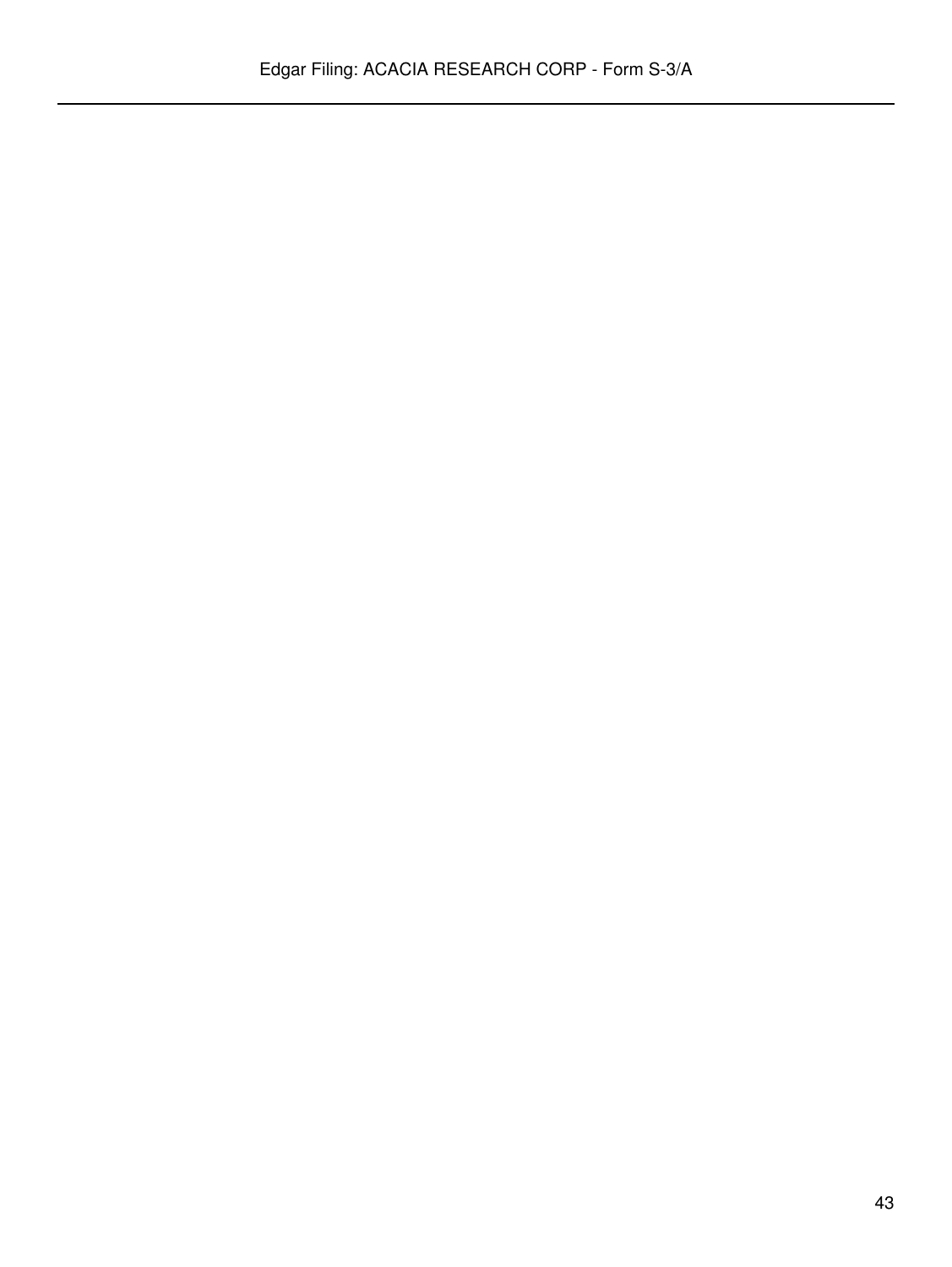YOU SHOULD RELY ONLY ON THE INFORMATION CONTAINED IN THIS PROSPECTUS. WE HAVE NOT AUTHORIZED ANYONE TO PROVIDE YOU WITH INFORMATION DIFFERENT FROM THAT CONTAINED IN THIS PROSPECTUS. WE ARE OFFERING TO SELL, AND SEEKING OFFERS TO BUY, SHARES OF OUR COMMON STOCK ONLY IN JURISDICTIONS WHERE OFFERS AND SALES ARE PERMITTED. THE INFORMATION CONTAINED IN THIS PROSPECTUS IS ACCURATE ONLY AS OF THE DATE OF THIS PROSPECTUS, REGARDLESS OF THE TIME OF DELIVERY OF THIS PROSPECTUS OR OF ANY SALE OF OUR COMMON STOCK.

Page

\$55,786,321

### ACACIA RESEARCH CORPORATION

Common Stock

Warrants

#### TABLE OF CONTENTS

| About this Prospectus                   | 5  |                   |
|-----------------------------------------|----|-------------------|
| <b>Prospectus Summary</b>               | 6  |                   |
| <b>Risk Factors</b>                     | 12 | <b>PROSPECTUS</b> |
| <b>Cautionary Statement Concerning</b>  | 22 |                   |
| Forward-Looking Information             |    |                   |
| Use of Proceeds                         | 23 |                   |
| Plan of Distribution                    | 23 |                   |
| Description of Warrants                 | 25 | Acacia Research C |
| Experts                                 | 26 |                   |
| <b>Legal Matters</b>                    | 26 |                   |
| Where You Can Find More Information     | 26 |                   |
| Incorporation of Certain Information by | 27 |                   |
| Reference                               |    |                   |
| Disclosure of Commission Position on    |    |                   |
| Indemnification for                     |    |                   |
| Securities Act Liability                | 27 |                   |
|                                         |    |                   |

Acacia Research Corporation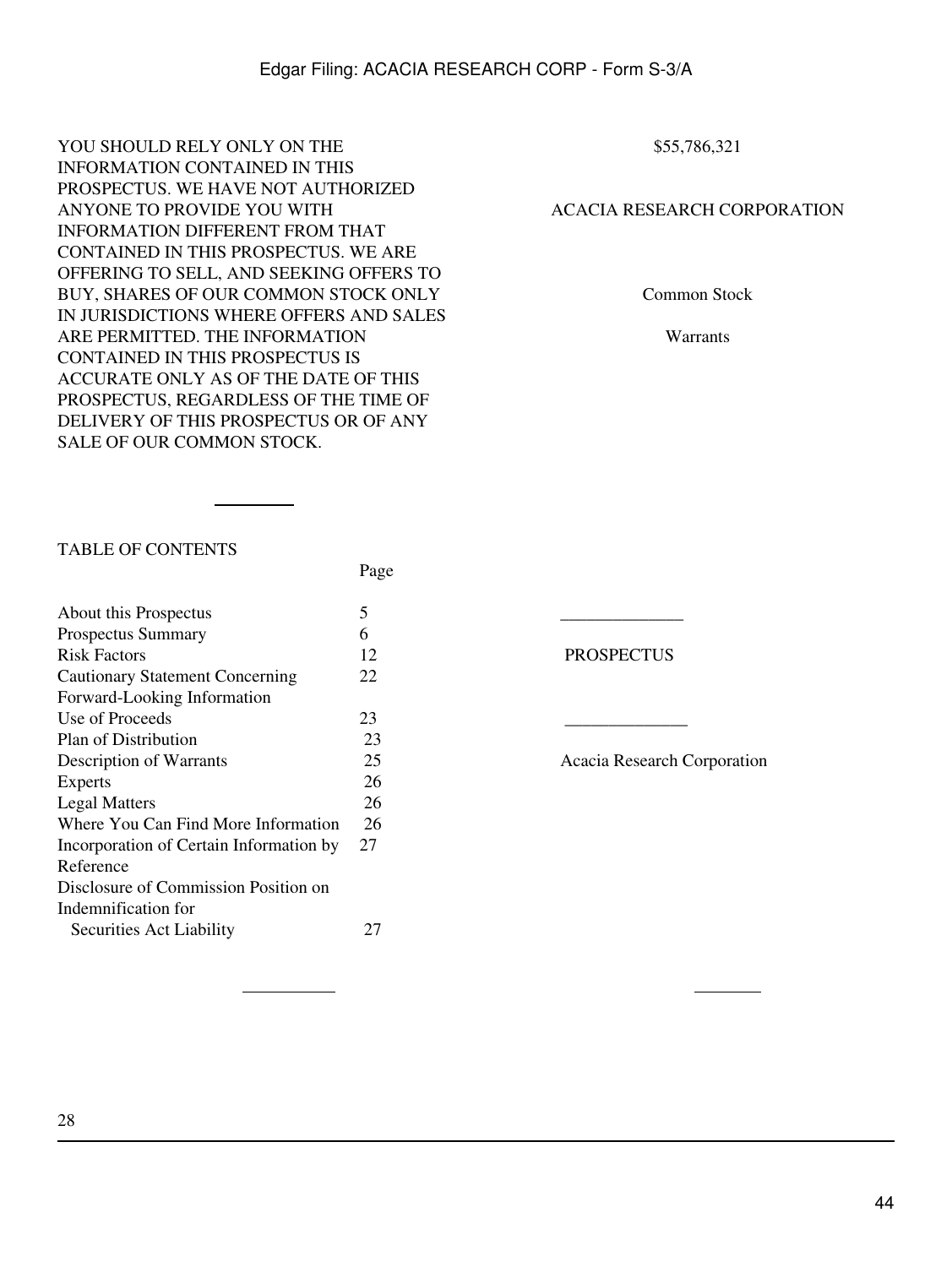#### PART II INFORMATION NOT REQUIRED IN PROSPECTUS

#### Item 14. Other Expenses Of Issuance And Distribution

The following table sets forth the various costs and expenses, other than underwriting discounts and commissions, payable by the registrant in connection with the offering of our securities being registered. Except for the SEC registration fee, all the amounts shown are estimates.

|                         | Amount to be |
|-------------------------|--------------|
|                         | paid         |
| SEC registration fee    | \$2,192      |
| Printing expenses       | \$10,000     |
| Legal fees and expenses | \$17,500     |
| Miscellaneous           | \$5,000      |
| Total                   | \$34,692     |

#### Item 15. Indemnification Of Directors And Officers

Section 145 of the Delaware General Corporation Law, or DGCL, provides that a corporation may indemnify directors and officers as well as other employees and individuals against expenses (including attorneys' fees), judgments, fines and amounts paid in settlement in connection with specified actions, suits or proceedings, whether civil, criminal, administrative or investigative (other than an action by or in the right of the corporation - a derivative action), if they acted in good faith and in a manner they reasonably believed to be in or not opposed to the best interests of the corporation and, with respect to any criminal action or proceedings, had no reasonable cause to believe their conduct was unlawful.

A similar standard is applicable in the case of derivative actions, except that indemnification only extends to expenses (including attorneys' fees) actually and reasonably incurred in connection with the defense or settlement of such action, and the statute requires court approval before there can be any indemnification where the person seeking indemnification has been found liable to the corporation. The statute provides that it is not exclusive of other indemnification that may be granted by a corporation's certificate of incorporation, bylaws, disinterested director vote, stockholder vote, agreement or otherwise.

As permitted by Section 145 of the Delaware General Corporation Law, Article VII of our restated certificate of incorporation, as amended, provides:

"No person shall be personally liable to the Corporation or its stockholders for monetary damages for breach of fiduciary duty as a director, including without limitation for serving on a committee of the Board of Directors, except to the extent such exemption from liability or limitation thereof is not permitted under the DGCL as the same exists or hereafter may be amended. If the DGCL is amended after the date of the filing of this Certificate of Incorporation to authorize corporate action further eliminating or limiting the personal liability of directors, then the liability of a director of the Corporation shall be eliminated or limited to the fullest extent permitted by the DGCL as so amended. Any amendment, repeal or modification of this Article VII shall not adversely affect any right or protection of a director of the Corporation existing hereunder with respect to any act or omission occurring prior to such amendment, repeal or modification."

We have purchased insurance on behalf of any person who is or was a director, officer, employee or agent of our company, or is or was serving at the request of our company as a director, officer, employee or agent of another corporation, partnership, joint venture, trust or other enterprise against any liability asserted against him and incurred by him in any such capacity, or arising out of his status as such, whether or not our company would have the power to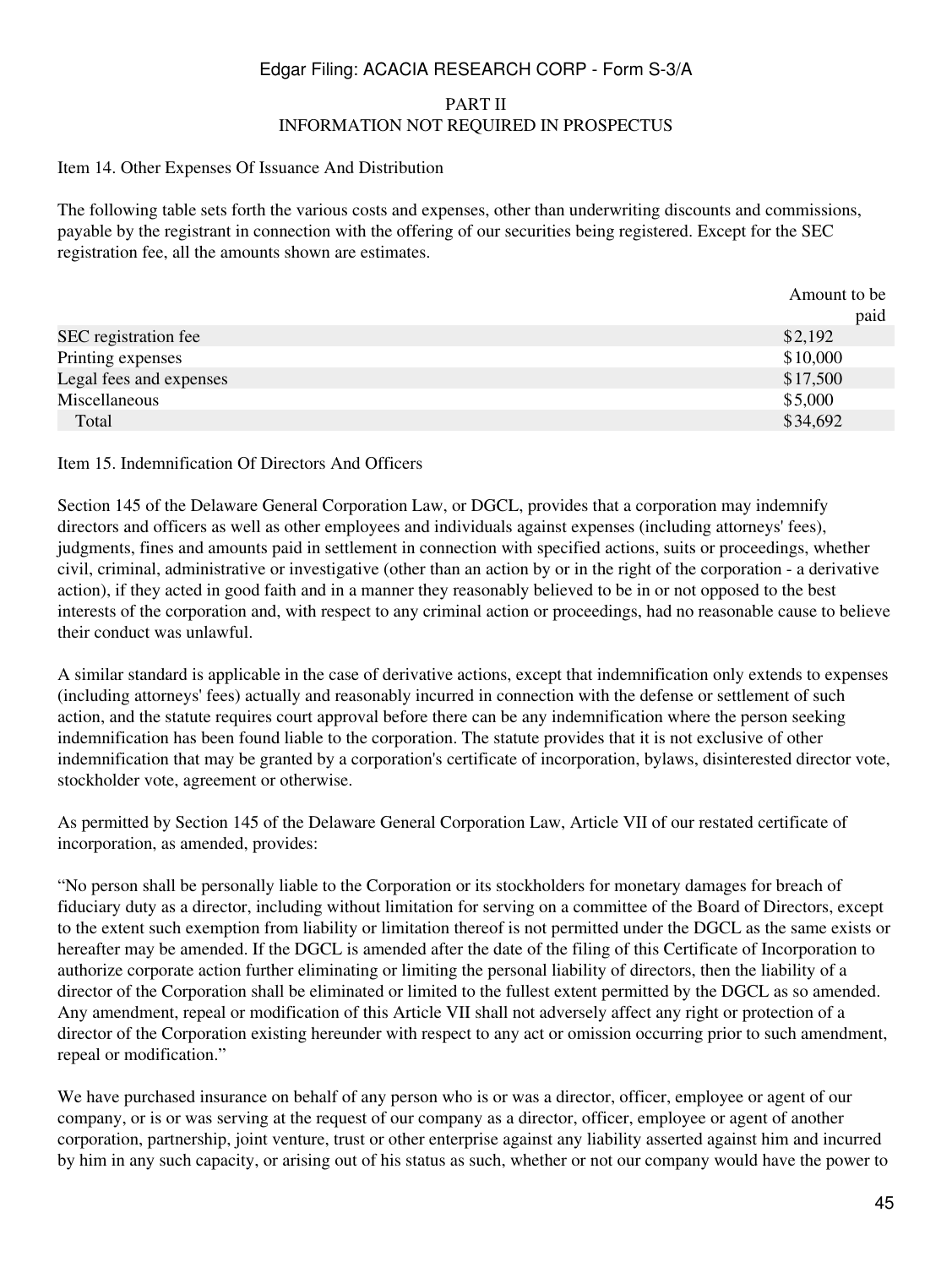indemnify him against such liability under the provisions of our restated certificate of incorporation, as amended.

Any underwriting agreements that we may enter into will likely provide for the indemnification of us, our controlling persons, our directors and certain of our officers by the underwriters against certain liabilities, including liabilities under the Securities Act.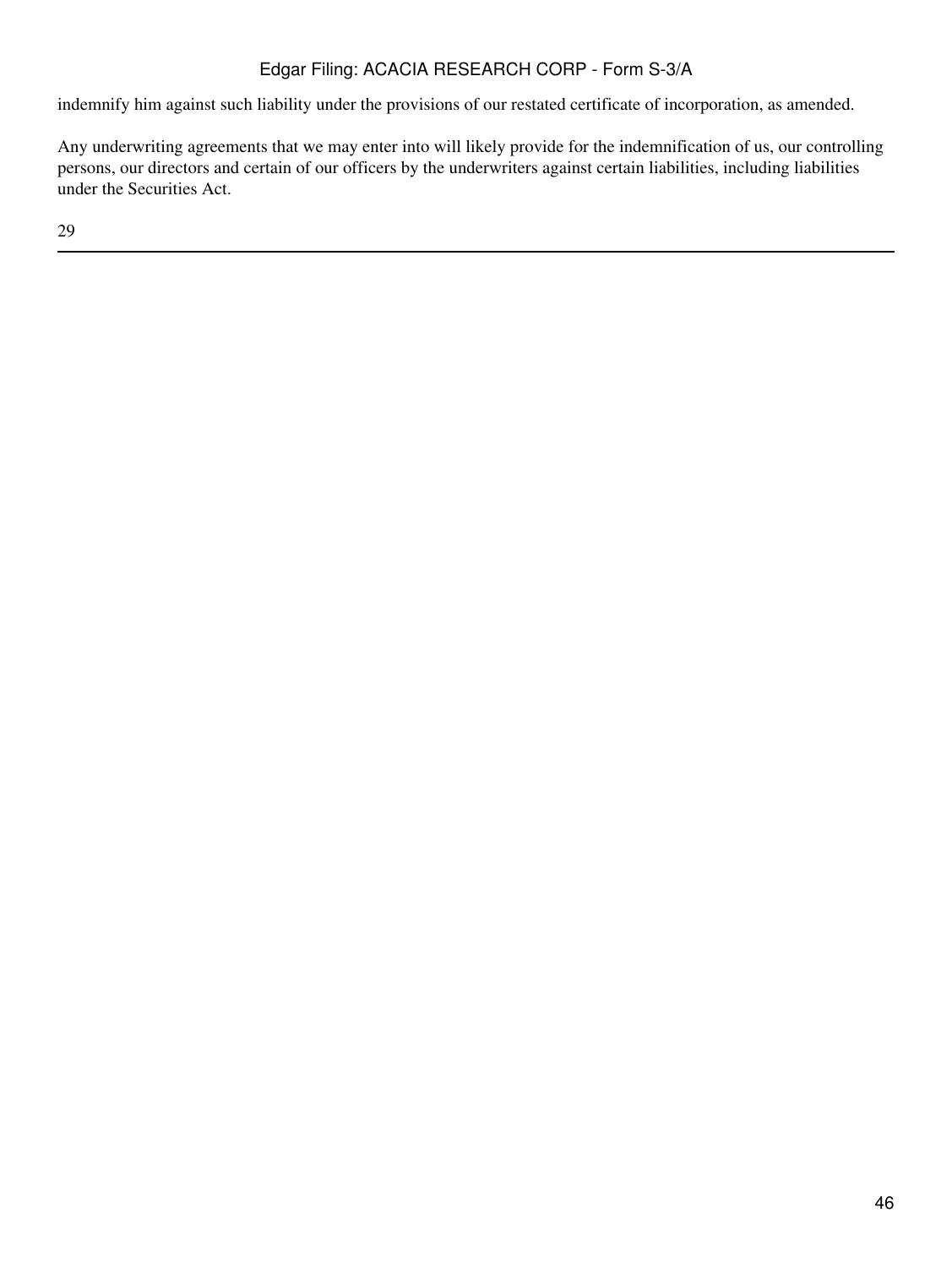### Item 16. Exhibits

Exhibit

Number Description

- 1.1 Form of Underwriting Agreement, if any (1)
- 4.1 Form of Warrant Agreement (1)
- 5.1 Opinion of Stradling Yocca Carlson & Rauth, a Professional Corporation (2)
- 23.1 Consent of Grant Thornton LLP
- 23.2 Consent of Stradling Yocca Carlson & Rauth, a Professional Corporation (included in Exhibit 5.1 hereto)
- 24.1 Power of Attorney (2)

(1) To be filed as an exhibit to a Current Report on Form 8-K and incorporated herein by reference.

(2) Previously filed.

Item 17. Undertakings.

\_\_\_\_\_\_\_\_\_\_\_\_\_\_\_\_\_\_\_

a. The registrant hereby undertakes:

1. To file, during any period in which offers or sales are being made, a post-effective amendment to this registration statement:

(i) to include any prospectus required by Section  $10(a)(3)$  of the Securities Act;

- (ii) to reflect in the prospectus any facts or events arising after the effective date of the registration statement (or the most recent post-effective amendment thereof) which, individually or in the aggregate, represent a fundamental change in the information set forth in the registration statement. Notwithstanding the foregoing, any increase or decrease in volume of securities offered (if the total dollar value of securities offered would not exceed that which was registered) and any deviation from the low or high end of the estimated maximum offering range may be reflected in the form of prospectus filed with the SEC pursuant to Rule 424(b) if, in the aggregate, the changes in volume and price represent no more than a 20 percent change in the maximum aggregate offering price set forth in the "Calculation of Registration Fee" table in the effective registration statement;
- (iii) to include any material information with respect to the plan of distribution not previously disclosed in this registration statement or any material change to such information in this registration statement;

provided, however, that paragraphs  $(a)(1)(i)$ ,  $(a)(1)(ii)$  and  $(a)(1)(iii)$  do not apply if the information required to be included in a post-effective amendment by those paragraphs is contained in reports filed with or furnished to the SEC by the registrant pursuant to Section 13 or Section 15(d) of the Exchange Act that are incorporated by reference in this registration statement, or is contained in a form of prospectus filed pursuant to Rule 424(b) that is part of the registration statement;

2. That, for the purpose of determining any liability under the Securities Act, each such post-effective amendment shall be deemed to be a new registration statement relating to the securities offered therein, and the offering of such securities at that time shall be deemed to be the initial bona fide offering thereof; and

3. To remove from registration by means of a post-effective amendment any of the securities being registered which remain unsold at the termination of the offering.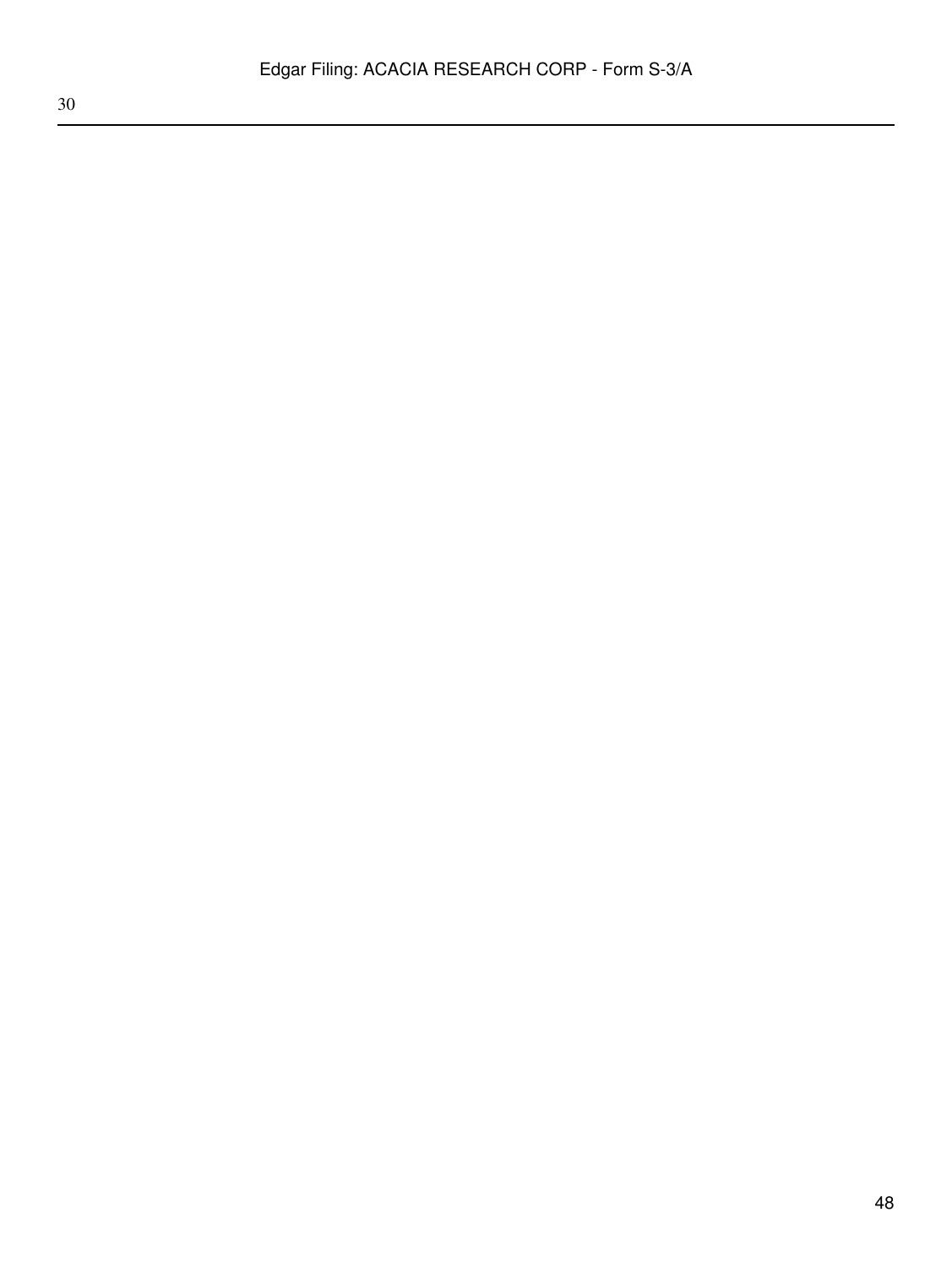- 4. That, for the purpose of determining liability under the Securities Act to any purchaser:
- (i) each prospectus filed by the registrant pursuant to Rule  $424(b)(3)$  shall be deemed to be part of the registration statement as of the date the filed prospectus was deemed part of and included in the registration statement; and
- (ii) each prospectus required to be filed pursuant to Rule  $424(b)(2)$ , (b)(5), or (b)(7) as part of a registration statement in reliance on Rule 430B relating to an offering made pursuant to Rule  $415(a)(1)(i)$ , (vii), or (x) for the purpose of providing the information required by Section 10(a) of the Securities Act shall be deemed to be part of and included in the registration statement as of the earlier of the date such form of prospectus is first used after effectiveness or the date of the first contract of sale of securities in the offering described in the prospectus. As provided in Rule 430B, for liability purposes of the issuer and any person that is at that date an underwriter, such date shall be deemed to be a new effective date of the registration statement relating to the securities in the registration statement to which that prospectus relates, and the offering of such securities at that time shall be deemed to be the initial bona fide offering thereof. Provided, however, that no statement made in a registration statement or prospectus that is part of the registration statement or made in a document incorporated or deemed incorporated by reference into the registration statement or prospectus that is part of the registration statement will, as to a purchaser with a time of contract of sale prior to such effective date, supersede or modify any statement that was made in the registration statement or prospectus that was part of the registration statement or made in any such document immediately prior to such effective date.

5. That, for the purpose of determining liability of the registrant under the Securities Act to any purchaser in the initial distribution of the securities, the undersigned registrant undertakes that in a primary offering of securities of the undersigned registrant pursuant to this registration statement, regardless of the underwriting method used to sell the securities to the purchaser, if the securities are offered or sold to such purchaser by means of any of the following communications, the undersigned registrant will be a seller to the purchaser and will be considered to offer or sell such securities to such purchaser:

- (i) any preliminary prospectus or prospectus of the undersigned registrant relating to the offering required to be filed pursuant to Rule 424;
- (ii) any free writing prospectus relating to the offering prepared by or on behalf of the undersigned registrant or used or referred to by the undersigned registrant;
- (iii) the portion of any other free writing prospectus relating to the offering containing material information about the undersigned registrant or its securities provided by or on behalf of the undersigned registrant; and
- (iv) any other communication that is an offer in the offering made by the undersigned registrant to the purchaser.

(b) The undersigned registrant hereby undertakes that, for purposes of determining any liability under the Securities Act, each filing of the registrant's annual report pursuant to section 13(a) or 15(d) of the Exchange Act (and, where applicable, each filing of an employee benefit plan's annual report pursuant to Section 15(d) of the Exchange Act) that is incorporated by reference in the registration statement shall be deemed to be a new registration statement relating to the securities offered therein, and the offering of such securities at that time shall be deemed to be the initial bona fide offering thereof.

(c) The undersigned registrant hereby undertakes to deliver or cause to be delivered with the prospectus, to each person to whom the prospectus is sent or given, the latest annual report, to security holders that is incorporated by reference in the prospectus and furnished pursuant to and meeting the requirements of Rule 14a-3 or Rule 14c-3 under the Exchange Act; and, where interim financial information required to be presented by Article 3 of Regulation S-X are not set forth in the prospectus, to deliver, or cause to be delivered to each person to whom the prospectus is sent or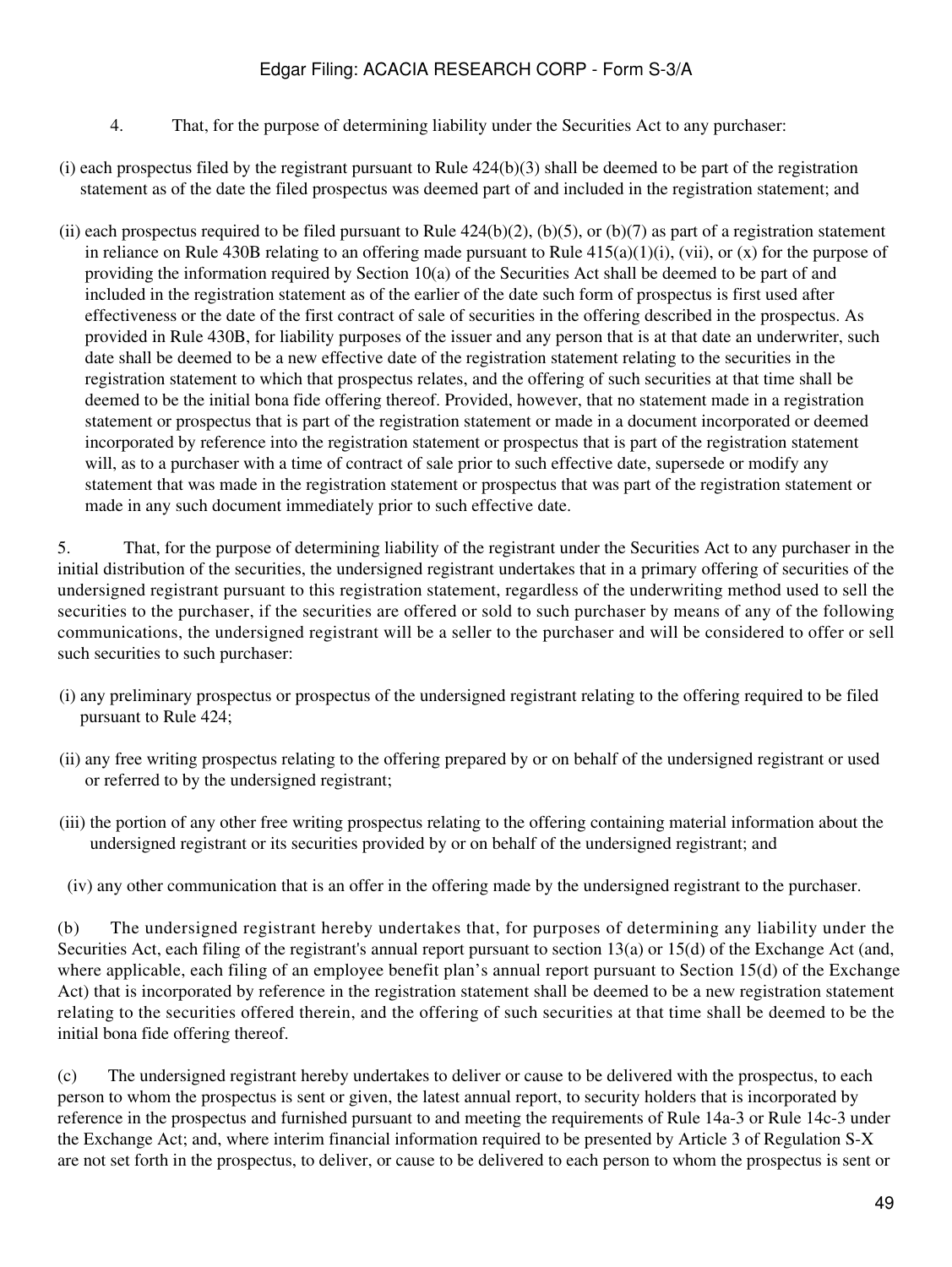given, the latest quarterly report that is specifically incorporated by reference in the prospectus to provide such interim financial information.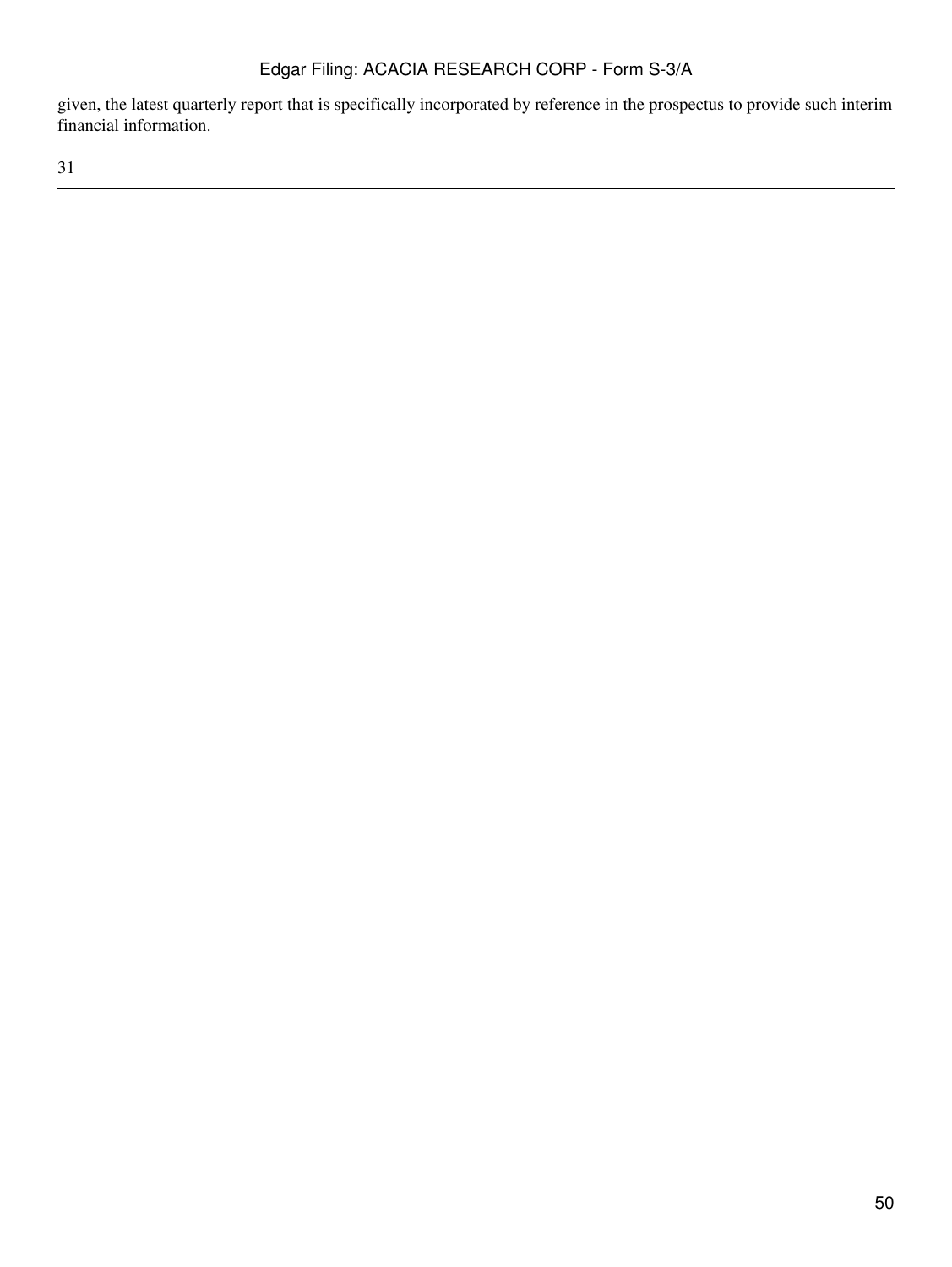(d) Insofar as indemnification for liabilities arising under the Securities Act may be permitted to directors, officers and controlling persons of the registrant pursuant to the foregoing provisions, or otherwise, the registrant has been advised that in the opinion of the SEC such indemnification is against public policy as expressed in the Act and is, therefore, unenforceable. In the event that a claim for indemnification against such liabilities (other than the payment by the registrant of expenses incurred or paid by a director, officer or controlling person of the registrant in the successful defense of any action, suit or proceeding) is asserted by such director, officer or controlling person in connection with the securities being registered, the registrant will, unless in the opinion of its counsel the matter has been settled by controlling precedent, submit to a court of appropriate jurisdiction the question whether such indemnification by it is against public policy as expressed in the Act and will be governed by the final adjudication of such issue.

(e) The undersigned registrant hereby undertakes that:

(1) For purposes of determining any liability under the Securities Act, the information omitted from the form of prospectus filed as part of this registration statement in reliance upon Rule 430A and contained in a form of prospectus filed by the registrant pursuant to Rule  $424(b)(1)$  or  $(4)$  or  $497(h)$  under the Securities Act shall be deemed to be part of this registration statement as of the time it was declared effective.

(2) For the purpose of determining any liability under the Securities Act, each post-effective amendment that contains a form of prospectus shall be deemed to be a new registration statement relating to the securities offered therein, and the offering of such securities at that time shall be deemed to be the initial bona fide offering thereof.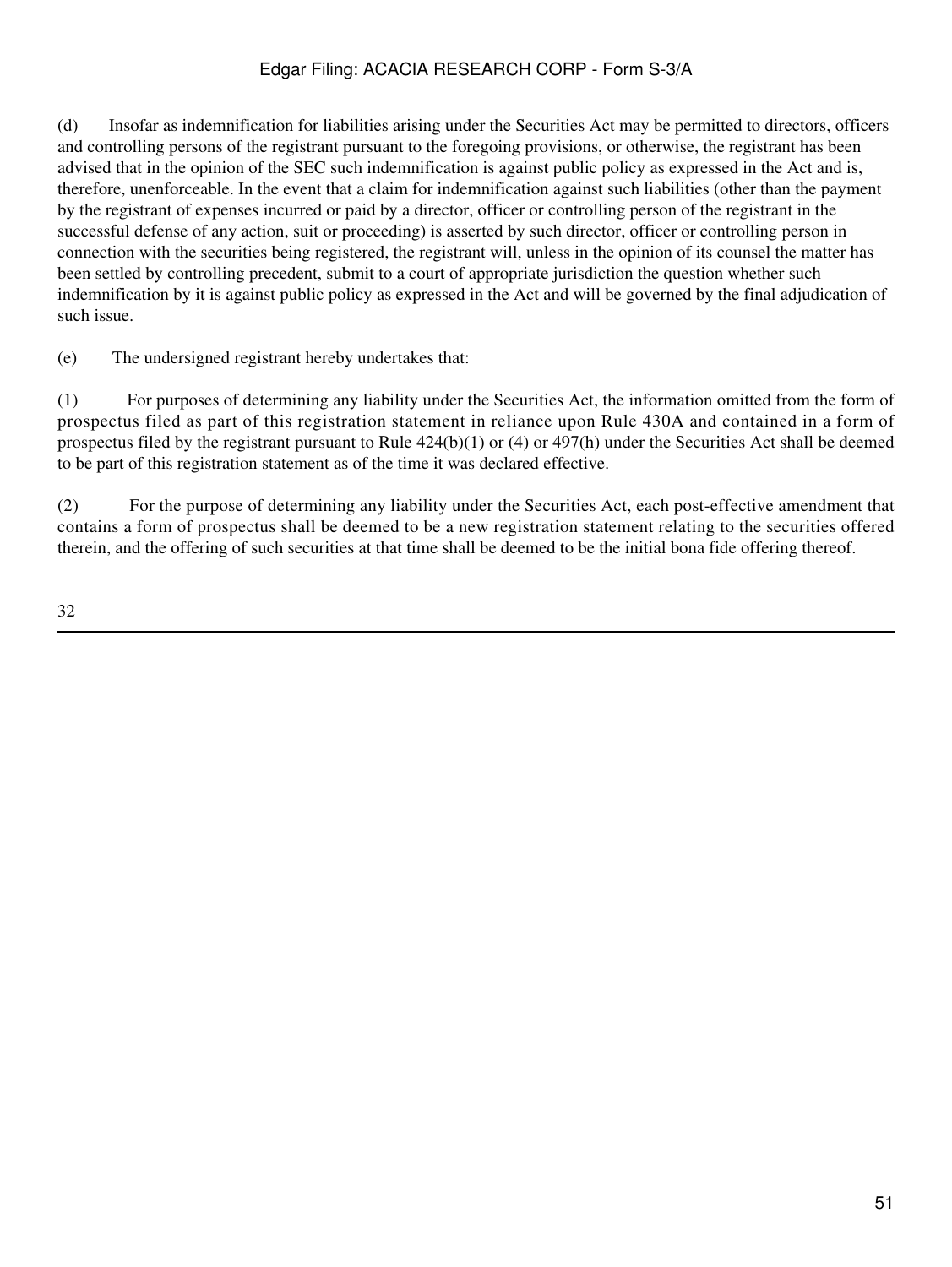#### SIGNATURES

 Pursuant to the requirements of the Securities Act of 1933, as amended, the registrant certifies that it has reasonable grounds to believe that it meets all of the requirements for filing on Form S-3 and has duly caused this amended registration statement to be signed on its behalf by the undersigned, thereunto duly authorized, in the City of Newport Beach, State of California, on the 1st day of March, 2010.

### ACACIA RESEARCH CORPORATION

By: /s/ Paul R. Ryan Paul R. Ryan, Chief Executive Officer & Chairman

Pursuant to the requirements of the Securities Act of 1933, as amended, this registration statement has been signed by the following persons in the capacities and on the dates indicated.

| Date                       | Signature               | Title                              |
|----------------------------|-------------------------|------------------------------------|
| March 1, 2010              | /s/ Paul R. Ryan        | Chief Executive Officer (Principal |
|                            | Paul R. Ryan            | Executive Officer) and Chairman    |
|                            |                         | of the Board of Directors          |
|                            |                         |                                    |
| March 1, 2010              | /s/ Clayton J. Haynes   | Chief Financial Officer (Principal |
|                            | Clayton J. Haynes       | Financial Officer and Principal    |
|                            |                         | Accounting Officer)                |
| March 1, 2010              | /s/ Robert L. Harris    | <b>President and Director</b>      |
|                            | Robert L. Harris        |                                    |
|                            |                         |                                    |
| March 1, 2010              | $\ast$                  | Director                           |
|                            | William S. Anderson     |                                    |
|                            | $\ast$                  |                                    |
| March 1, 2010              | Fred A. deBoom          | Director                           |
|                            |                         |                                    |
| March 1, 2010              | $\ast$                  | Director                           |
|                            | Edward W. Frykman       |                                    |
|                            |                         |                                    |
| March 1, 2010              | $\ast$                  | Director                           |
|                            | G. Louis Graziadio, III |                                    |
| ∗<br>/s/ Clayton J. Haynes |                         |                                    |
| Clayton J. Haynes          |                         |                                    |
| Attorney-in-Fact           |                         |                                    |
|                            |                         |                                    |